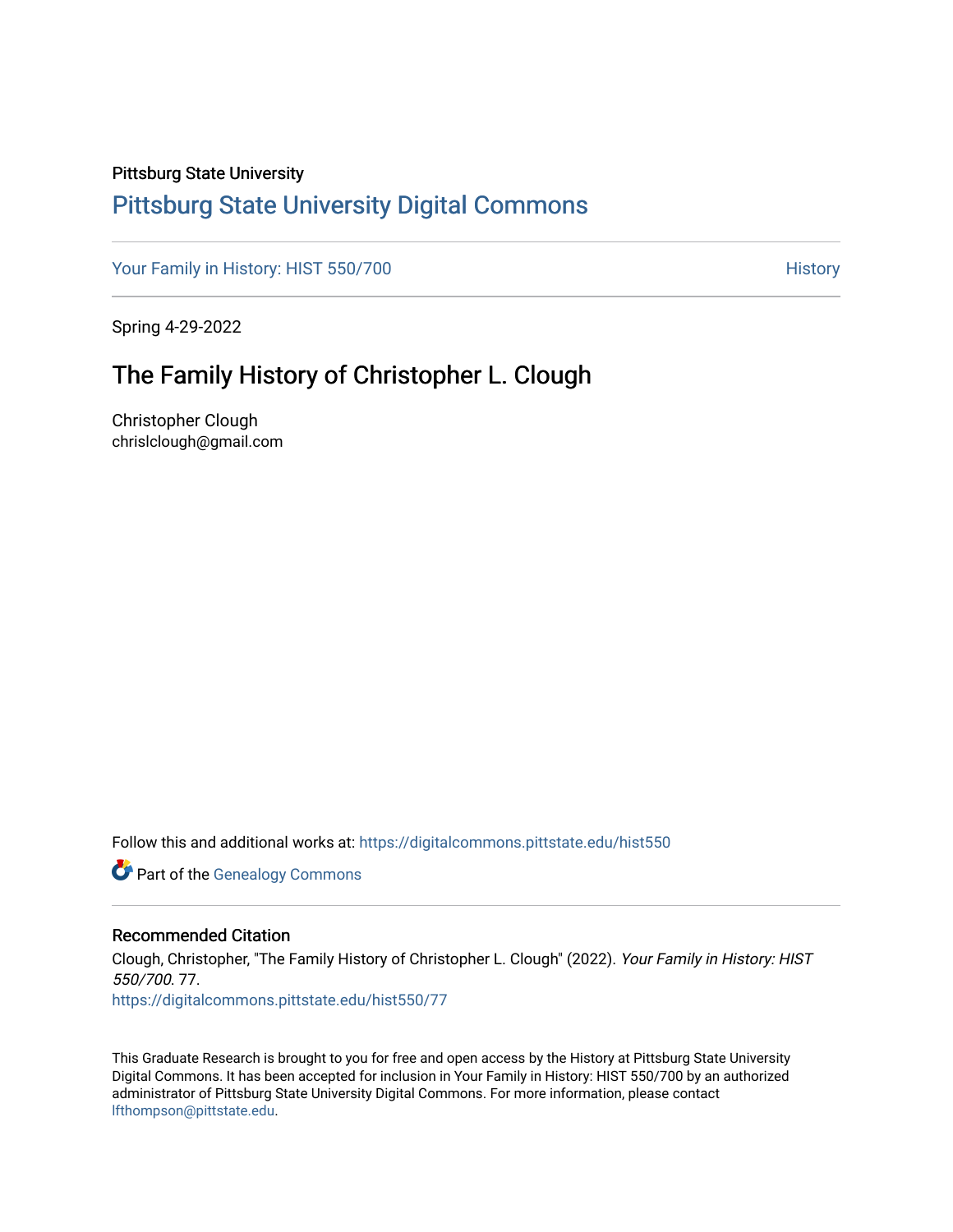**The Family History of Christopher L. Clough 25 April 2022**

Christopher Clough authored this family history as part of the course requirements for HIST 700 Your Family in History offered online in Spring 2022 and was submitted to the Pittsburg State University **[Digital](http://digitalcommons.pittstate.edu/) Commons**. Please contact the author directly with any questions or comments: clclough@gus.pittstate.edu

**This work is licensed under a [Creative](http://www.creativecommons.org/) Commons Attribution-NonCommercial-ShareAlike 4.0 International License.**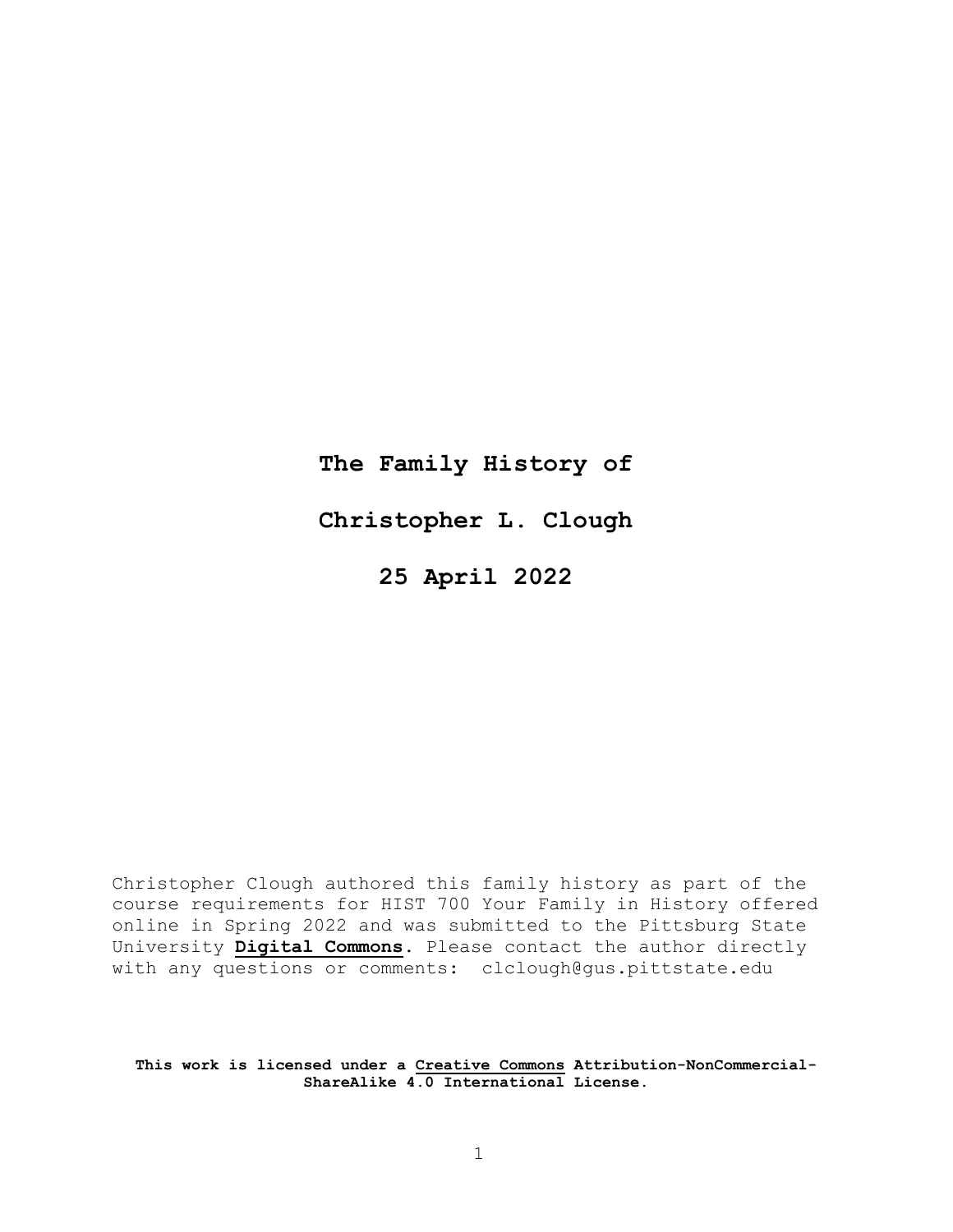**List of Direct Line Family Members Generation One A1. Christopher Lee Clough (1987- ) A2. Douglas Scott McIntosh (1962- ) Generation Two A1a. Mariellen Dobbins (1957- ) A1b. Brian Richard Clough (1957- ) Generation Three A1a1. Sally Jo Titus (1934-1997) A1a2. Donald Howard Dobbins (1933-1999) A1b1. Martha Hester Lilley (1931-1989) A1b2. James Albert Clough (1927-2011) Generation Four A1a1a. Pearl Adeline Meyers (1915-unk) A1a1b. Clinton "Tim" Melvin Titus (1915-1979) A1a2a. Marion Rebecca Tucker (1907-1975) A1a2b. Dallas Howard Dobbins (1900-1958) A1b1a. Catherine "Cassie" Marie Wrightman (1899-1986) A1b1b. Henry "Harry" Elmer Lilley (1895-1974) A1b2a. Laura Mary St. Charles (1898-unk)**

**A1b2b. James Clough (1900-1979)**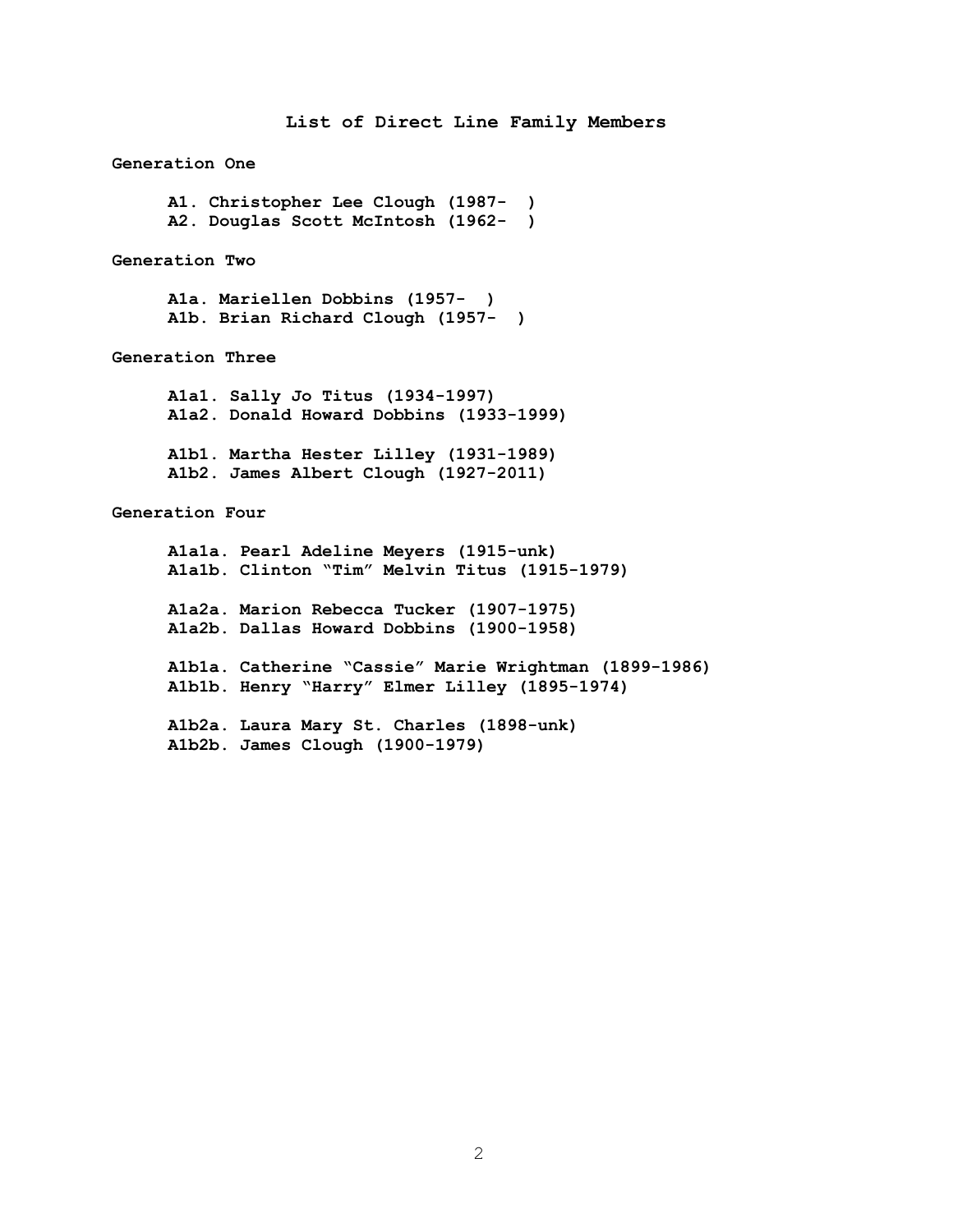#### **Generation Five**

**A1a1a1. Bernice "Mary" Fitzgerald (1892-unk) A1a1a2. William B. Meyers (1892-unk) A1a1b1. Sarah Ellen Smithers (1879-1964) A1a1b2. William Jesse Titus (1875-1929) A1a2a1. Elsie May Knope (1888-1968) A1a2a2. LeRoy Edgar Tucker (1885-1961) A1a2b1. Kizzie Relta McKelvey (1870-1923) A1a2b2. Alvis Houston Dobbins (1857-1914) A1b1a1. Sarah Thayer (1882-unk) A1b1a2. Allen Wrightman (1863-1922) A1b1b1. Martha C. Hooper (1871-1916) A1b1b2. George Henry Lilley (1861-1931) A1b2a1. Eusebia LeBlanc (unk-1921) A1b2a2. Albert St. Charles (1861-1907) A1b2b1. Elizabeth McIntosh (1864-1949) A1b2b2. James Clough (1872-1965)**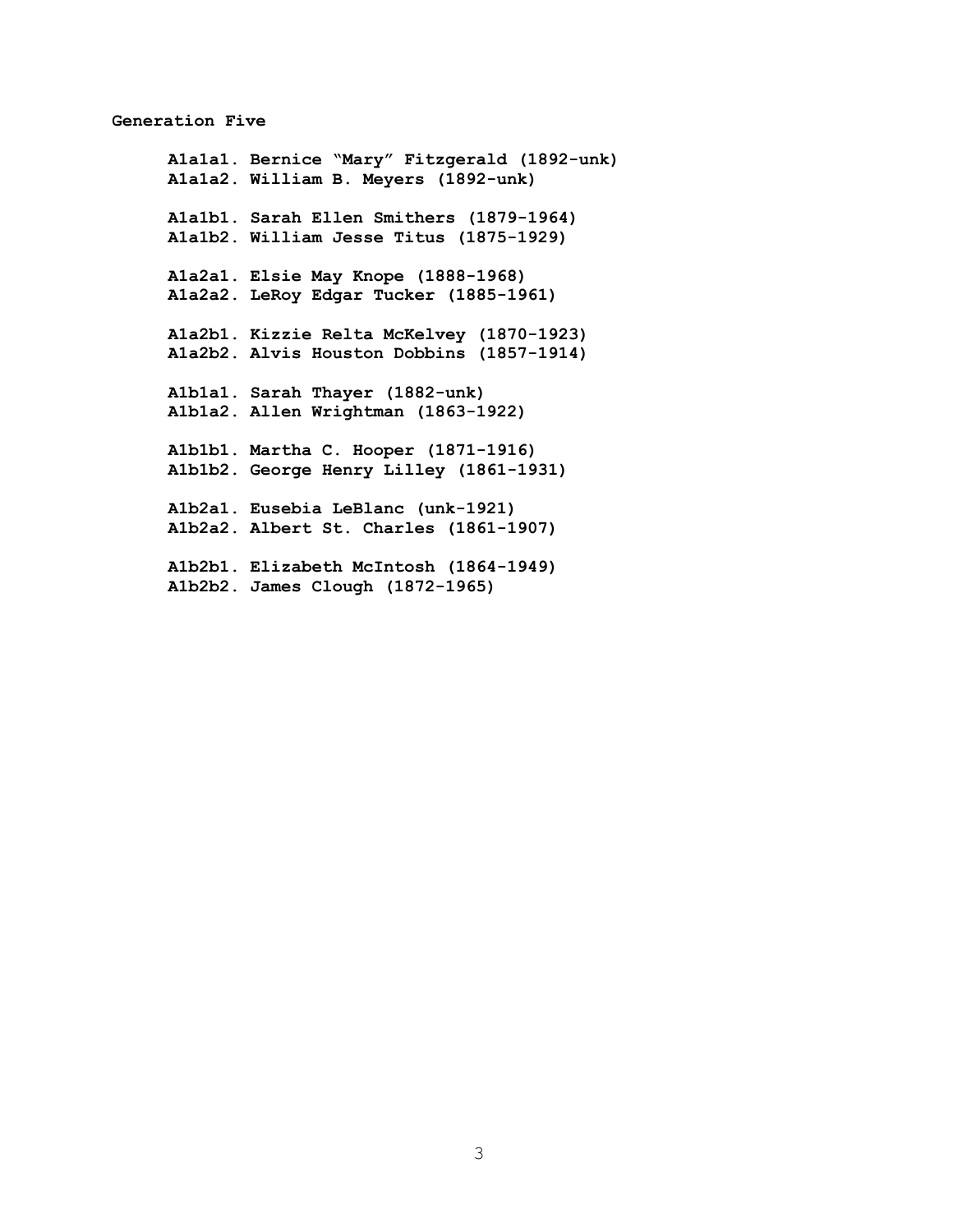#### **GENERATION ONE**

**Christopher Lee Clough (1987- )** entered the world on Thanksgiving Day, November 26, 1987<sup>1</sup>. His mother, **Mariellen Dobbins (1957- )** was back at work on Monday morning with Christopher in tow. Much of Chris' early life was spent at his mother's workplace, a small construction and architectural firm, where Mariellen still works as a bookkeeper and office manager. Shortly after he was born, Christopher's parents divorced, and Mariellen would be the most reliable wage earner in the household throughout his childhood. Although, Christopher's father **Brian Richard Clough (1957- )** had been an attentive and loving father to Chris' older sisters, he did not play a major role in Chris' upbringing. Christopher's family continued to change rapidly. He gained a younger brother in 1989, **David Adam Thomas (1989- )**, and his mother remarried in 1991.

Although there seemed to be an unusual amount of disorder in young Christopher's life, the Center for Disease Control showed in 1995 that after climbing rapidly in the 1970s, Americans continued to divorce at a much higher rate than previous generations.<sup>2</sup> Additionally, nearly 40 percent of Millennials, the cohort born between 1981 and 1996, reported that they were not raised by both their parents.<sup>3</sup>

<sup>&</sup>lt;sup>1</sup> Christopher Clough, birth certificate, 26 Nov. 1987, file no. 121-1336841, Michigan Department of Community Health, copy in possession of author.

<sup>2</sup> U.S. Department of Health and Human Services, *Advance Report of Final Divorce Statistics, 1989 and 1990,* by Sally C. Clarke. Vol. 43 (9), Hyattsville, MD: National Center for Health Statistics, 1995. [https://www.cdc.gov/nchs/data/mvsr/supp/mv43\\_09s.pdf](https://www.cdc.gov/nchs/data/mvsr/supp/mv43_09s.pdf) (accessed February 23, 2022).

<sup>&</sup>lt;sup>3</sup> Russell Heimlich, "Missing Mom or Dad," Pew Research Center, last modified March 22, 2010, [https://www.pewresearch.org/fact-tank/2010/03/22/missing-mom-or-dad/.](https://www.pewresearch.org/fact-tank/2010/03/22/missing-mom-or-dad/)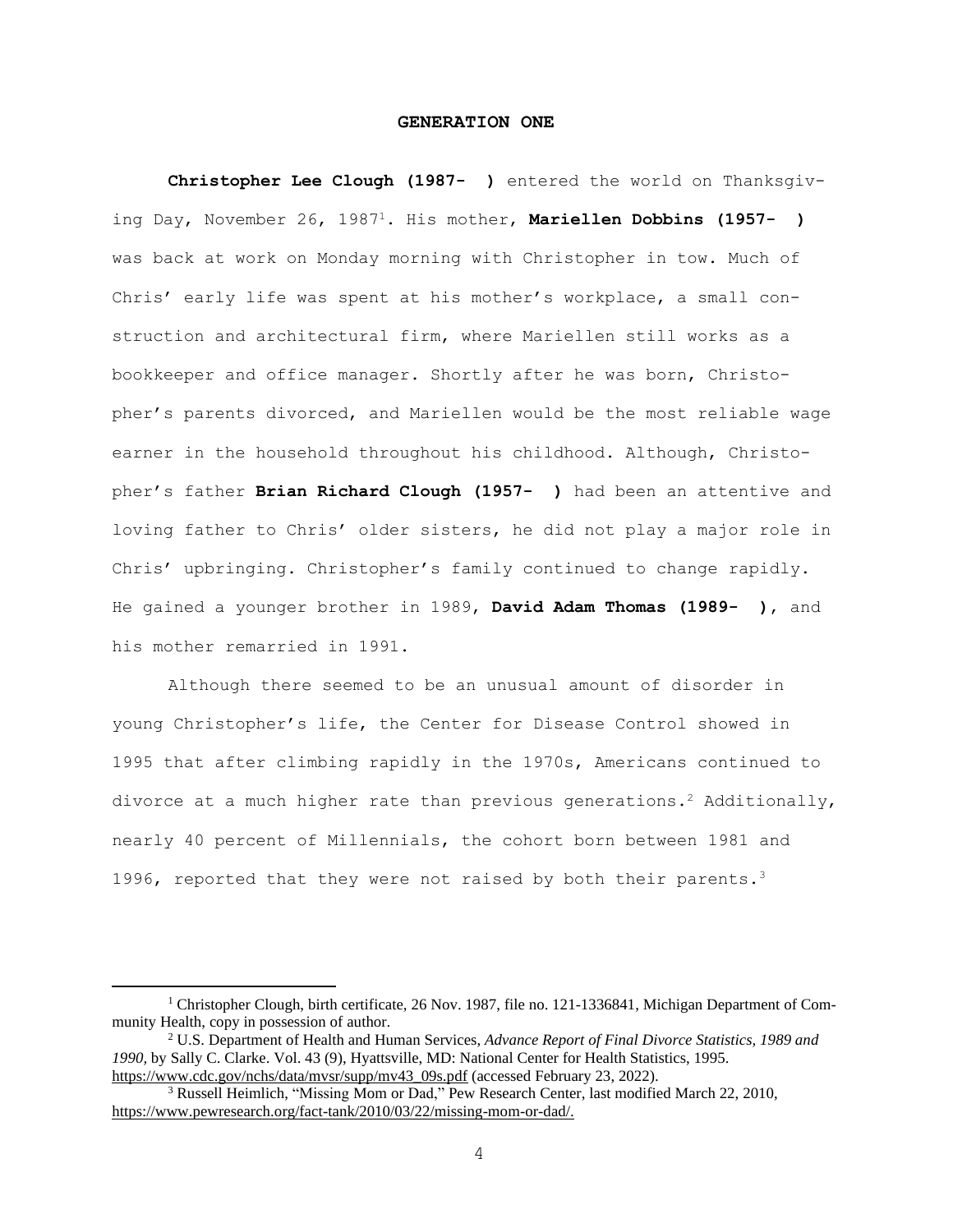Christopher found much needed stability in his community, schools, and friends. Dearborn, Michigan, where Chris grew up, is a suburb of Detroit and is most famous in connection with Henry Ford and the Ford Motor Company. In the 1990s, Dearborn's population grew almost 10 percent to nearly 100,000 people.<sup>4</sup> The city's success mirrored the fortunes of the nation as Americans enjoyed an economic boom in the 1990s. Although home to the largest proportion of Arab Americans in the country, Dearborn remained heavily segregated during Christopher's childhood. He lived on the west side of the city and the Arab population resided mostly on the east side at the time. However, Arab American students did attend the same schools as Christopher as students were bussed around the district to relieve overcrowding.<sup>5</sup> While in school, Chris did not pay much attention to the different languages and cultural practices of other students. But looking back, he realizes how lucky he was to have been exposed to so much diversity throughout his childhood.

Chris' friends and siblings provided the most positive influences on his life. His older sisters, **Rachel Lynn Clough (1978- ) and Melissa Ann Clough (1982- )**, took him for walks around the neighborhood and introduced him to their favorite music. They were caring and loving sisters. Chris' best friend, **Meghann Rebekah Mealbach (1988- 2021)**, provided unconditional friendship and lots of laughs. Chris' favorite childhood memories are of riding bikes around Meghann's neighborhood during warm, summer days while joking together and making

<sup>&</sup>lt;sup>4</sup> Wikipedia contributors, "Dearborn, Michigan," Wikipedia, accessed February 22, 2022, [https://en.wikipe](https://en.wikipedia.org/wiki/Dearborn,_Michigan)dia.org/wiki/Dearborn, Michigan.

<sup>5</sup> Personal knowledge of the author, Christopher Clough.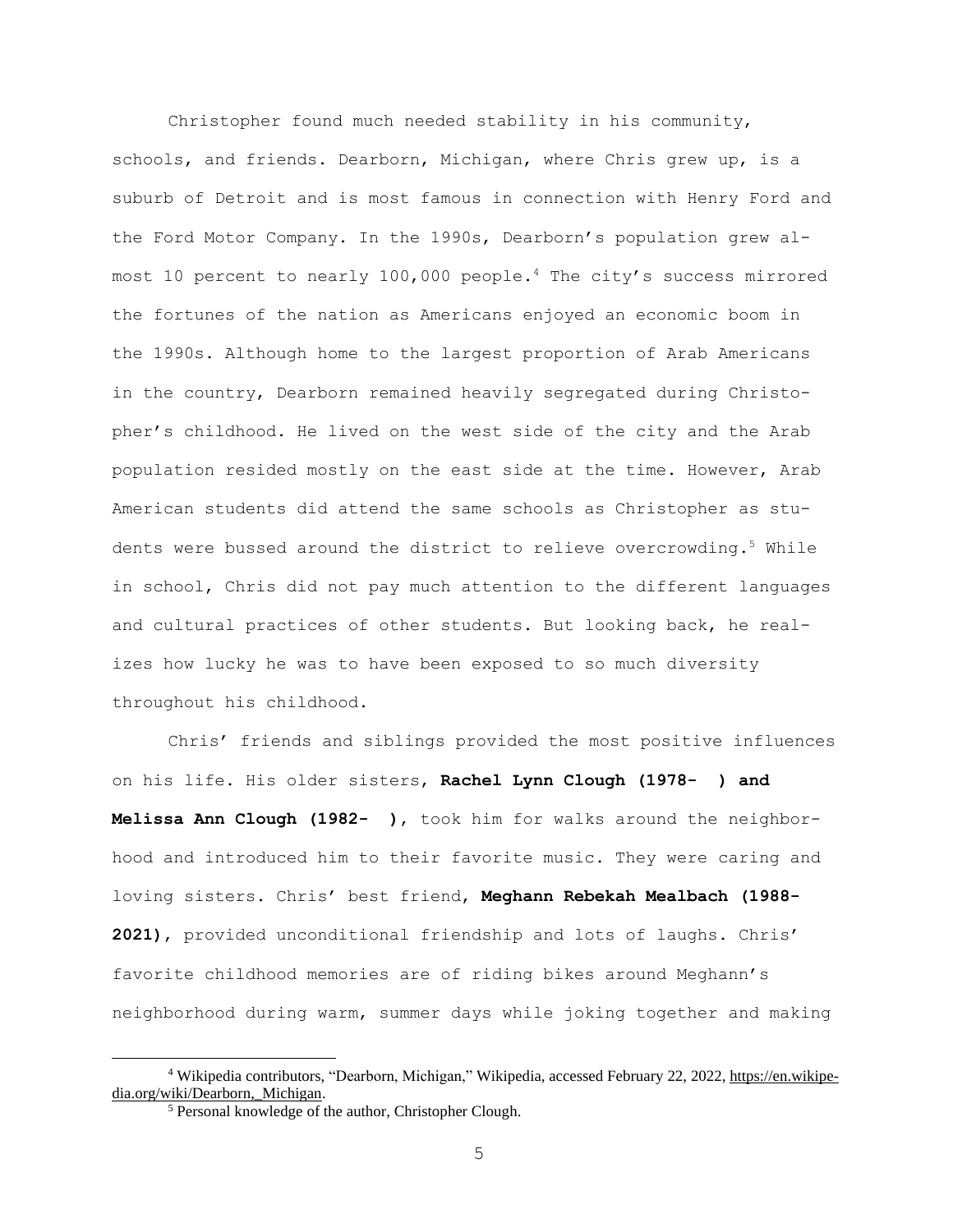up new games. Christopher's childhood took place mostly before cell phones, the internet, and social media. Looking back, Chris feels like children had more freedom to be kids then. He believes that freedom was important to his childhood and differentiates his age group from the younger generations that followed.

The Millennial generation was further defined by two traumatic events. In April 1999, shots rang out in the halls of Columbine High School in Littleton, Colorado. Christopher was in fifth grade at the time, old enough to understand what was happening and young enough to experience the change in school culture that followed. Then on September 11, 2001, Chris watched the attacks on New York and Washington play out on the television after a half day at school. He was in ninth grade and had felt especially tied to New York since that is where his favorite baseball team was from. These events certainly helped shape Christopher's sense of safety over the course of his life.

As high school graduation approached, Christopher could not picture a future for himself. As a child, he had dreamed of serving in the Navy like his paternal grandfather, **James Albert Clough (1927- 2011)**. Chris had a large collection of GI Joe action figures reflecting his interest. But Chris changed his mind, in part, because he could not swim. Thankfully, one of Christopher's teachers noticed the boy was adrift and suggested he attend a career fair for sport management professionals since she knew how much Chris loved baseball. Chris attended the fair in Toledo, Ohio, where he learned about working in professional sports and about Bowling Green State University (BGSU). When he learned BGSU would provide him a full academic scholarship due

6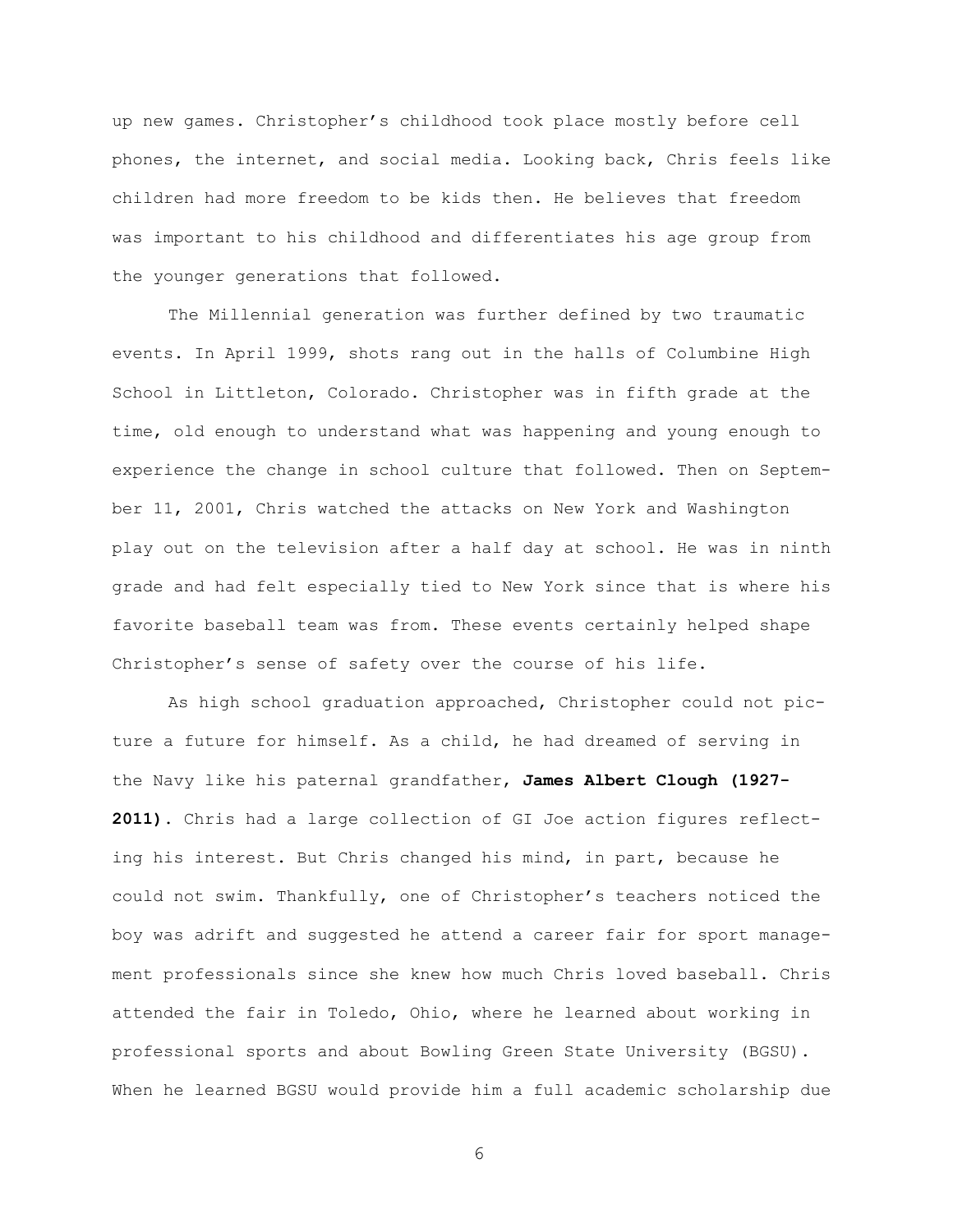to his high GPA and ACT score, Chris' mind was made up. He never applied to any other school and never even visited Bowling Green before orientation.

However, as his mom drove him past the cornfields on either side of I-75 as they approached Bowling Green, Ohio, Christopher wondered if perhaps he should have visited the school first. Bowling Green is located in Northwest Ohio among the fertile farmland of the former Great Black Swamp.<sup>6</sup> It is the county seat for Wood County and has approximately 30,000 permanent residents. The city itself is dominated by the main campus of Bowling Green State University, which has an enrollment of about 18,000. Although Bowling Green has a significantly higher proportion of African Americans than Dearborn, Christopher was originally most struck by the lack of diversity in the town. Compared to Chris' hometown, there were practically no Arab Americans in Bowling Green. Attending the school from 2005-2009, Christopher encountered racist attitudes among students at BGSU towards Muslims in relation to the 9/11 attacks and the ongoing wars in Afghanistan and Iraq. Christopher instantly felt defensive of all the fine people he had grown up with without ever noticing that they were any different from himself. His experiences in Bowling Green helped Chris identify one of his core values: appreciating diversity.

Christopher's first major job after college further developed his understanding of diversity. At the Detroit Police Athletic League (PAL), he learned how to run great programs and about Detroit itself

<sup>&</sup>lt;sup>6</sup> Wikipedia contributors, "Bowling Green, Ohio," Wikipedia, accessed February 22, 2022, [https://en.wik](https://en.wikipedia.org/wiki/Bowling_Green,_Ohio)[ipedia.org/wiki/Bowling\\_Green,\\_Ohio.](https://en.wikipedia.org/wiki/Bowling_Green,_Ohio)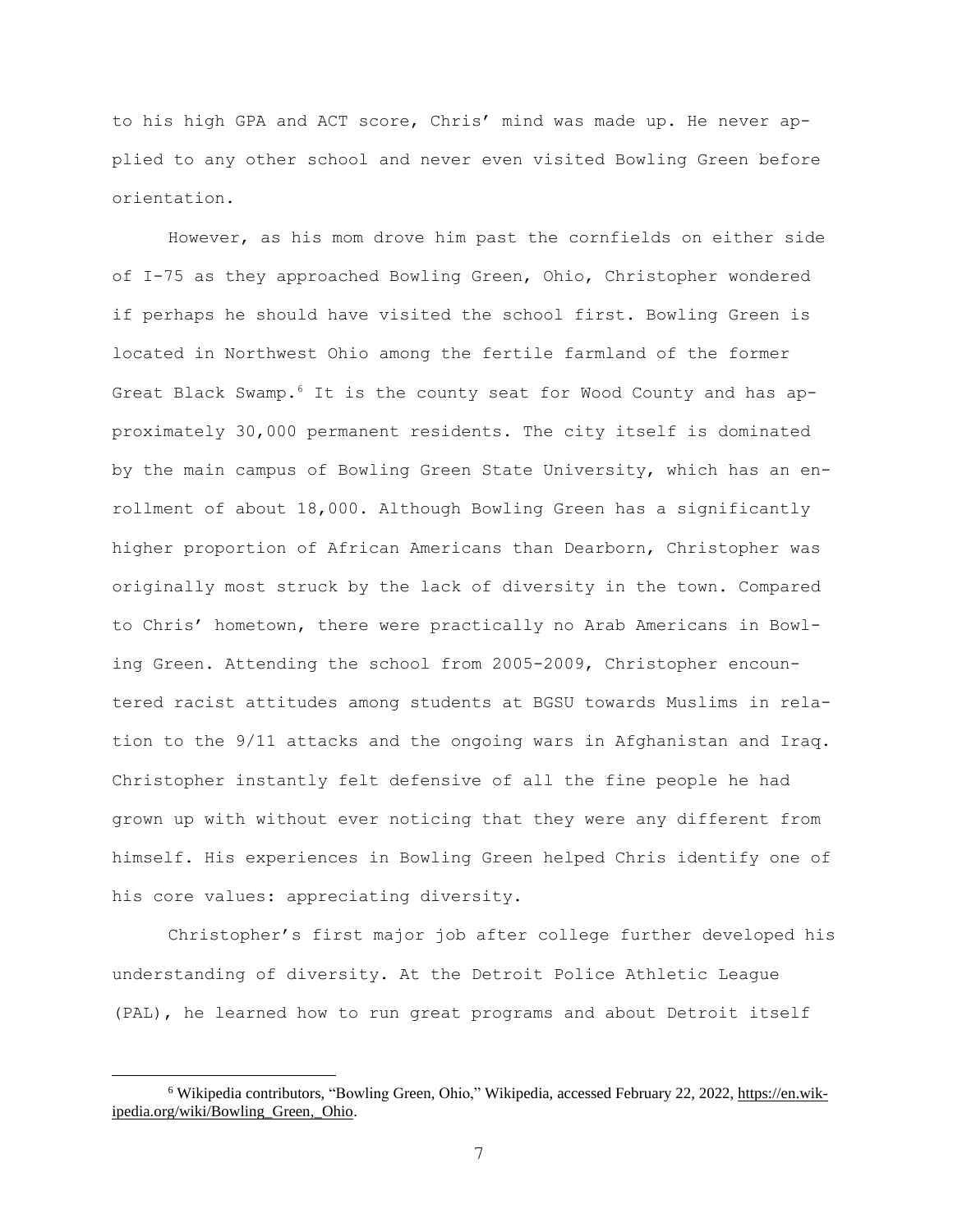from his wonderful colleagues. They showed him the beauty of Detroit and Chris experienced and contributed to the revitalization of the city following the Great Recession. Chris created athletic and mentoring programs for children in some of the most challenging neighborhoods of Detroit. Through interactions with these children and their families, Chris developed greater compassion as well as an intimate understanding of systematic racism and chronic poverty.

This knowledge was reinforced when Christopher left Detroit PAL after six years to take a position at Ann Arbor Public Schools, in one of the wealthiest communities in Michigan. Although the kids looked and acted the same, the resources available within the district as compared to the Detroit schools that Christopher had worked with highlighted the massive inequality between the communities. Chris struggled to feel like his work had any purpose in that affluent community. Thankfully, his personal life was improving greatly during this time, which helped Chris feel grounded.

Christopher had already made a little family of himself and two rescued pit bulls, Pumpkin and Tybert. He bought a home for them in Dearborn Heights, Michigan, in 2013, in the same neighborhood that his parents had grown up in. However, in the span of just two years between 2013 and 2014, Chris met his future husband, **Douglas McIntosh (1962- )**, and informally adopted two children, Alison and Charles.

Ten years after leaving BGSU, Christopher decided it was time to start a career change. During the previous decade he had found who he was, bought two homes, married, adopted two children, and built a ca-

8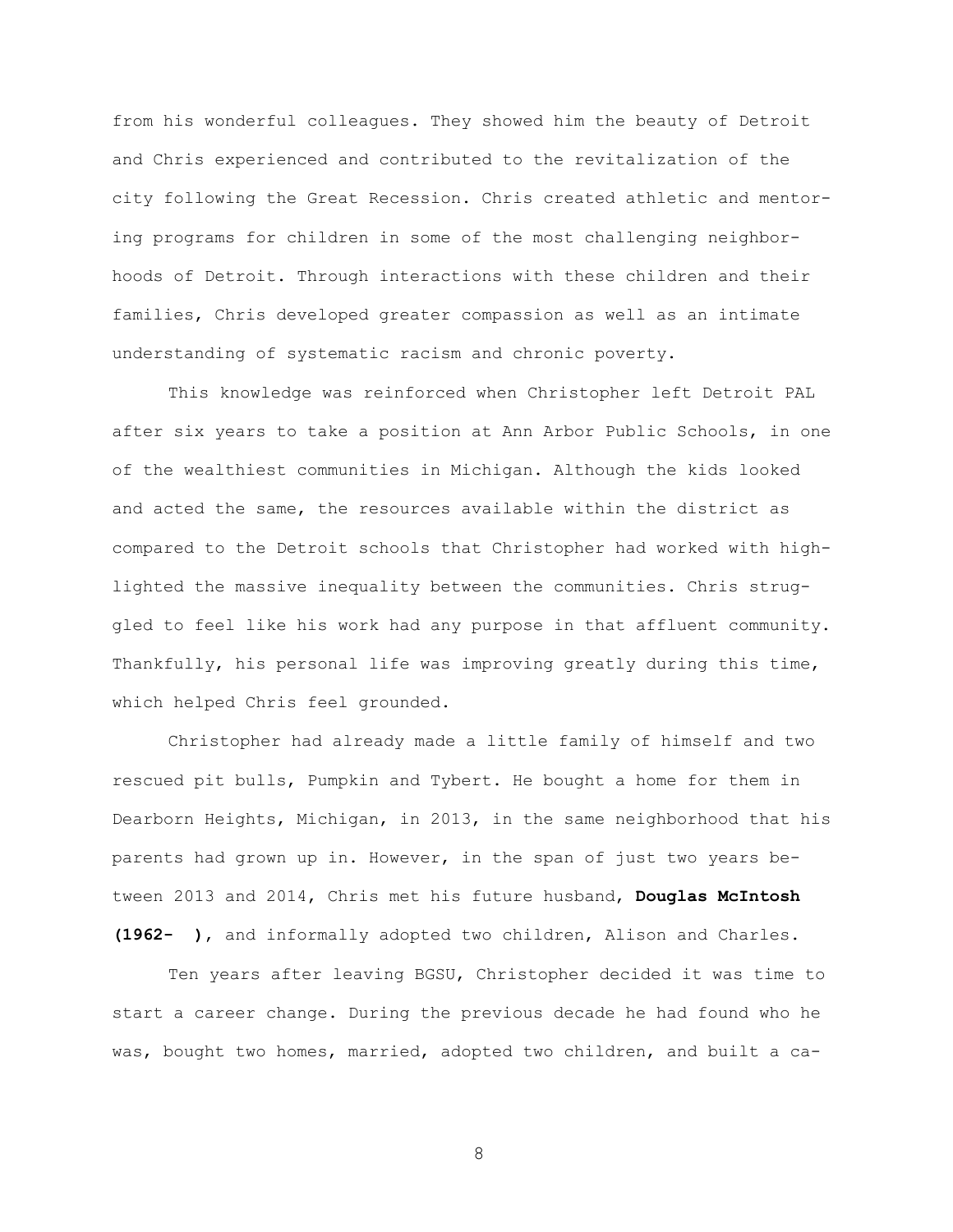reer, all through disconcerting economic, political, and social conditions. Chris was drawn towards studying history, something that had been an interest during his childhood that he had not pursued.

Today, Christopher is working on a master's degree in history and gaining experience in the field after a long and successful career in parks and recreation. His children are both hardworking adults pursuing their own goals and he enjoys visiting with them. A cat has joined the household, but Chris and Doug have not ruled out more children. Besides getting his master's degree, Chris looks forward to moving "up north" in Michigan after his husband retires so they can spend more time together.

9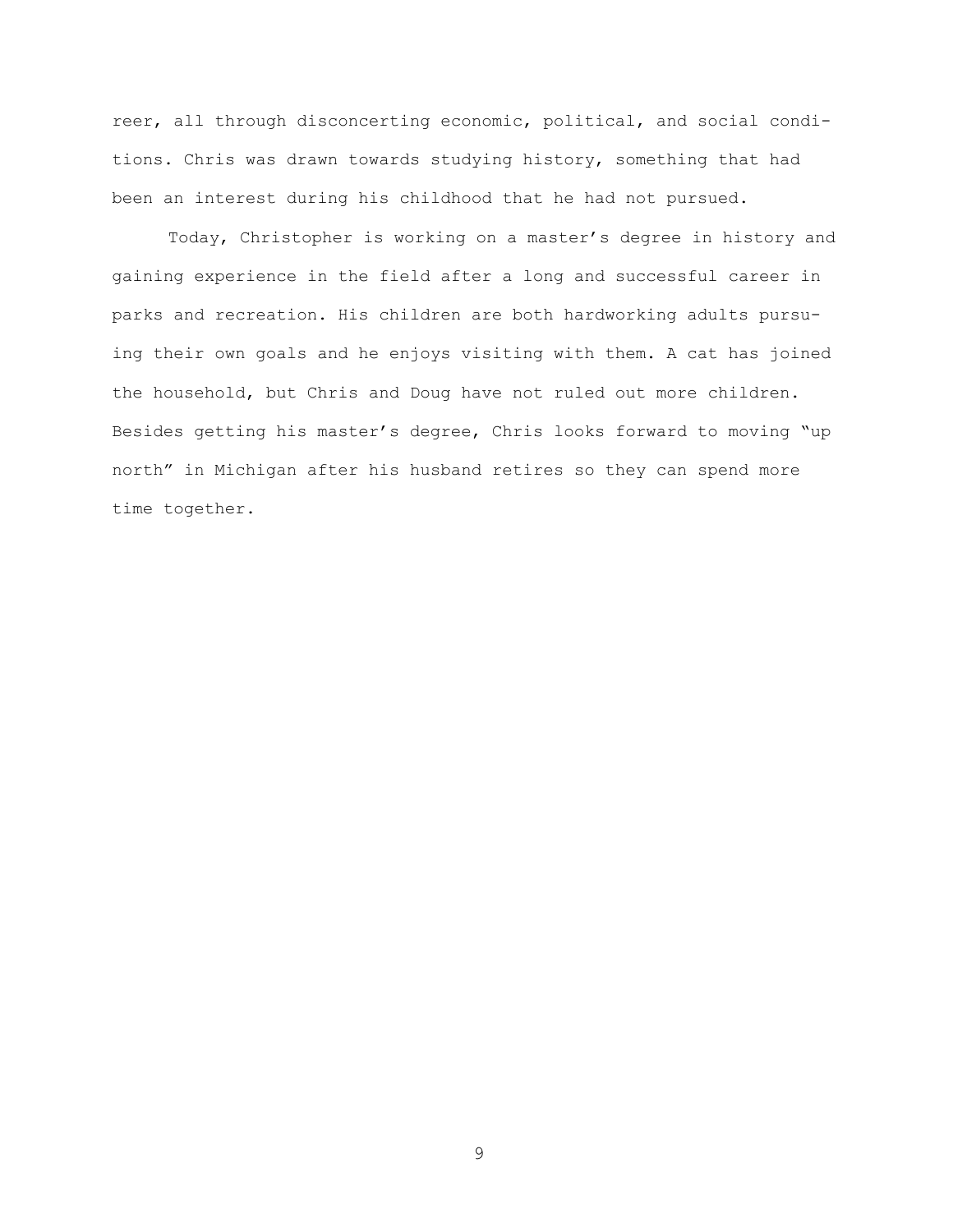#### **GENERATION TWO**

### **A1a. Mariellen Dobbins (1957- ) A1b. Brian Richard Clough (1957- )**

Mariellen Dobbins was born in Detroit, Michigan, on November 5, 1957, to **Sally Jo Titus (1934-1997)** and **Donald Howard Dobbins (1933- 1999)**. <sup>7</sup> The couple already had a son, **Donald Dallas Dobbins (1954-2012)** and would later add another daughter to the family, **Nancy Lynn Dobbins (1963- )**. 8

They lived in Inkster, Michigan at the time of Mariellen's birth.<sup>9</sup> It was her father's hometown, and they rented a home close to his parents' farm. The Dobbins family had been pulled to Inkster the way that a great many people in Metro Detroit were, by Henry Ford. The town, located just west of Dearborn along Michigan Avenue, provided a short commute for those who could not live in Dearborn itself, such as African Americans. Donald's father, **Dallas Howard Dobbins (1900-1958)**, migrated to Dearborn from Arkansas during the 1920s, most likely seeking work in the auto industry. Donald shared his father's mechanical aptitude but ended up laid off from the Ford Motor Company in the late 1950s.

After a stint in the Army, Donald's next career choice dramatically shaped Mariellen's childhood. He applied to and was accepted as a member of the inaugural police force for Dearborn Heights township in 1961.<sup>10</sup> Mariellen was just 4 years old when her dad became a cop.

<sup>7</sup> Personal knowledge of the author, Christopher Clough.

<sup>8</sup> Mariellen Thomas, interviewed by author, February 18, 2022.

<sup>&</sup>lt;sup>9</sup> Mariellen Thomas, email to author, February 21, 2022.

<sup>&</sup>lt;sup>10</sup> Personal knowledge of the author, Christopher Clough.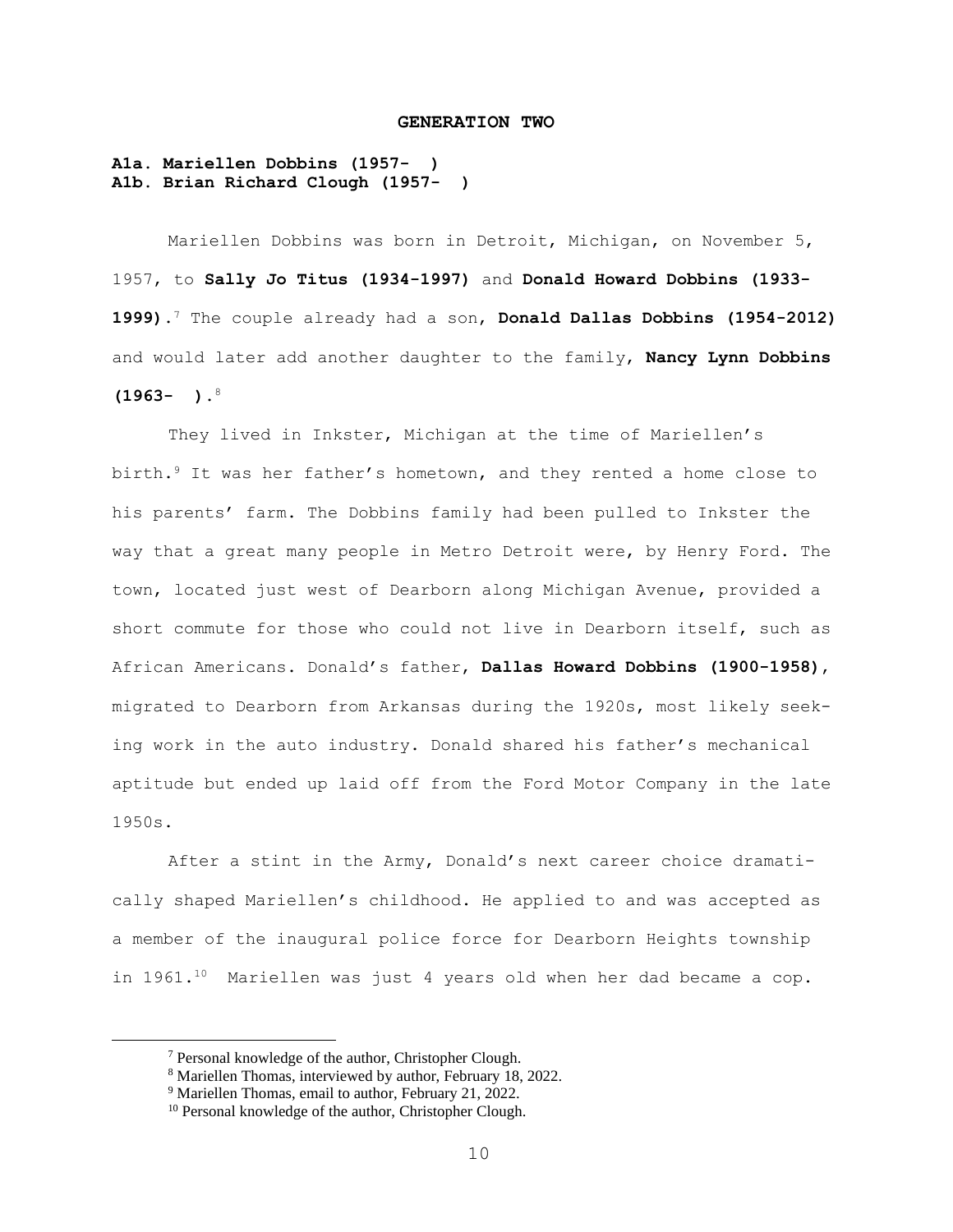She and her siblings were sometimes picked up from school in a police  $car.^{11}$  And during the civil unrest in Detroit in 1967, Mariellen recalls her dad sending the family up north for their safety since he had to be on call. $^{12}$ 

As a member of the police, the Dobbins' had to live in Dearborn Heights and they lived in several homes in the city during Mariellen's childhood. The creation of the city itself reflected the turbulent times in which Mariellen grew up. Inkster had become a mostly African American community due to housing discrimination in surrounding cities. In response, two predominantly white sections of Dearborn Township, to the north and south of Inkster, sought to incorporate with sections of Nankin Township so that they would not be absorbed when Inkster incorporated.<sup>13</sup> However, the court ruled the new city had to be continuous. As such, they annexed a strip of Inkster to form a city in the shape of the letter "C". Inkster lost its appeal to the Michigan Supreme Court and the new city of Dearborn Heights officially incorporated in 1963.

Despite the social turbulence, military conflicts, and Cold War that dominated the 1960s and 1970s, Mariellen's childhood was mostly happy and peaceful. Although she can remember watching the Kennedy funeral and being concerned her brother might get drafted to serve in Vietnam, she states that "children of my generation were kids and did-

<sup>&</sup>lt;sup>11</sup> Personal knowledge of the author, Christopher Clough.

<sup>&</sup>lt;sup>12</sup> Mariellen Thomas, email to author, February 23, 2022.

<sup>13</sup> "Township Voters OK New City 'Dearborn Heights' Now Up to Courts," *Dearborn Press*, June 23, 1960: 1, digitized newspapers; Dearborn Historical Museum, Dearborn, Michigan.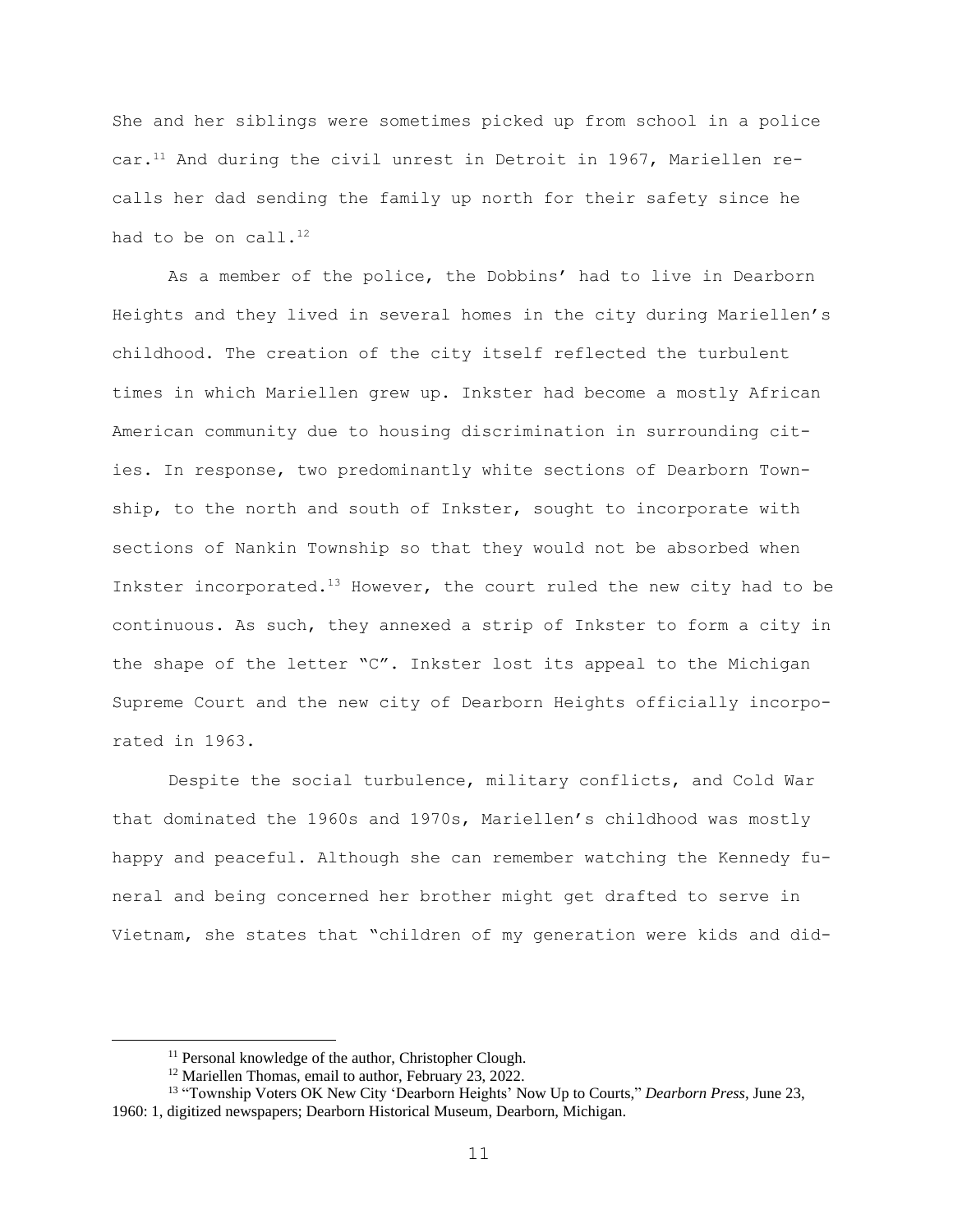n't worry about what was happening in the world around us. If it didn't affect us directly, it didn't concern us."<sup>14</sup> Instead she remembers the cornfield that was near her first home and Christmas holidays with her dad's side of the family. Her mom's pies were very popular.

When Mariellen was 11 years old her family moved to a home on Jackson street in Dearborn Heights and she met the Clough family. They lived two houses down and had lots of kids to play with. Mariellen became best friends with **Kathleen Clough (1959- )** and sweethearts with **Brian Richard Clough (1957- ).** The two were married in June 1978 at Martha-Mary Chapel inside Greenfield Village. 15

Mariellen lists the births of her four children as the most important events of her life to date.<sup>16</sup> **Rachel Lynn Clough (1978- )** was born on December 2, 1978. **Melissa Ann Clough (1982- )** followed on April 1, 1982, and the boys came later. During this time Mariellen, started her career. She got her first job at a local appliance store as part of a co-op in high school and worked for them for 8 years, until they went out of business. She has spent the 40 years since working as a bookkeeper at Area Construction, a small, family-owned architectural, construction, and property management firm located in Southfield, Michigan. She cites the company's owner, Tony Rea, as a mentor and major influence on her life. Christopher can remember Tony and other members of his mom's work from afternoons and summers spent around her office.

<sup>&</sup>lt;sup>14</sup> Mariellen Thomas, email to author, February 23, 2022.

<sup>&</sup>lt;sup>15</sup> Mariellen Thomas, interview by author, April 16, 2022.

<sup>&</sup>lt;sup>16</sup> Mariellen Thomas, email message to author, March 20, 2022.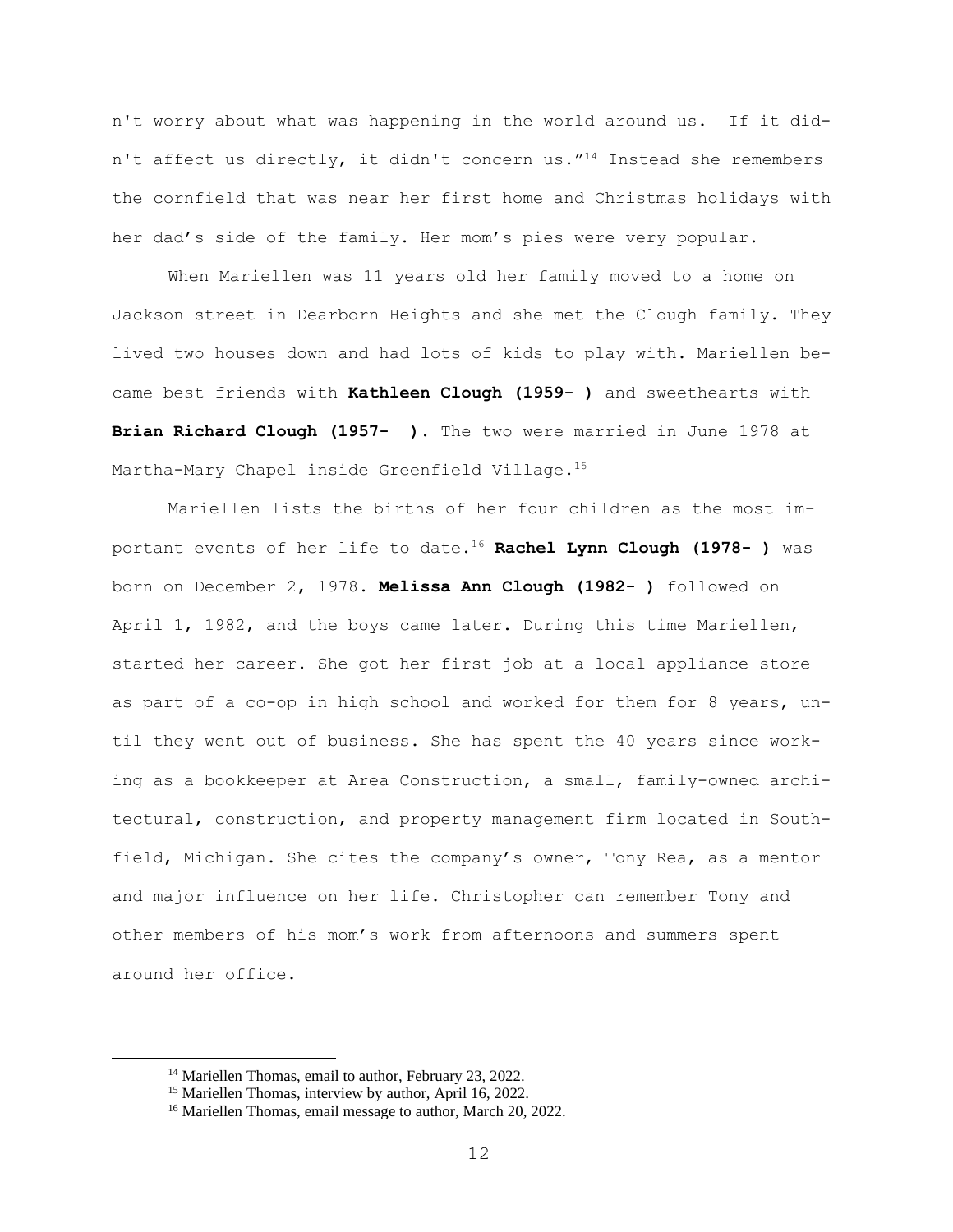Mariellen was not the first woman in her family to pursue a career. Although her mother did not work, Mariellen's aunts and her grandmother provided role models of women who worked. Acceptance of working women increased dramatically over Mariellen's lifetime. In Figure 9.2 "Approval of Married Women Working for Pay, by Year, Age, and Type of Place," Fisher and Hout show that public opinion regarding the appropriateness of married women working outside the home grew rapidly from the 1930s to the 1980s, especially among young and urban populations.<sup>17</sup> By the time Mariellen was pursuing her career, only a small faction of mostly older and rural people still disapproved of married women working.

In the late 1980s, Mariellen and Brian separated and then divorced. Mariellen met **John Thomas (1947- )** at her work and they married in 1991. Mariellen cites family as being the most important thing to her. She has four grandchildren: **Lilith Salens**, **Xavier Salens, Nathan Michael Thomas, and Abigail Lee Thomas**. Mariellen loves to dote on her grandchildren whenever they stay with her. She also enjoys visiting Greenfield Village, traveling to Florida to visit her oldest daughter, and going on cruises. Mariellen is well-known as an avid reader of fiction novels and a lover of tea. Christopher inherited his special connection with animals from his mom. However, Mariellen might love her dogs too much. They all end up the same shape: fat.

In the coming years, Mariellen looks forward to living a healthy life, traveling, and spending more time with her grandchildren.

<sup>17</sup> Claude S. Fischer and Michael Hout, *Century of Difference; How America Changed in the Last One Hundred Years* (New York: Russell Sage Foundation, 2006), 219.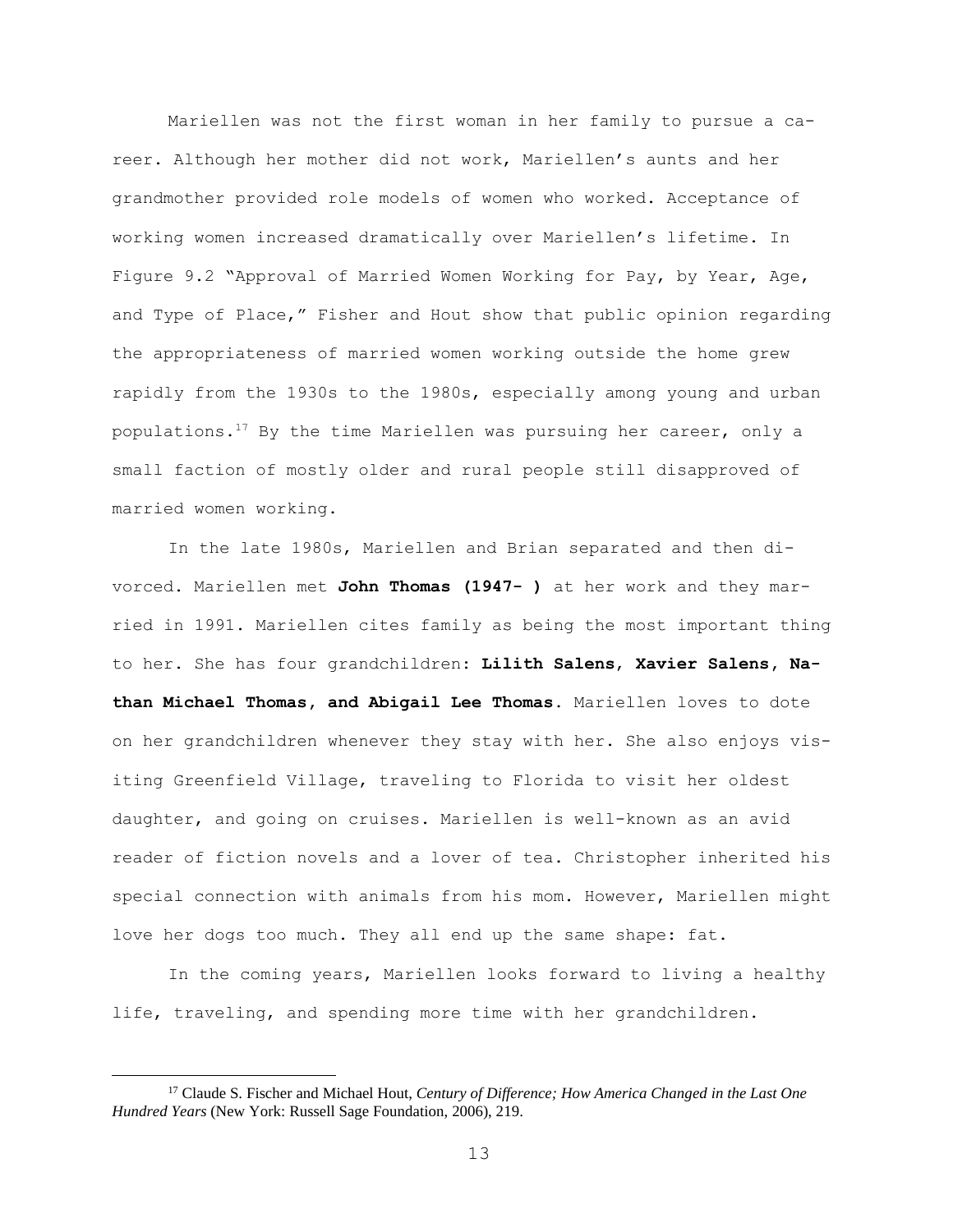Like his son, **Brian Richard Clough (1957- )** was born on a holiday. In this case, it was Halloween. On October 31, 1957, **James Albert Clough (1927-2011)** and **Martha Hester Lilley (1931-1989)** welcomed their second son to the world. $18$  The Cloughs and Lilleys both had histories of large families, to which James and Martha would add five children of their own.

Brian lived at 4696 Jackson in Dearborn Heights, Michigan, surrounded by blocks of identical post-war suburban homes, for his entire childhood. <sup>19</sup> His earliest memories were of his mother talking to him as a baby and of his older brother jumping on the bed.<sup>20</sup> Brian had a happy childhood although, at times, he struggled in school with an undiagnosed learning disability. His hobbies included playing the guitar and painting, something that would become a lifelong love. On weekends, the family would frequently travel across the border to visit Martha's family in Ontario, Canada.

Brian's first job was at Fontana Cigarette and Tobacco Company in Detroit. He later worked at Borden Ice Cream Company also on Detroit's west side. While working in Detroit as a young man, Brian gained new perspective on the difficult circumstances some people lived in as compared to his own life. He said this increased his compassion and appreciation for what he had.

Brian was 30 years old when he and Mariellen separated. After that he moved around the metro Detroit area, living in several places

<sup>18</sup> Personal knowledge of the author, Christopher Clough.

<sup>&</sup>lt;sup>19</sup> Brian Clough, Facebook message to author, February 13, 2022.

<sup>&</sup>lt;sup>20</sup> Brian Clough, Facebook message to author, February 21, 2022.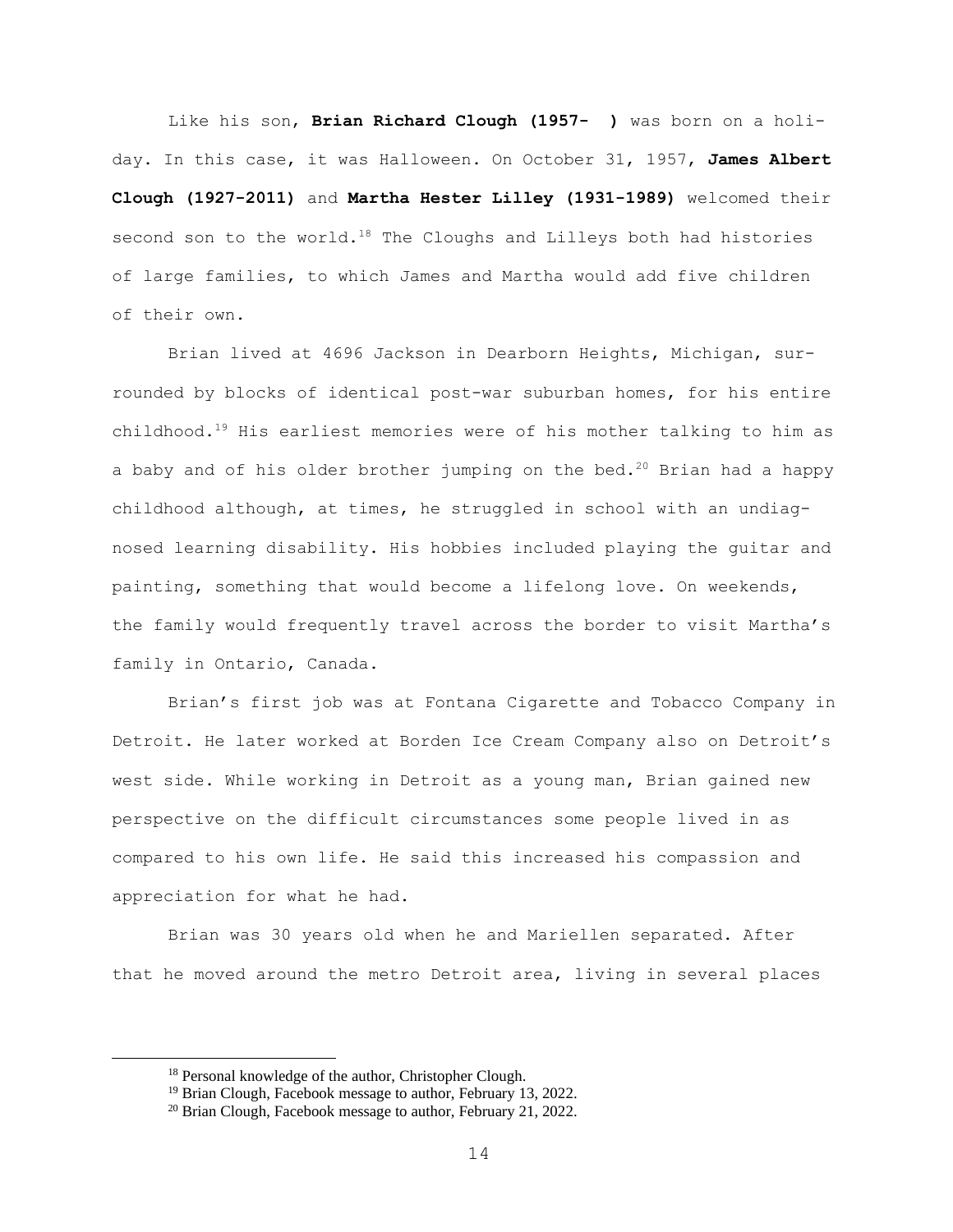for a couple years at a time. He also worked many different jobs but was a delivery driver for a cabinet company for 10 years.

Brian's life changed when he met a cute guy at Woodward Bar one night around his 40th birthday. Richard King, a lanky Missourian, was working as a bartender and living at the Millwood Apartments behind the bar. The two hit it off and have been together ever since.

The couple moved to Ozark, Missouri, in 2004 to help Richard's parents keep up their business: a Christmas tree farm. The outdoor work suited Brian, reminding him of summer vacations spent helping on the Lilley family farms in Canada. But they do miss their friends as well as the excitement of living in Detroit.

On September 17, 2015, Brian and Richard were wed at the Green County judicial building in Springfield, MO. In 2022, they will celebrate 25 years together. They enjoy going out to eat at favorite spots and working in the garden together. Brian still paints. He has also learned to crochet. His children have many beloved paintings, hats, and scarves that were handmade by their dad.

15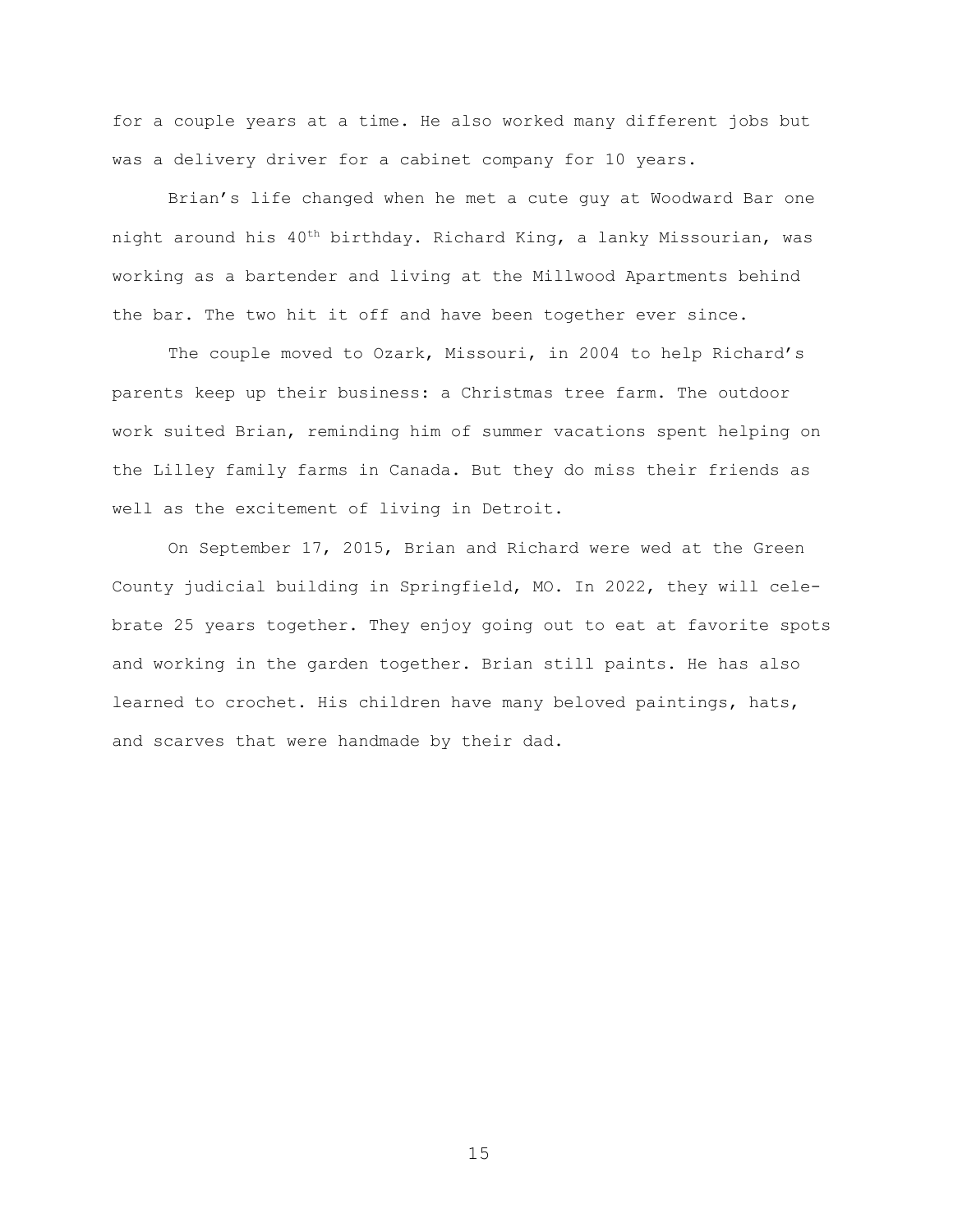#### **GENERATION THREE**

**A1a1. Sally Jo Titus (1934-1997) A1a2. Donald Howard Dobbins (1933-1999)**

**A1b1. Martha Hester Lilley (1931-1989) A1b2. James Albert Clough (1927-2011)**

Christopher's maternal grandmother, **Sally Jo Titus (1934-1997)**, was born in Dearborn, Michigan on May 20, 1934, to **Clinton Melvin "Tim" Titus (1915-1979)** and **Pearl Adeline Meyers (1915-unk)**. <sup>21</sup> The couple had two more children, **Patricia** in 1936 and **Timothy** in 1937.<sup>22</sup> Unfortunately, the marriage did not last. One unverified family story is that Pearl was an alcoholic. They split up and both remarried. Tim married a woman named Evelyn by 1940 and they raised their family together in Dearborn Township, Michigan (now Dearborn Heights).<sup>23</sup>

Sally Jo attended the same elementary school as Christopher, Whitmore Bolles.<sup>24</sup> Aside from her parent's divorce, the most memorable event of her childhood must have been World War II. Sally Jo's father, "Tim" served in the Army during the conflict.<sup>25</sup> From 1943 to 1945, Sally Jo and her siblings must have been glued to the radio to hear the latest news about the war. Thankfully, her father came back safe and lived for many more years, providing the stability she needed in her family life.

<sup>23</sup> "United States Census, 1940," database with images, *FamilySearch* [\(https://www.fami](https://www.familysearch.org/ark:/61903/1:1:KHMS-G5X)[lysearch.org/ark:/61903/1:1:KHMS-G5X](https://www.familysearch.org/ark:/61903/1:1:KHMS-G5X) : 10 January 2021), Sally Jo Titus in household of Clinton Titus, Dearborn, Wayne, Michigan, United States; citing enumeration district (ED) 82-46, sheet 49A, line 3, family 916, Sixteenth Census of the United States, 1940, NARA digital publication T627. Records of the Bureau of the Census, 1790 - 2007, RG 29. Washington, D.C.: National Archives and Records Administration, 2012, roll 1827.

<sup>24</sup> Personal knowledge of author, Christopher Clough.

<sup>25</sup> "Clinton Titus (1915)," Veterans Affairs BIRLS Death File, Fold3, last modified October 1, 2013, <https://www.fold3.com/record/528510541/clinton-titus-1915-veterans-affairs-birls-death-file.>

<sup>21</sup> Personal knowledge of author, Christopher Clough.

<sup>22</sup> Thomas, interview.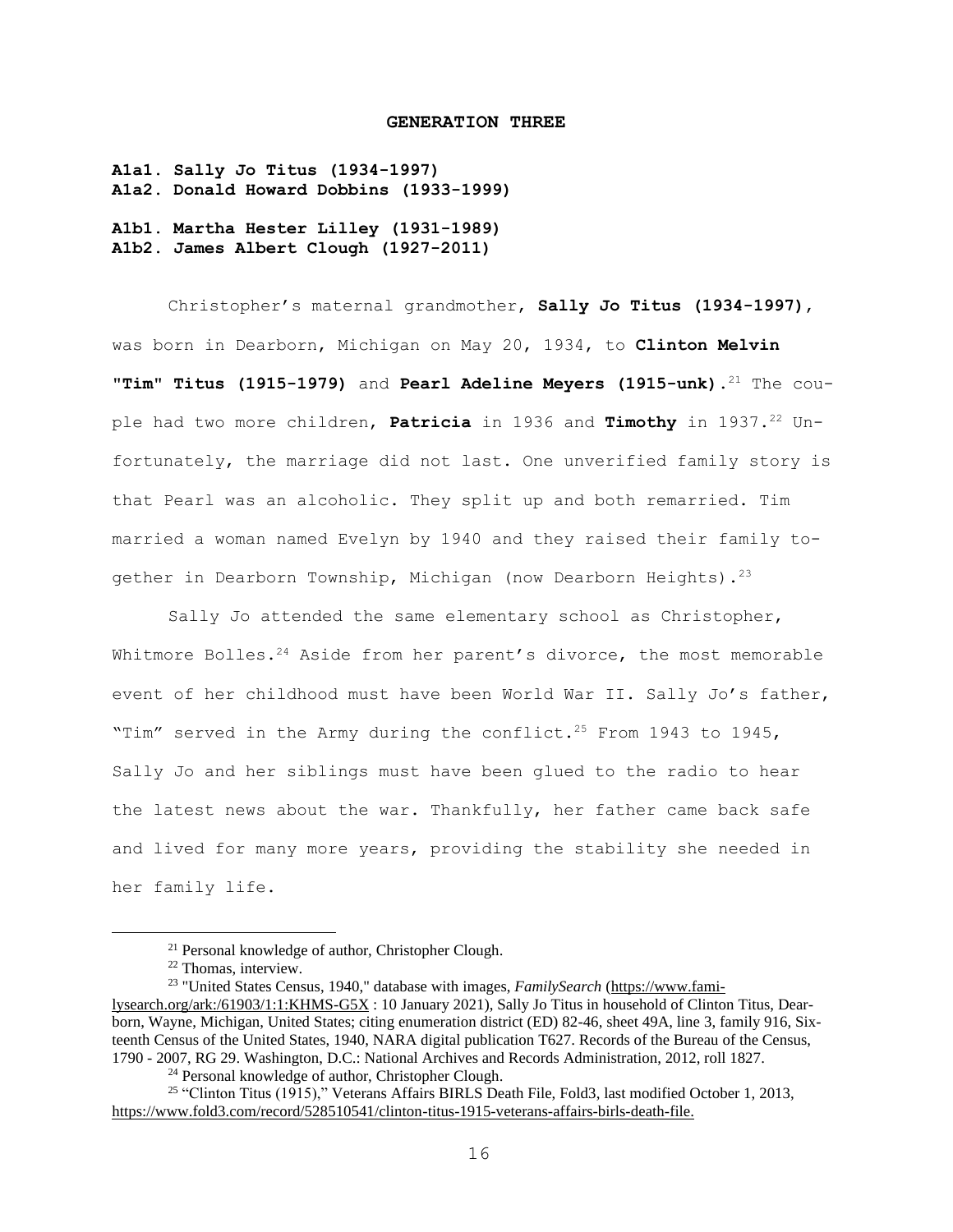Sally Jo graduated from Fordson High School in 1952.<sup>26</sup> After high school she worked as a waitress for a time. She met Donald Howard Dobbins of nearby Inkster, Michigan, and married him on February 7, 1953.<sup>27</sup> Unfortunately, the story of how they met has been lost to time.

Sally Jo was a short, pretty woman.<sup>28</sup> She was known for her love of animals and even raised poodles for a time during Mariellen's childhood. Sally Jo took care of the family while Don worked. After retirement, the pair moved to North Higgins Lake, Michigan, where they lived in a ski chalet-style cabin that Don and Don Jr. had built in the 1970s.

Sally Jo's grandchildren remembered her great ability to cook, the fact that she never learned to drive, and that she loved the color red. She loved country music and dragged her grandchildren to many concerts at county fairs. She was also an accomplished doll maker. It was a hobby she started to help the American Legion provide dolls for needy children.<sup>29</sup>

One of Sally Jo's favorite pastimes was ordering jewelry and other items from the shopping channel. She was born during the Great Depression and experienced the privation of the World War II years during her childhood. Perhaps this motivated her desire for material things.

<sup>26</sup> Fordson High School, *Fleur De Lis* (Dearborn, MI: 1952), archives; Dearborn Historical Museum, Dearborn, Michigan.

<sup>&</sup>lt;sup>27</sup> Wayne County, Michigan, marriage license no. 842606 (1953), Donald Howard Dobbins and Sally Jo Titus, privately held by author, Warren, Michigan. 2022.

<sup>28</sup> Personal knowledge of author, Christopher Clough.

<sup>29</sup> Mariellen Thomas, interview, April 16, 2022.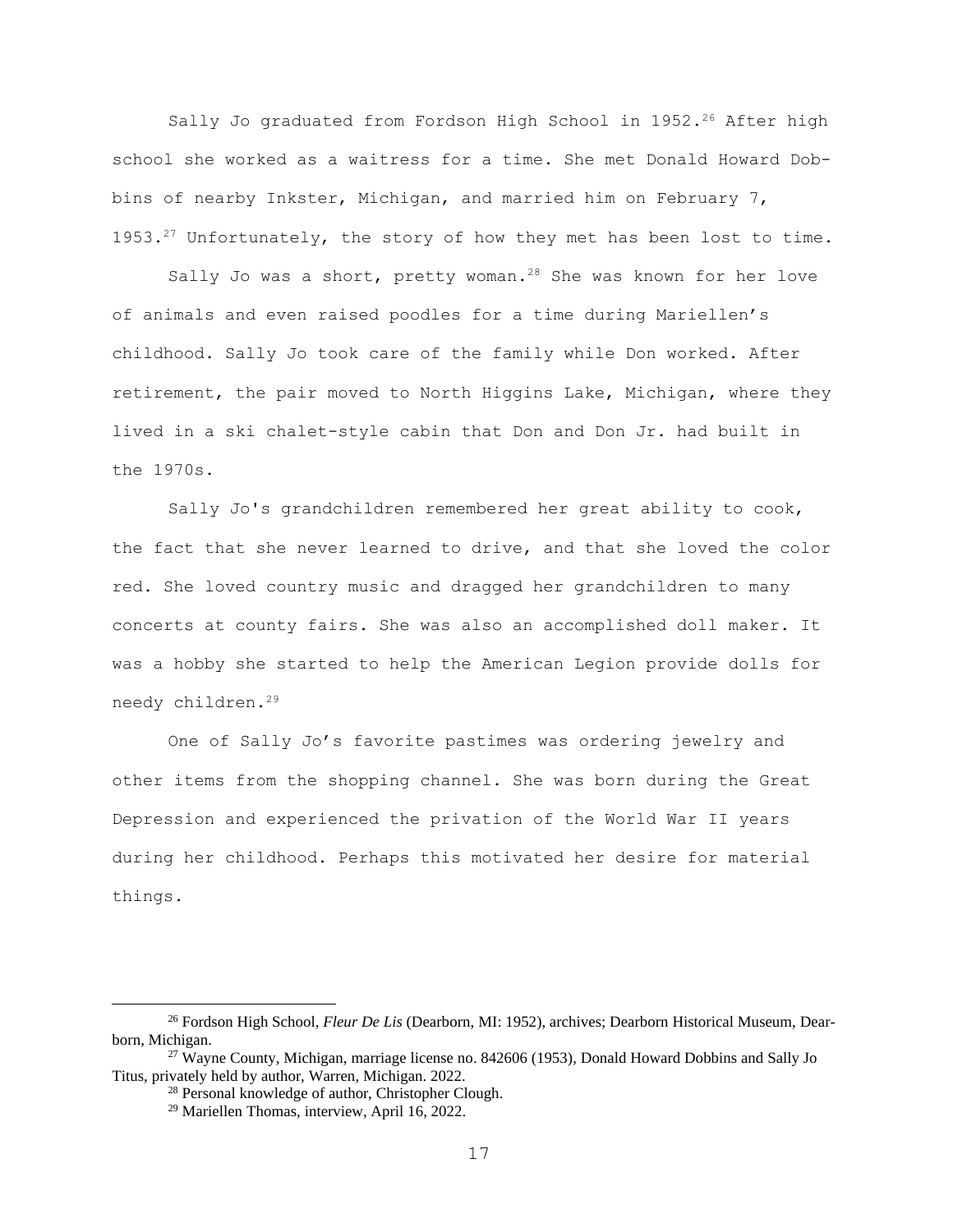Sally Jo died July 13, 1997, after battling cancer.<sup>30</sup> At the funeral home, the funeral director asked the family what they remembered about Sally Jo to which Christopher replied, "She yelled a lot at Grandpa," which made everyone laugh.

**Donald Howard Dobbins (1933-1999)** was born on May 18, 1933, to **Dallas Howard Dobbins (1900-1958)** and **Marion Rebecca Tucker (1907- 1979)**. Don was the middle child of five and he was the only boy. His sisters **Nadine Elsie (1927-2021)**, **Dorothy May (1931-1993)**, **Barbara Ann (1935-2015)**, and **Betty Jean (1937-2008)** doted over him.<sup>31</sup> Christopher bears a resemblance to his maternal grandfather, Donald, who was tall, slim, and light-haired.

Mariellen Thomas reported that, shortly after marrying Sally Jo Titus, Don joined the Army and was stationed in Germany.<sup>32</sup> Don was accepted as one of the first police officers of the City of Dearborn Heights, Michigan, possibly based on his military experience and skill at sharpshooting.<sup>33</sup> His focus during his police career was working with youth and he was fondly remembered by older members of the department when Christopher met with them in 2014.<sup>34</sup>

After retirement, Don and Sally Jo moved north to North Higgins Lake, Michigan. Don was able to build on land there due to his veteran status. The land became associated with veterans in 1922 when local

<sup>&</sup>lt;sup>30</sup> "United States Social Security Death Index," database, *FamilySearch* [\(https://fami-](https://familysearch.org/ark:/61903/1:1:JPRR-5NG)

[lysearch.org/ark:/61903/1:1:JPRR-5NG](https://familysearch.org/ark:/61903/1:1:JPRR-5NG) : 9 January 2021), Sally J Dobbins, 13 Jul 1997; citing U.S. Social Security Administration, *Death Master File*, database (Alexandria, Virginia: National Technical Information Service, ongoing).

<sup>&</sup>lt;sup>31</sup> Personal knowledge of author as gathered from phone conversations with Nadine Dobbins before her death in 2021.

<sup>&</sup>lt;sup>32</sup> Thomas, interview.

<sup>&</sup>lt;sup>33</sup> Thomas, interview.

<sup>34</sup> Personal knowledge of author, Christopher Clough.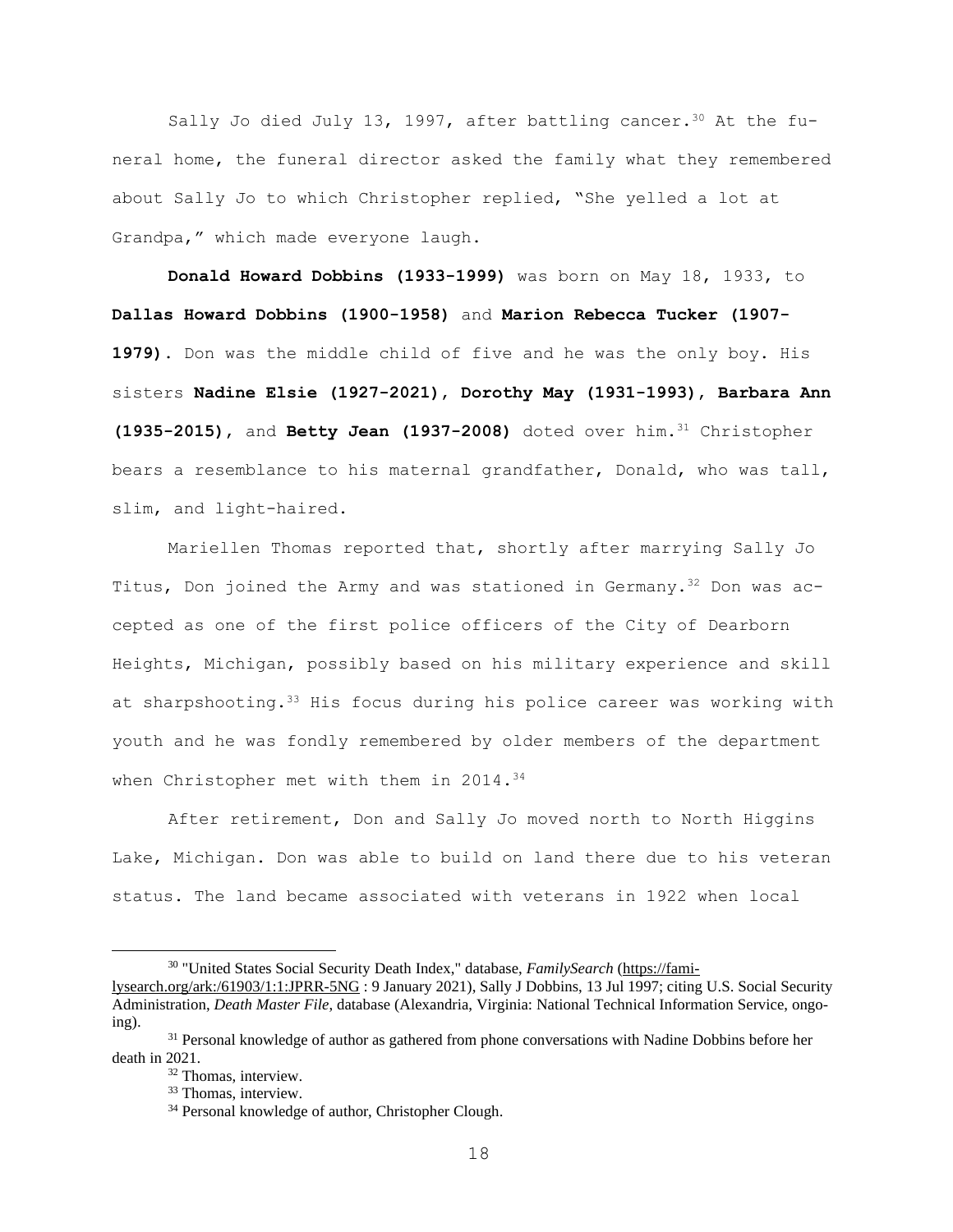supporters purchased the land from the state to create a summer camp for wounded World War I veterans. Starting in the 1930s, the American Legion subleased plots to individual posts who made them available to their members. The community remains exclusive to veterans today.<sup>35</sup>

Don's grandchildren remember his Donald Duck impression and his tendency to tease. As an older man, he always dressed in blue jeans, a white V-neck undershirt, and a flannel shirt. He loved playing solitaire with a deck of cards and would play for a long time on the porch or in the house. His hands were long and thin. In his older years, they were marred by arthritis, which seems to plaque the family.<sup>36</sup>

Don suffered a stroke while visiting his sisters in Washington in 1998 and died in hospice in Michigan on March 4, 1999. $37$  He was buried with his police badge and his daughters warmly accepted the locks of their hair that he had always kept with him in his wallet. $38$ 

**Martha Hester Lilley (1931-1989),** Christopher's paternal grandmother, was born at home on December 21, 1931, in Dutton, Ontario, Canada. <sup>39</sup> Martha was one of eleven children born to **Henry "Harry" Elmer**

<sup>&</sup>lt;sup>35</sup> "History," Campcurnalia.org, accessed March 18, 2022, [https://www.campcurnalia.org/history/.](https://www.campcurnalia.org/history/)

<sup>36</sup> Personal knowledge of the author, Christopher Clough.

<sup>37</sup> "United States Social Security Death Index," database, *FamilySearch* [\(https://fami-](https://familysearch.org/ark:/61903/1:1:JRP4-NQS)

[lysearch.org/ark:/61903/1:1:JRP4-NQS](https://familysearch.org/ark:/61903/1:1:JRP4-NQS) : 9 January 2021), Donald H Dobbins, 04 Mar 1999; citing U.S. Social Security Administration, *Death Master File*, database (Alexandria, Virginia: National Technical Information Service, ongoing) and personal knowledge of author.

<sup>38</sup> Personal knowledge of author, Christopher Clough.

<sup>39</sup> "Michigan Death Index, 1971-1996," database, *FamilySearch* [\(https://fami-](https://familysearch.org/ark:/61903/1:1:VZ1M-N4B)

[lysearch.org/ark:/61903/1:1:VZ1M-N4B](https://familysearch.org/ark:/61903/1:1:VZ1M-N4B) : 4 December 2014), Martha H Clough, 1989; from "Michigan, Deaths, 1971-1996," database, *Ancestry* (http://www.ancestry.com : 1998); citing Center Line, Macomb, Michigan, death certificate number 35443, Michigan Department of Vital and Health Records, Lansing and personal knowledge of author.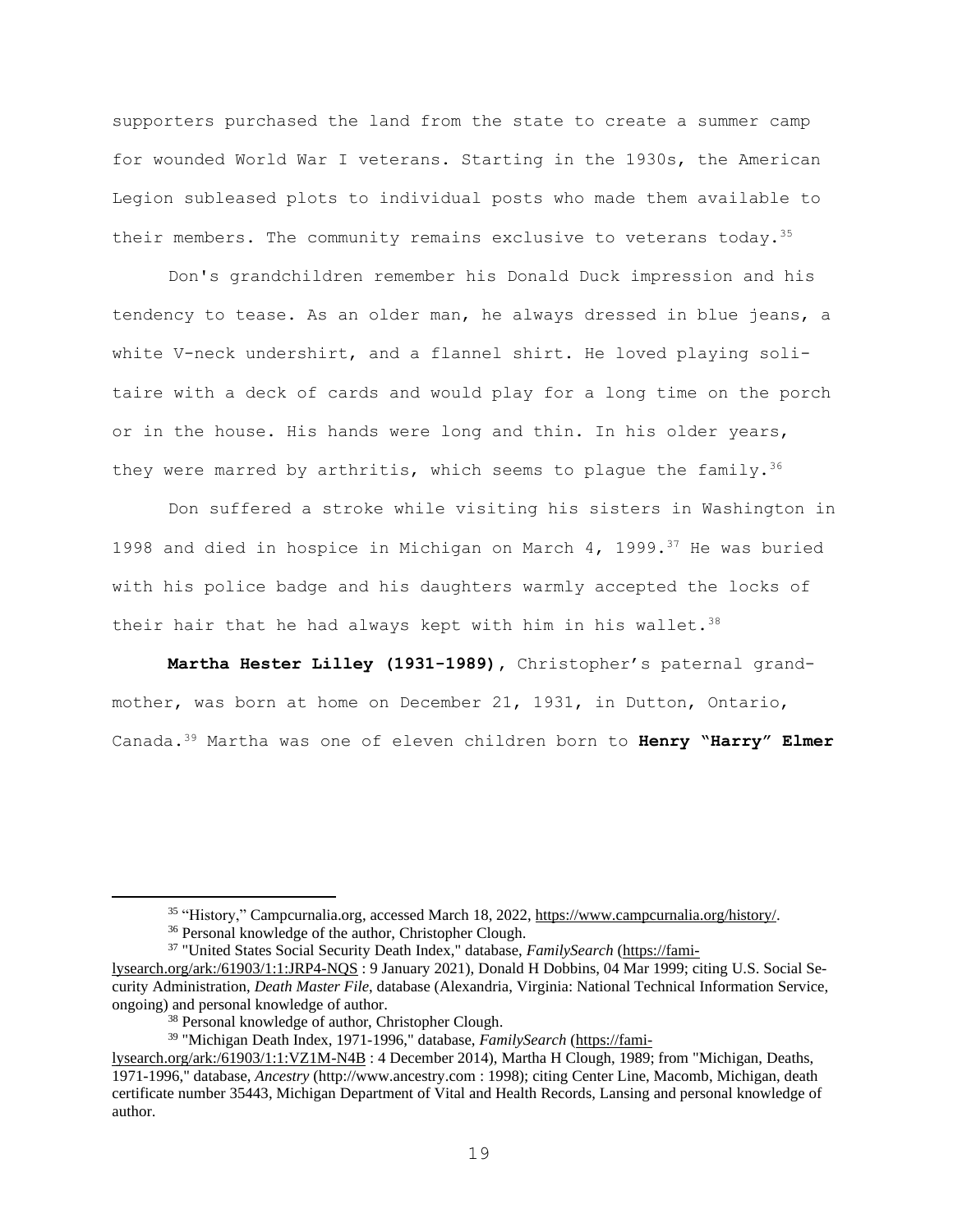**Lilley (1895-1974)** and **Catherine "Cassie" Marie Wrightman (1899-1986)**, which Cassie described as her "bouquet of lilies". 40

The Lilleys lived on a 100-acre farm with no electricity, no running water, and no automobile beyond a tractor until well into the 1950s.<sup>41</sup> With so many children, there was always someone to play with. The kids received their education in the one-room Campbellton Schoolhouse, and they enjoyed amusements like ice skating in the winter.

When Martha was 13 years old a handsome American sailor came to visit the farm with her cousin, Bud.<sup>42</sup> The sailor, **James Albert Clough (1927-2011)** had been writing to Martha's older sister, June. But as she hid behind a door and watched him dance the jitterbug, Martha told her sister, Sadie, that she was going to marry that man. And she did, in 1952 near the family farm in Dutton, Ontario.<sup>43</sup>

Although Martha had been a shy child, she grew into an outgoing woman who loved to dance and flirt.<sup>44</sup> She looked like a movie star with her light blue eyes and thick, dark hair. Her children remember her tenacious personality and direct manner, something that she passed down to her children and grandchildren. Her hobbies included reading, watching soap operas, and catching up with friends, not that she had a lot of spare time as a mother of five. She did not enjoy cooking, but

<sup>40</sup> Catherine Marie Wrightman Lilley, *A Bouquet of Lilies,* privately held by Brian Clough, Ozark, Missouri.

<sup>41</sup> Lilley, Ruleen, "The Life and Times of Mac Lilley," Standardbred Canada, accessed March 19, 2022, [https://standardbredcanada.ca/news/1-30-21/life-and-times-mac-lilley.html.](https://standardbredcanada.ca/news/1-30-21/life-and-times-mac-lilley.html)

 $42$  Kathy Hogan, Facebook message to author, March 16, 2022.

<sup>43</sup> Kathy Hogan, interview by author, April 16, 2022.

<sup>44</sup> Kathy Hogan, Facebook message, March 16, 2022.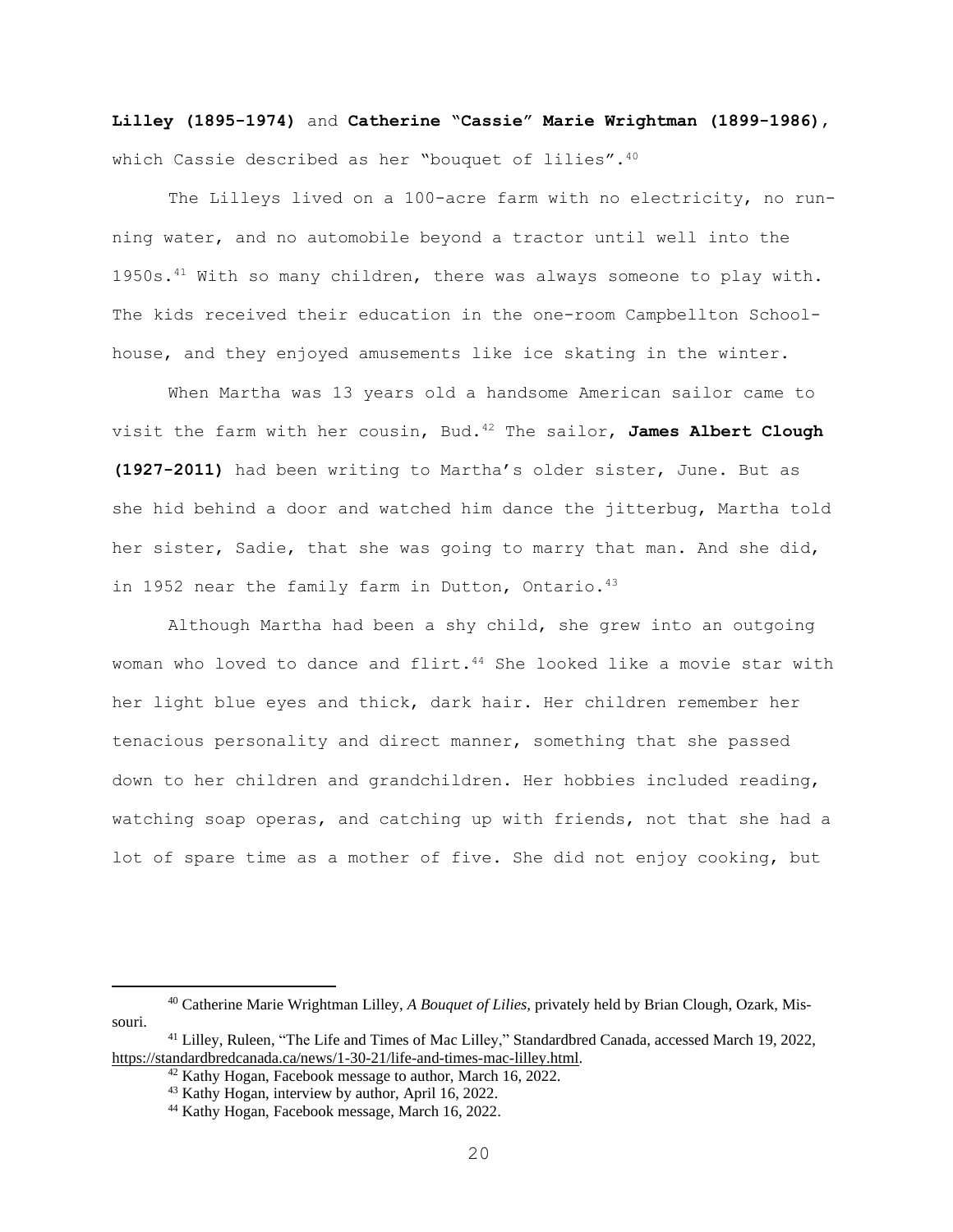she made the best pork chops in an iron skillet and could put together a wonderful holiday meal.<sup>45</sup>

Martha was a proud Canadian who converted to Catholicism for her husband, but never became an American.<sup>46</sup> She and Jim would frequently take the kids to visit her family on the farm back home. When Martha died in 1989, after battling with brain cancer, her daughter, Kathy, included a maple leaf to be buried with her.

**James (Jim) Albert Clough (1927-2011)** was born July 21, 1927, to **James Clough (1900-1979)** and **Laura Mary St. Charles (1899-unk)**. <sup>47</sup> He was their second child and oldest boy. Shortly after James' birth, his hometown of Fordson Township, Michigan, consolidated with the City of Dearborn.<sup>48</sup> He attended Henry Ford School and then Fordson High School where he earned a letter in football. <sup>49</sup> After high school, Jim joined the United States Navy and served overseas in China and Japan.<sup>50</sup> He told stories of being in China during the Communist Revolution there.

Jim had a difficult upbringing, and he was known in high school for being tough and a troublemaker.<sup>51</sup> According to a family story,

<sup>45</sup> Michele Dornbrock, Facebook message to author, March 18, 2022.

<sup>46</sup> James Clough, Facebook message to author, March 16, 2022.

<sup>47</sup> "United States Social Security Death Index," database, *FamilySearch* [\(https://fami-](https://familysearch.org/ark:/61903/1:1:JG19-YM2)

[lysearch.org/ark:/61903/1:1:JG19-YM2](https://familysearch.org/ark:/61903/1:1:JG19-YM2) : 12 January 2021), James Albert Clough, 31 Mar 2011; citing U.S. Social Security Administration, *Death Master File*, database (Alexandria, Virginia: National Technical Information Service, ongoing) and "Michigan Marriages, 1868-1925," database with images, *FamilySearch* (https://familysearch.org/ark:/61903/1:1:NQ9N-X3T : 18 February 2021), James Clough and Laura St. Charles, 23 Aug 1922; citing Marriage, Highland Park, Wayne, Michigan, , Citing Secretary of State, Department of Vital Records, Lansing; FHL microfilm 4210099.

<sup>48</sup> "United States Census, 1940," database with images, *FamilySearch* (https://www.familysearch.org/ark:/61903/1:1:KHMM-H8C : 10 January 2021), James Claugh, Dearborn, Wayne, Michigan, United States; citing enumeration district (ED) 82-15, sheet 10B, line 42, family 203, Sixteenth Census of the United States, 1940, NARA digital publication T627. Records of the Bureau of the Census, 1790 - 2007, RG 29. Washington, D.C.: National Archives and Records Administration, 2012, roll 1825.

<sup>49</sup> Personal knowledge of author, Christopher Clough.

 $50$  Personal knowledge of the author. Unable to verify through official documents for this project.

<sup>51</sup> Kathy Hogan, interview.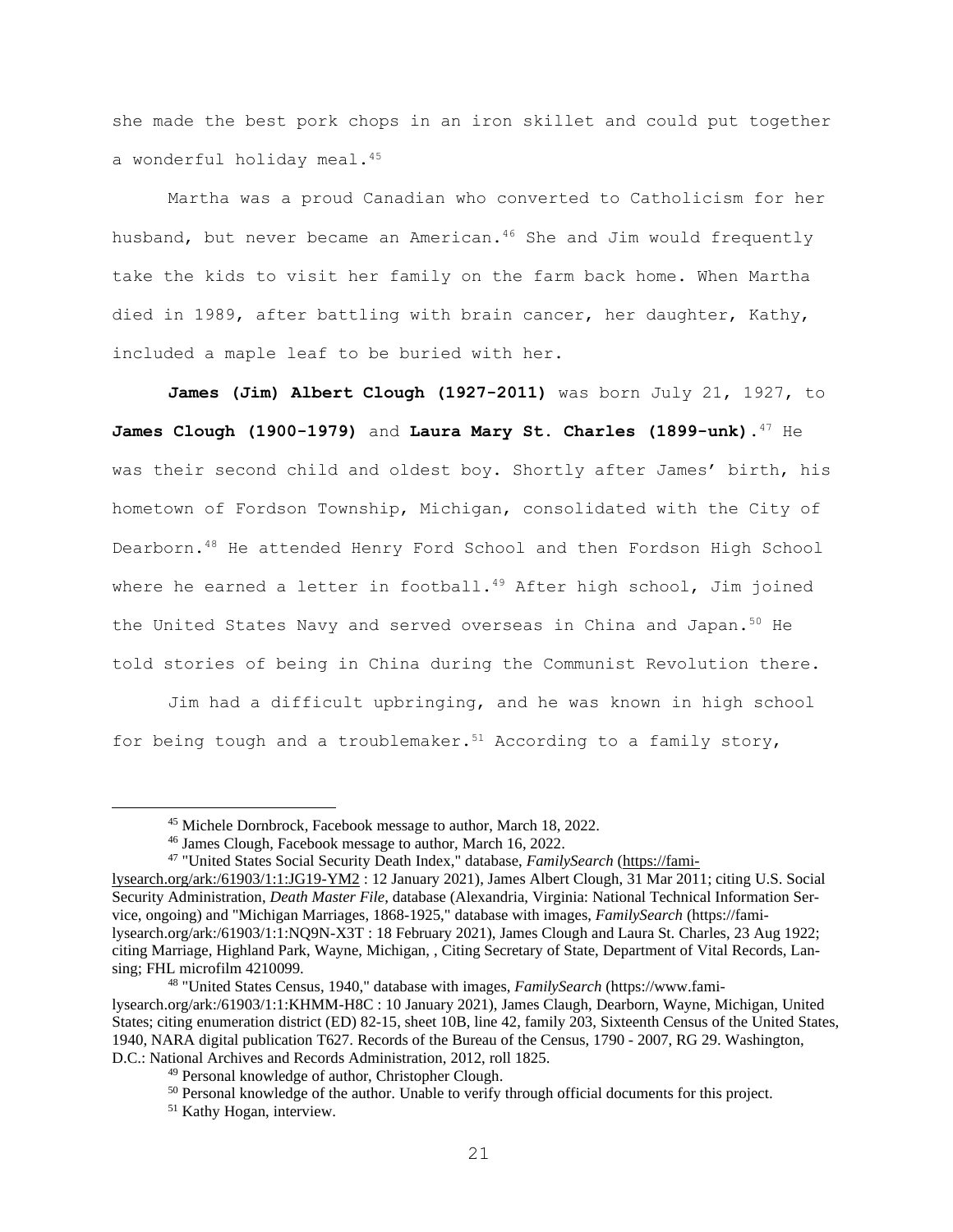which the author could not verify, Jim suffered a traumatic closed brain injury shortly after returning from the Navy. This occurred while Jim was working and got into a traffic accident in which he was thrown from the truck. Jim told his children that he had been unconscious for six days after the accident and suffered some amnesia. In fact, he still did not fully remember his fiancé, Martha Lilley, when they got married a few months later. The relationship worked out, perhaps because of Jim's dramatic change in personality. He became known as an easy-going, mellow guy. His family remembers him only as warm and loving. Jim never complained about pain or headaches during his life, but he would often be seen rubbing the back of his head.

Jim married Martha Hester Lilley of Dutton, Ontario, Canada and the two eventually made their home together in Dearborn Heights, Michigan. They had five children: **James (1954- )**, **Brian (1957- )**, **Kathleen (1959- )**, **Michele (1963- )**, and **Matthew (1968- )**. <sup>52</sup> Jim and Martha must have been caring parents because their children show great love and devotion to them to this day, long after both have passed away.

Jim made his career calibrating scales in the many auto plants around metro Detroit. $53$  He had a passion for cars. His favorite was the Ford Galaxie 500, but he also bought his wife a 1968 Ford Mustang with a big V8 engine. Besides cars, he enjoyed taking his kids to the Detroit River to watch the boats. Boat watching on the river is something that Christopher enjoys as well. Jim also had an interest in

<sup>52</sup> Kathy Hogan, Facebook message to author, March 29, 2022.

<sup>53</sup> Personal knowledge of author, Christopher Clough.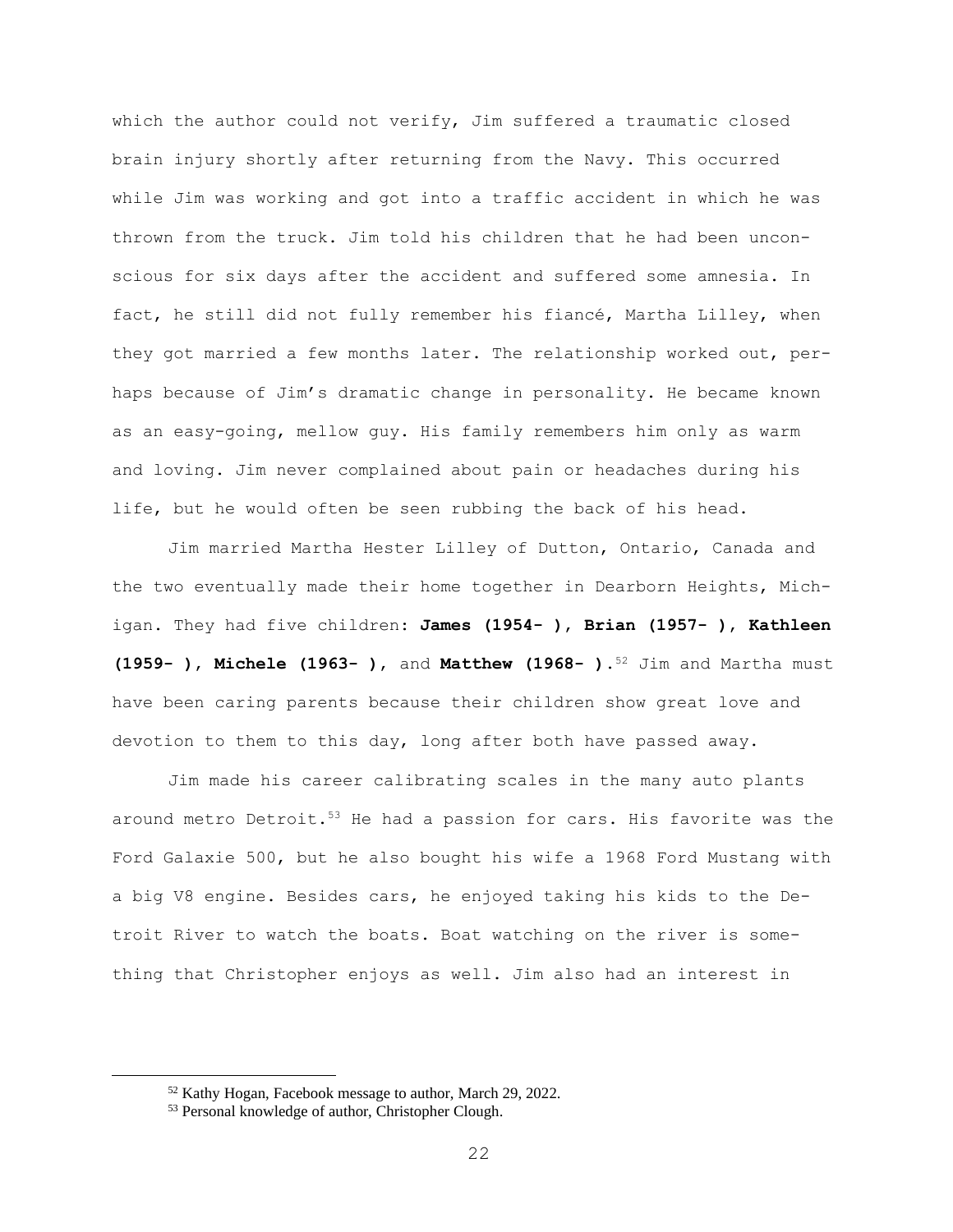television documentaries, like those of Jacques Cousteau, and in horse racing.<sup>54</sup>

Martha preceded him in death by many years, but Jim remained devoted to his children and grandchildren. He was even blessed to see two great grandchildren before he passed on March 31, 2011.<sup>55</sup>

Christopher enjoyed weekly calls and occasional visits with his paternal grandfather in the years immediately before his death. During those talks Jim described fishing and playing with friends in wooded areas where Chris could only remember modern neighborhoods. Christopher learned that Jim played the clarinet in school and that he still knew many words in Japanese from his time in the Navy. The two became quite close and it was very painful for Chris when his grandfather died.

<sup>54</sup> Brian Clough, Facebook message to author, March 29, 2022.

<sup>55</sup> "United States Social Security Death Index," James Albert Clough.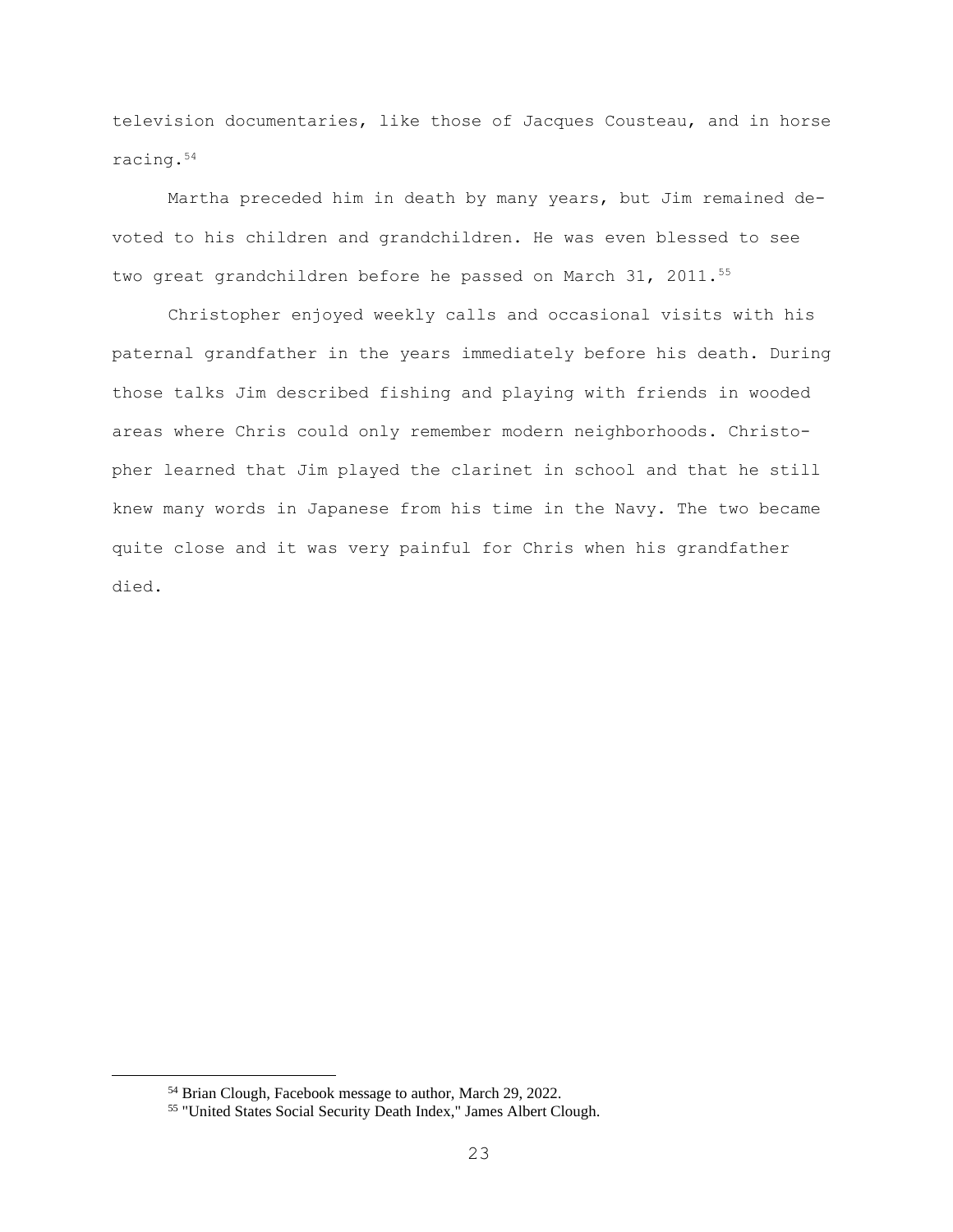#### **Generation Four**

**A1a1a. Pearl Adeline Meyers (1915-unk) A1a1b. Clinton "Tim" Melvin Titus (1915-1979) A1a2a. Marion Rebecca Tucker (1907-1975) A1a2b. Dallas Howard Dobbins (1900-1958) A1b1a. Catherine "Cassie" Marie Wrightman (1899-1986) A1b1b. Henry "Harry" Elmer Lilley (1895-1974) A1b2a. Laura Mary St. Charles (1898-unk) A1b2b. James Clough (1900-1979)**

**Generation Four**

**Pearl Adeline Meyers (1915-unk)** was born on June 8, 1915, in Dearborn, Michigan. Her father worked as a chemist for the Fordson Tractor plant and later as the superintendent of Henry Ford's Water Filtration Plant.<sup>56</sup> Based on the homes in Dearborn that the Meyers owned in 1920 and rented in 1930, it appears as though Pearl and her siblings enjoyed the material comforts of the growing middle class. Her father worked "white collar" jobs and her mother worked as a salesperson at a debt store.<sup>57</sup> On July 7, 1933, she married **Clinton Melvin "Tim" Titus** of Indiana.<sup>58</sup> It is not known how they met or why their marriage fell apart by 1940. However, Mariellen Thomas recalls hearing a family story that Pearl was an alcoholic.<sup>59</sup> Additionally, the

<sup>56</sup> "United States Census, 1920", database with images, *FamilySearch* [\(https://www.fami](https://www.familysearch.org/ark:/61903/1:1:MZ7L-7SY)[lysearch.org/ark:/61903/1:1:MZ7L-7SY](https://www.familysearch.org/ark:/61903/1:1:MZ7L-7SY) : 2 February 2021), Pearl Myers in entry for William B Myers, 1920 and "United States Census, 1930," database with images, *FamilySearch* [\(https://www.fami](https://www.familysearch.org/ark:/61903/1:1:X7ML-588)[lysearch.org/ark:/61903/1:1:X7ML-588](https://www.familysearch.org/ark:/61903/1:1:X7ML-588) : accessed 24 February 2022), Pearl Myers in household of William Myers, Dearborn, Wayne, Michigan, United States; citing enumeration district (ED) ED 903, sheet 4B, line 86, family 99, NARA microfilm publication T626 (Washington D.C.: National Archives and Records Administration, 2002), roll

<sup>1031;</sup> FHL microfilm 2,340,766 and Ford R. Bryan, "Dearborn's Chemical Park- Part II: Henry Ford's Waterworks," *The Dearborn Historian* 23, no. 2 (Spring 1983): 44-50.

<sup>57</sup> "United States Census, 1930," William Myers, Dearborn, Wayne, Michigan.

<sup>58</sup> "Indiana Marriages, 1811-2019", database with images, *FamilySearch* [\(https://www.fami](https://www.familysearch.org/ark:/61903/1:1:DBW8-NPPZ)[lysearch.org/ark:/61903/1:1:DBW8-NPPZ](https://www.familysearch.org/ark:/61903/1:1:DBW8-NPPZ) : 7 April 2021), Pearl Meyers in entry for Clinton Titus, 1933.

<sup>&</sup>lt;sup>59</sup> Personal knowledge of author from previous conversations with Mariellen Thomas.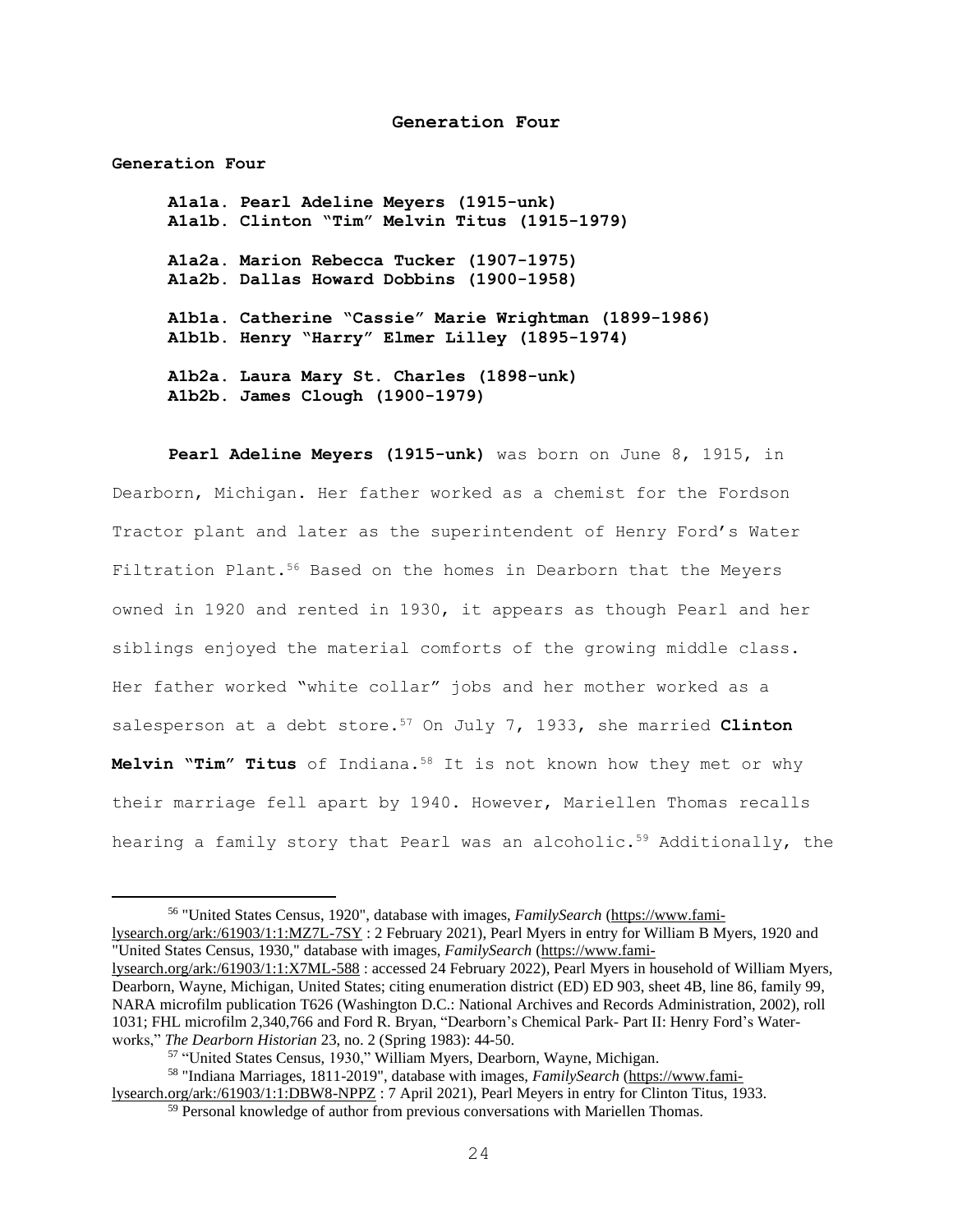Great Depression years could have been very difficult on the young couple, especially after three babies had been born. After the divorce, Sally Jo Titus and her younger siblings stayed with their father, Tim.<sup>60</sup> Pearl married Garland Van Gogh of Detroit, Michigan, on July 13, 1940, in Indiana.  $61$  Pearl gave birth to a daughter, Mary, in 1942 who died after just one month.<sup>62</sup> Pearl and Garland divorced at some point after that.<sup>63</sup> After that, no records of Pearl have been found. Mariellen Thomas recalled Pearl's last known whereabouts as around Atlanta, Michigan. Since Pearl did not stay in touch with her children, the personal details of her life have not been passed down through the generations.

**Clinton "Tim" Melvin Titus (1915-1979)** was born on October 13, 1915, in Trilla, Illinois. He was one of 10 children born to **William "Jesse" Titus (1875-1929)** and **Sarah Ellen Smithers (1879-1967)**. The family resided on a farm just west of Trilla until moving to Dearborn, Michigan, around 1925, most likely to find work related to Ford Motor Company.<sup>64</sup> Instead, Jesse became a laborer with the City of Dearborn

<sup>60</sup> "United States Census, 1940," database with images, *FamilySearch* [\(https://www.fami](https://www.familysearch.org/ark:/61903/1:1:KHMS-G5D)[lysearch.org/ark:/61903/1:1:KHMS-G5D](https://www.familysearch.org/ark:/61903/1:1:KHMS-G5D) : 10 January 2021), Clinton Titus, Dearborn, Wayne, Michigan, United States; citing enumeration district (ED) 82-46, sheet 49A, line 1, family 916, Sixteenth Census of the United States, 1940, NARA digital publication T627. Records of the Bureau of the Census, 1790 - 2007, RG 29. Washington, D.C.: National Archives and Records Administration, 2012, roll 1827.

<sup>61</sup> "Indiana Marriages, 1811-2019," database with images, *FamilySearch* [\(https://www.fami](https://www.familysearch.org/ark:/61903/1:1:K3LD-JDK)[lysearch.org/ark:/61903/1:1:K3LD-JDK](https://www.familysearch.org/ark:/61903/1:1:K3LD-JDK) : 31 December 2021), Garland Van Gogh and Pearl Titus, 13 Jan 1940; citing , Marriage Registration, Indiana Commission on Public Records, Indianapolis; FHL microfilm 005329151. <sup>62</sup> "Michigan Death Certificates, 1921-1952," database, *FamilySearch* [\(https://fami-](https://familysearch.org/ark:/61903/1:1:KFQ4-VGL)

[lysearch.org/ark:/61903/1:1:KFQ4-VGL](https://familysearch.org/ark:/61903/1:1:KFQ4-VGL) : 13 March 2018), Pearl Meyer in entry for Mary Van Gogh, 31 Aug 1942; citing Wyandotte, Wayne, Michigan, United States, Division for Vital Records and Health Statistics, Lansing; FHL microfilm 1,972,944.

<sup>63</sup> "Ohio, County Marriages, 1789-2016", database with images, *FamilySearch* [\(https://www.fami](https://www.familysearch.org/ark:/61903/1:1:2Q77-R36)[lysearch.org/ark:/61903/1:1:2Q77-R36](https://www.familysearch.org/ark:/61903/1:1:2Q77-R36) : 13 October 2021), Garland G Van Gogh and Violet Burnia, 1945.

<sup>64</sup> *Find a Grave*, database and images [\(https://www.findagrave.com/memorial/68619286/william-jesse](https://www.findagrave.com/memorial/68619286/william-jesse-titus)[titus](https://www.findagrave.com/memorial/68619286/william-jesse-titus) : accessed 03 April 2022), memorial page for William Jesse Titus (20 Oct 1877–31 Oct 1929), Find a Grave Memorial ID [68619286,](https://www.findagrave.com/memorial/68619286/william-jesse-titus) citing Zion Chapel Cemetery, Neoga, Cumberland County, Illinois, USA ; Maintained by Kevin Titus (contributor  $48141092$ ).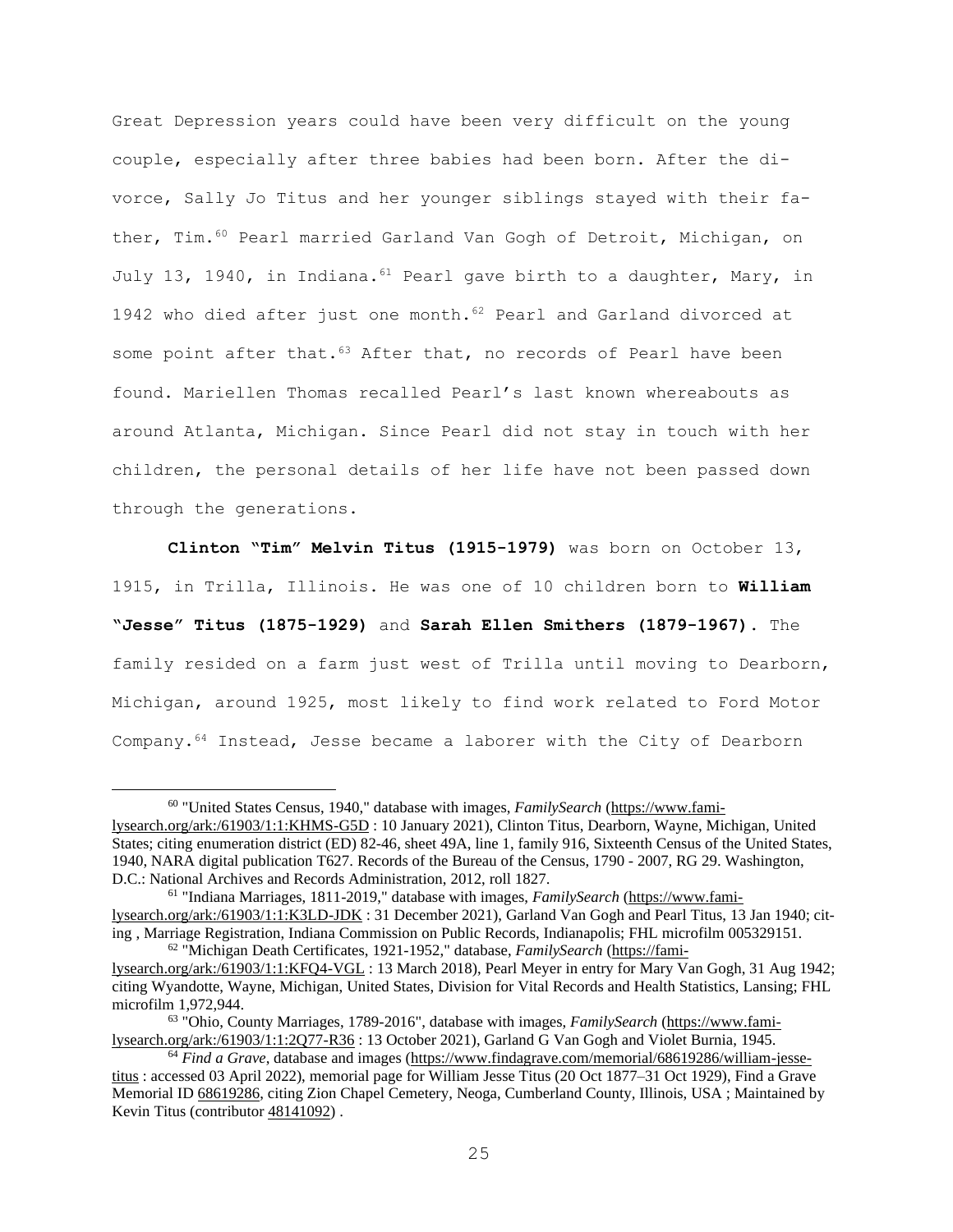and met a tragic death in 1929.<sup>65</sup> Tim was only 14 years old at the time, but he had many older siblings to help support the family.

Tim married **Pearl Adeline Meyer (1915-unk),** a girl he likely knew from school. After Pearl and Tim divorced, he retained custody of their three children: **Sally Jo Titus (1934-1997)**, **Patricia (1935- 2004)**, and **Timothy Titus (1937-1980)**. Tim married **Evelyn Claire Edwards (1921-2002)** on January 20, 1940, and later remarried again. 66

Tim was enlisted in the United States Army on August 8, 1943. He served in World War II and was released from service on September 14, 1945.<sup>67</sup> More information on Tim's military service is needed. However, a photo of him from the time shows a smiling, goofy-looking guy with dimples in his round cheeks.<sup>68</sup> He wears a GI uniform with his helmet cocked to the side and sends a happy grin back to his family.

It is unclear what Tim's occupation was after his service, however the release of the 1950 United States census may add more information. We know that, as a child his granddaughter, Mariellen Dobbins, would paint his fingernails and put bows in his hair whenever he would come to visit and fall asleep in a chair.<sup>69</sup> Tim lived in Dearborn Heights, Michigan, until his death on December 31, 1979. $^{70}$ 

<sup>65</sup> "Workman Killed in Sewer Cave-In," *The Dearborn Press,* November 7, 1929, 1, digitized newspapers, Dearborn Historical Museum, Dearborn, Michigan.

<sup>66</sup> Mariellen Thomas, interview with author, April 16, 2022.

<sup>67</sup> "Clinton Titus (1915)," Veterans Affairs BIRLS Death File.

<sup>68</sup> Clinton "Tim" Melvin Titus photograph, ca. 1943, digital image ca. 2015, privately held by the author, Warren, Michigan, 2022. Original in the possession of Mariellen Thomas, Dearborn, Michigan.

<sup>69</sup> Mariellen Thomas, email to author, February 23, 2022.

<sup>70</sup> "Michigan Death Index, 1971-1996," database, *FamilySearch* [\(https://fami-](https://familysearch.org/ark:/61903/1:1:VZ1V-3W8)

[lysearch.org/ark:/61903/1:1:VZ1V-3W8](https://familysearch.org/ark:/61903/1:1:VZ1V-3W8) : 4 December 2014), Clinton M Titus, 31 Dec 1979; from "Michigan, Deaths, 1971-1996," database, *Ancestry* (http://www.ancestry.com : 1998); citing Allen Park City, Wayne, Michigan, death certificate number 71007, Michigan Department of Vital and Health Records, Lansing.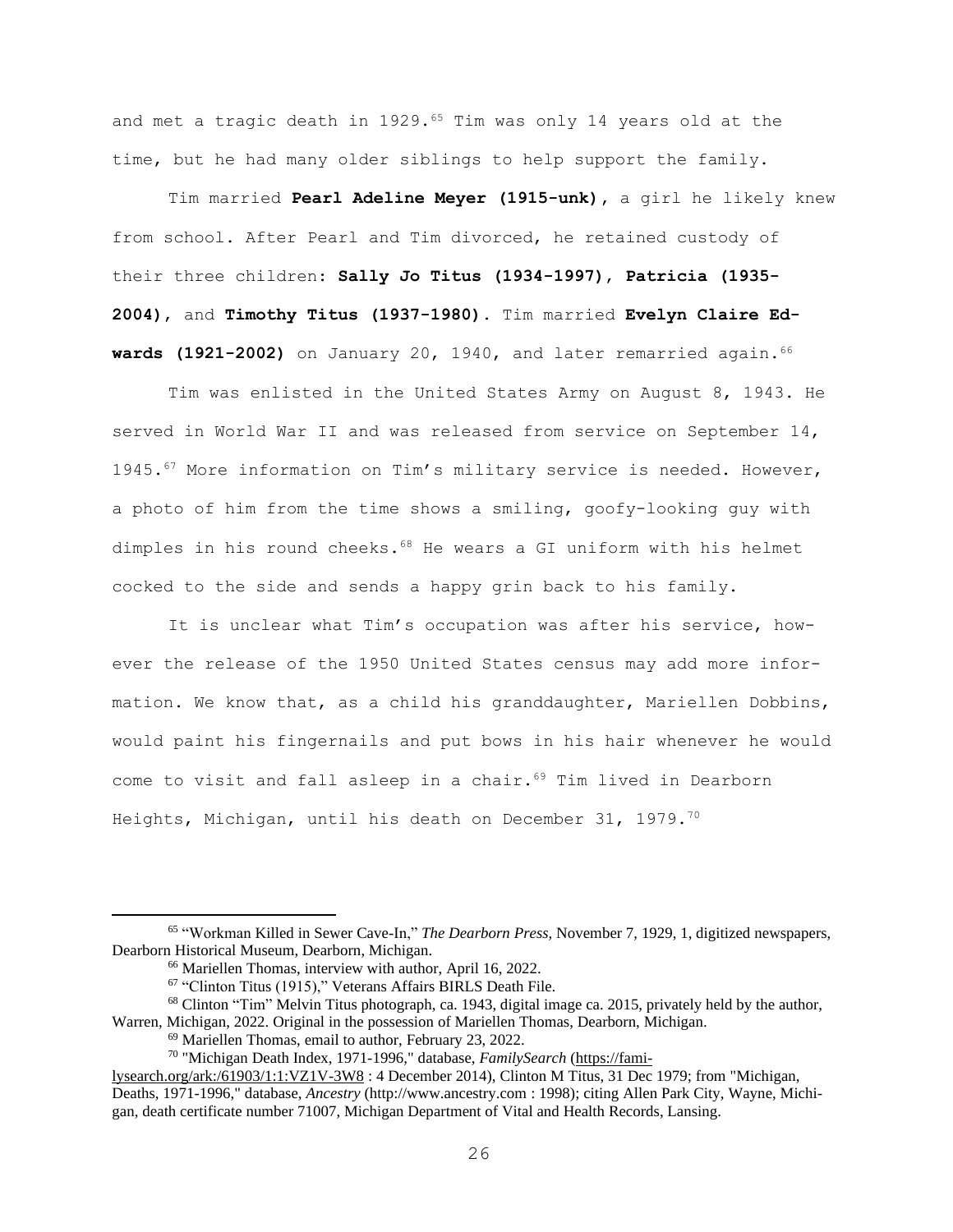**Marion Rebecca Tucker (1907-1975)** was born in Nankin Township, Michigan, on July 5, 1907, to **Leroy Edgger Tucker (1885-1961)**<sup>71</sup> and **Elsie May Knope (1888-1968)**, both of Dearborn.<sup>72</sup> At the time of her birth, Marion's father was listed as a milk dealer.<sup>73</sup> Marion spent her early years on a farm, but her father had moved them "downriver" to Trenton, Michigan, by 1920 where he found work in a tractor factory.

Perhaps most surprising about Marion's early life was that she was an only child. This was quite unusual for the time. In Figure 4.3 "Observed and Projected Fertility of Women Who Reached Childbearing Age in the Twentieth Century, by Year of Birth Plus Thirty," Fischer and Hout show how birth rates varied from 1900 to 2000, while maintaining an overall downward trend. In 1900, the average number of births per woman was about four. But the most fertile of the cohort averaged closer to seven births.<sup>74</sup> On his father's side, Chris' four great-great grandmothers, born between 1860 and 1875, gave birth to 10, 8, 10, and 6 children, respectively. They averaged 8.5 births per woman. But Marion's mother, **Elsie May Knope (1888-1968)** seems to have only given birth once. Based on the recollection of one of Marion's children, **Nadine Dobbins (1927-2021)**, Elsie may have suffered from some severe mental or emotional condition, which may have impacted her

 $71$  Leroy spelled his middle name with two g's. "United States World War I Draft Registration Cards, 1917-1918", database with images, *FamilySearch* [\(https://www.familysearch.org/ark:/61903/1:1:K6X5-52H](https://www.familysearch.org/ark:/61903/1:1:K6X5-52H) : 24 December 2021), Leroy Edger Tucker, 1917-1918.

<sup>72</sup> "Michigan, County Births, 1867-1917," database with images, *FamilySearch* [\(https://www.fami](https://www.familysearch.org/ark:/61903/1:1:QGKR-8VST)[lysearch.org/ark:/61903/1:1:QGKR-8VST](https://www.familysearch.org/ark:/61903/1:1:QGKR-8VST) : 19 July 2021), Tucker, 5 Jul 1907; citing Birth, various county courts, Michigan.

<sup>73</sup> "Michigan, County Births, 1867-1917," database with images, *FamilySearch* [\(https://www.fami](https://www.familysearch.org/ark:/61903/1:1:QGKR-8VST)[lysearch.org/ark:/61903/1:1:QGKR-8VST](https://www.familysearch.org/ark:/61903/1:1:QGKR-8VST) : 19 July 2021), Tucker, 5 Jul 1907; citing Birth, various county courts, Michigan.

<sup>74</sup> Claude S. Fischer and Michael Hout, *Century of Difference; How America Changed in the Last One Hundred Years* (New York: Russell Sage Foundation, 2006), 66.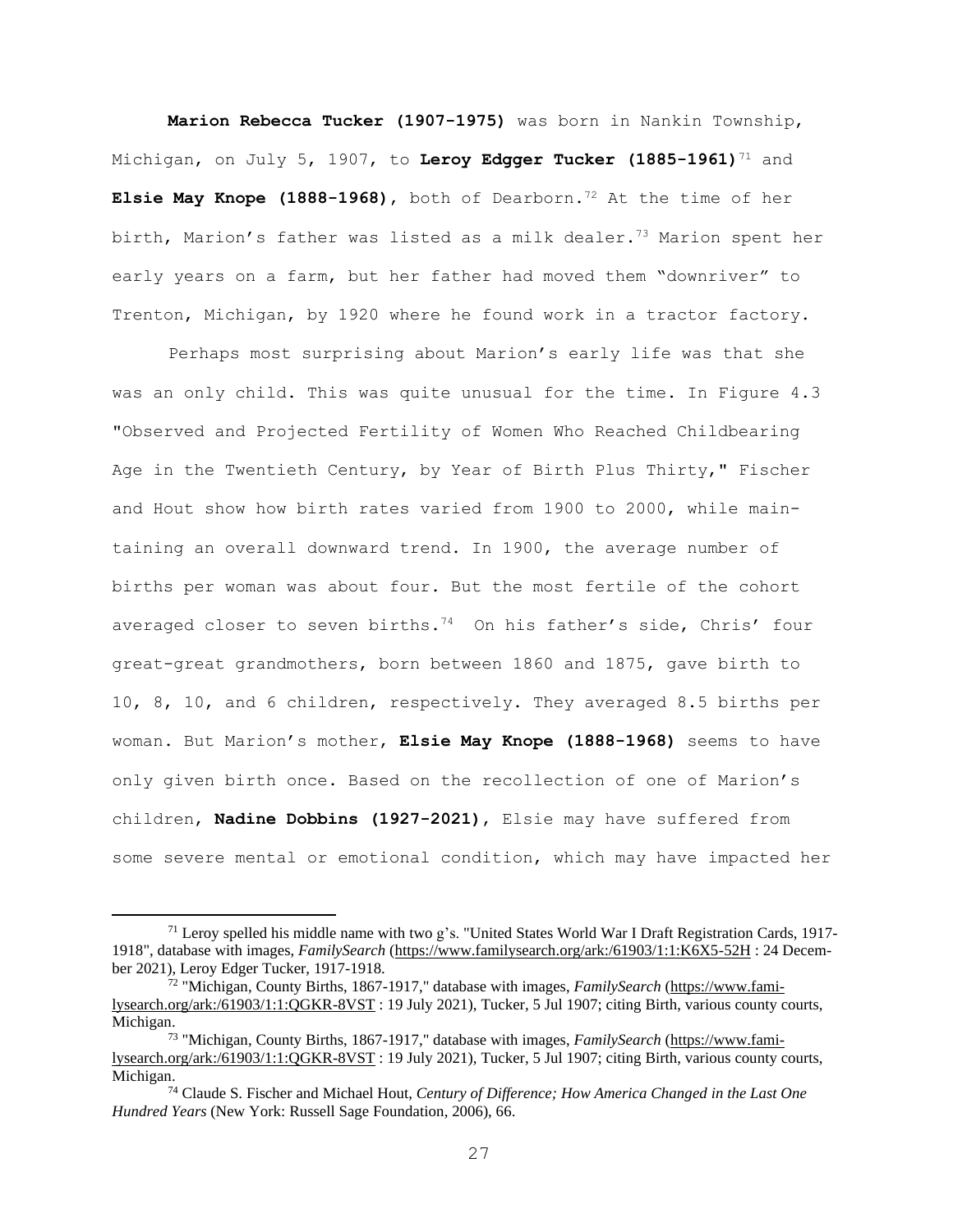ability to have children. By the time Marion was an adult, her mother was an invalid requiring constant care.<sup>75</sup>

On November 26, 1926, Marion married a tall Southern man who was seven years her senior, **Dallas Howard Dobbins (1900-1958)**. <sup>76</sup> By 1930, the young family was renting a home at 5903 Calhoun Street in Dearborn, near Fordson High School. At the time of the census, their first child, Nadine, was two years old and Dallas was working as a crane operator at an auto factory.<sup>77</sup> They apparently weathered the Great Depression well enough because by 1940, the family had bought a farm in nearby Inkster Township and Dallas was still working as a crane operator.<sup>78</sup> The farm and its residences would remain in the family at least through Mariellen Dobbins' childhood. Today it is the site of an apartment complex.

Unfortunately, little information about Marion's personality and experiences has been passed down. Her last remaining child, Nadine, passed away in 2021. Marion herself died on November 3, 1975, at the age of 68.<sup>79</sup>

<sup>78</sup> "United States Census, 1940," database with images, *FamilySearch* [\(https://www.fami-](https://www.familysearch.org/ark:/61903/1:1:KHMS-QK6)

<sup>75</sup> Nadine Dobbins, personal communication with the author, 2020.

<sup>&</sup>lt;sup>76</sup> Unable to verify this marriage date with documentation. It is only listed in the handwritten notes of Nadine Dobbins. However, Nadine kept good records and would have been particular about her parents' marriage date. <sup>77</sup> "United States Census, 1930," database with images, *FamilySearch* [\(https://www.fami-](https://www.familysearch.org/ark:/61903/1:1:X7ML-4ZQ)

[lysearch.org/ark:/61903/1:1:X7ML-4ZQ](https://www.familysearch.org/ark:/61903/1:1:X7ML-4ZQ) : accessed 7 April 2022), Marion Dobbins in household of Dallas Dobbins, Dearborn, Wayne, Michigan, United States; citing enumeration district (ED) ED 888, sheet 3B, line 81, family 168, NARA microfilm publication T626 (Washington D.C.: National Archives and Records Administration, 2002), roll 1030; FHL microfilm 2,340,765.

[lysearch.org/ark:/61903/1:1:KHMS-QK6](https://www.familysearch.org/ark:/61903/1:1:KHMS-QK6) : 10 January 2021), Marion R Dobbins in household of Dallas H Dobbins, Inkster, Wayne, Michigan, United States; citing enumeration district (ED) 82-42, sheet 7B, line 50, family 121, Sixteenth Census of the United States, 1940, NARA digital publication T627. Records of the Bureau of the Census, 1790 - 2007, RG 29. Washington, D.C.: National Archives and Records Administration, 2012, roll 1827. <sup>79</sup> "United States Social Security Death Index," database, *FamilySearch* [\(https://fami-](https://familysearch.org/ark:/61903/1:1:JPYJ-JZX)

[lysearch.org/ark:/61903/1:1:JPYJ-JZX](https://familysearch.org/ark:/61903/1:1:JPYJ-JZX) : 9 January 2021), Marion Dobbins, Nov 1975; citing U.S. Social Security Administration, *Death Master File*, database (Alexandria, Virginia: National Technical Information Service, ongoing).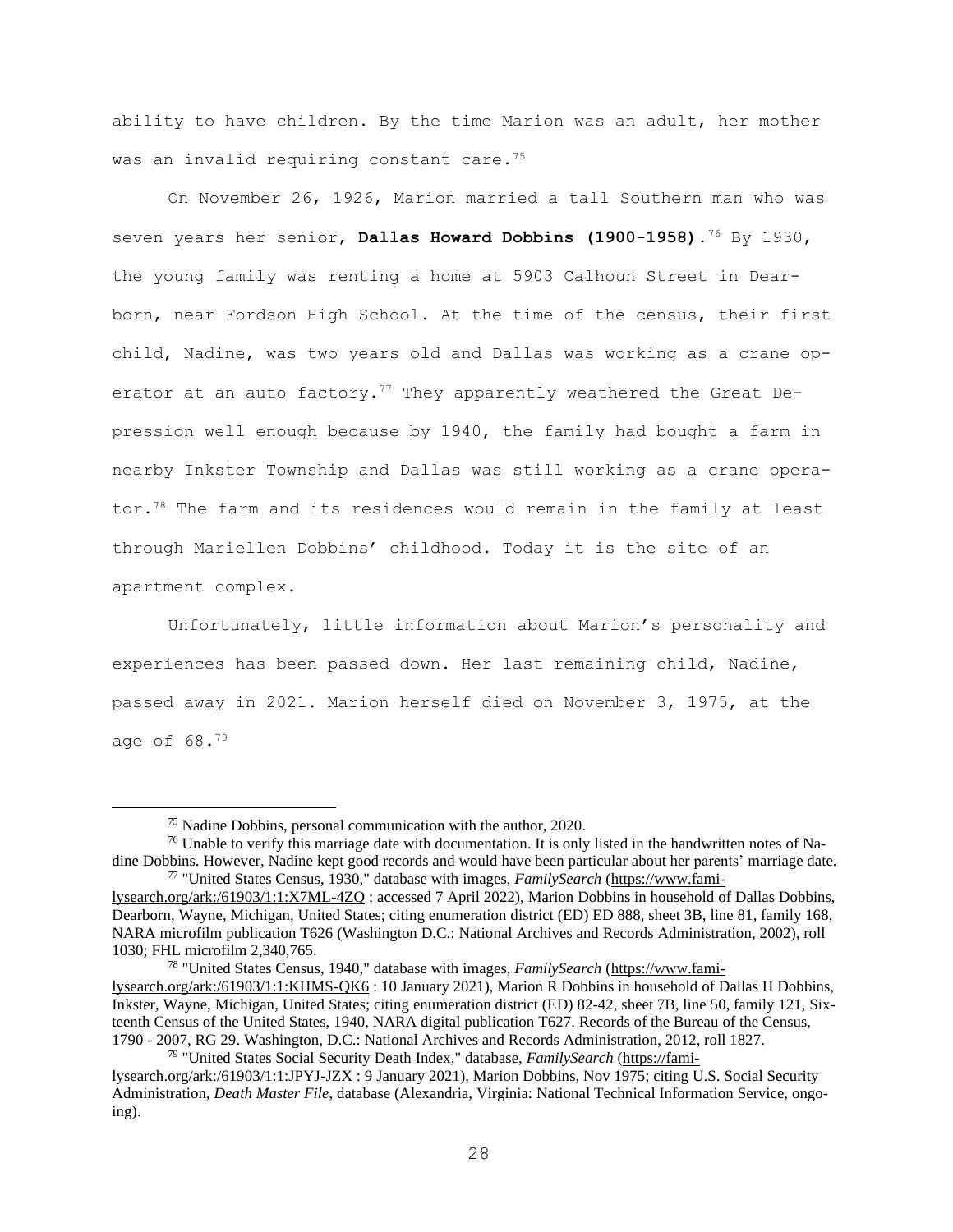**Dallas Howard Dobbins (1900-1958)** represents Christopher's only line of ancestors from the American south. Dallas was born in Arkansas on September 1, 1900. <sup>80</sup> His father, **Alvis Houston Dobbins (1857-1914)**, was a dentist. Dallas' family included his parents and five siblings. They owned a home in Greenwood, Arkansas, although they listed their home as Center, Arkansas, during the 1910 census.  $81$ 

Dallas' father died in 1914, which must have been deeply disrupting to the family. $82$  It seems like the family may have lost their home after that as they began to move to different places. In September 1918, just 11 days after he turned 18, Dallas registered for the draft. He listed his permanent residence as with his mother in Augusta, Kansas, a long way from the draft office in Bentonville, Arkansas.<sup>83</sup> Dallas was not called to serve and he has not been located again in the public record until the 1930 census in Dearborn, Michigan. Further research of his mother or siblings may clear up questions about what happened to the family and how Dallas ended up in Michigan.

It is most likely that he migrated to metro Detroit looking for work in the auto industry and he is lucky he found it before the Great Depression hit. Dallas listed his occupation as a crane operator for

<sup>81</sup> "United States Census, 1910," database with images, *FamilySearch* [\(https://fami-](https://familysearch.org/ark:/61903/1:1:MKK9-PYN)

<sup>80</sup> "United States World War I Draft Registration Cards, 1917-1918", database with images, *FamilySearch* [\(https://www.familysearch.org/ark:/61903/1:1:K3PR-BT5](https://www.familysearch.org/ark:/61903/1:1:K3PR-BT5) : 25 December 2021), Dallas Howard Dobbins, 1917- 1918.

[lysearch.org/ark:/61903/1:1:MKK9-PYN](https://familysearch.org/ark:/61903/1:1:MKK9-PYN) : accessed 8 April 2022), Dallis Dobins in household of Alvis H Dobins, Center, Sebastian, Arkansas, United States; citing enumeration district (ED) ED 134, sheet 9A, family 181, NARA microfilm publication T624 (Washington D.C.: National Archives and Records Administration, 1982), roll 65; FHL microfilm 1,374,078.

<sup>82</sup> *Find a Grave*, database and images [\(https://www.findagrave.com/memorial/30507571/a-h-dobbins](https://www.findagrave.com/memorial/30507571/a-h-dobbins) : accessed 9 April 2022), memorial page for A. H. Dobbins (19 Jan 1857–5 Jun 1914), Find a Grave Memorial ID [30507571,](https://www.findagrave.com/memorial/30507571/a-h-dobbins) citing Cross Cemetery, Greenwood, Sebastian County, Arkansas, USA ; Maintained by Rock Talker (contributor [47016709\)](https://www.findagrave.com/user/profile/47016709) .

<sup>83</sup> "United States World War I Draft Registration Cards, 1917-1918", Dallas Howard Dobbins.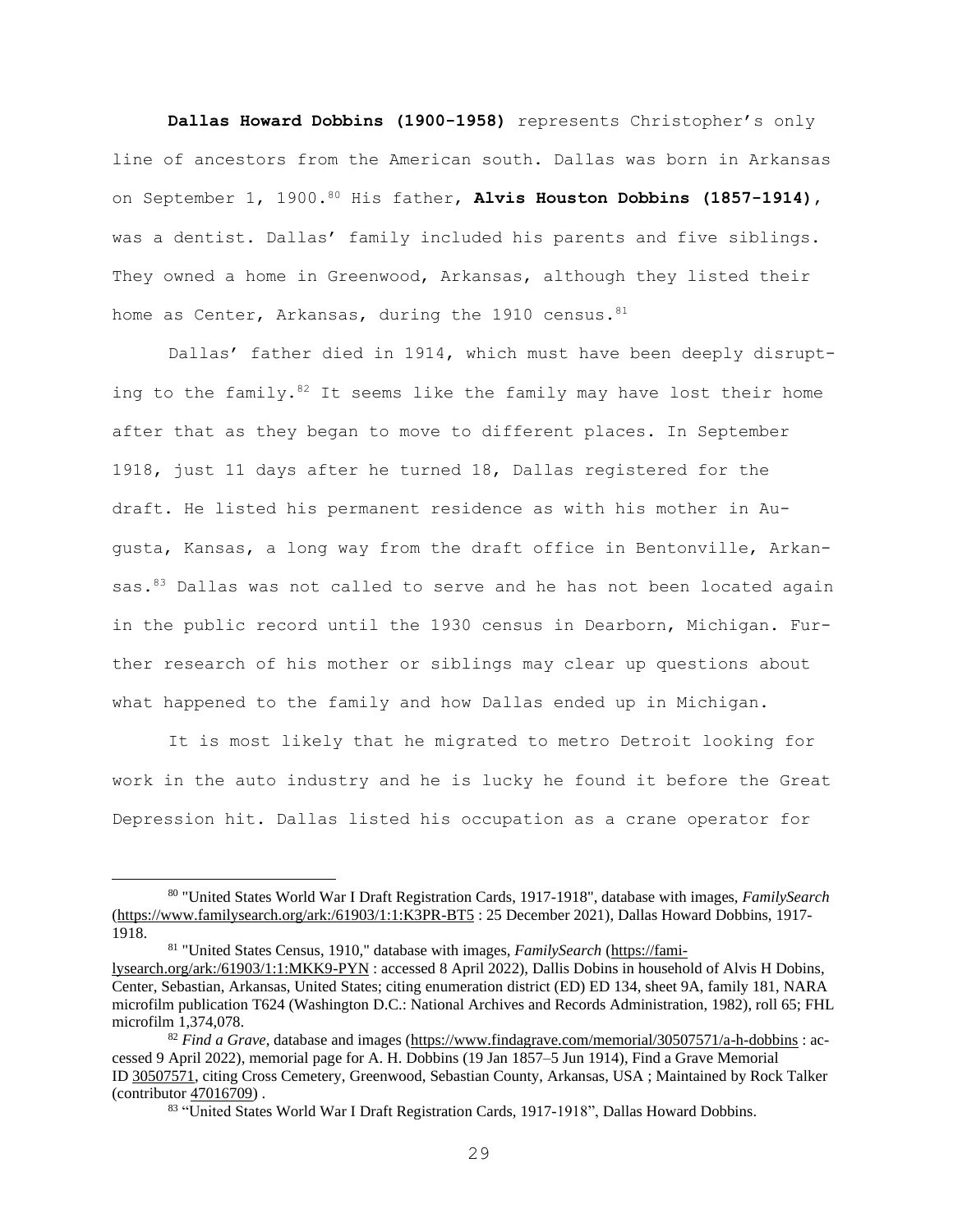an automotive plant in both the 1930 and 1940 census. But that does not mean that he was not part of the massive layoff of auto workers during the 1930s. At the very least, he likely experienced reduced wages and reduced hours. However, he was able to purchase a small farm in Inkster Township, Michigan, for his family during that time.

Dallas and Marion had five children between 1927 and 1937, four girls and one boy. Unfortunately, little has been recorded about Dallas' personality and life experiences. However, he was remembered as a caring father by his oldest daughter, Nadine, during the last year of her long life. She recalled that he made sure she knew how to drive.  $84$ 

According to his page on FamilySearch, Dallas died on August 31, 1958, although a source of this information was not provided. The date was most likely entered by his daughter, Nadine. There is more research to be done on the Dobbins-McKelvey side of the family.

**Catherine "Cassie" Marie Wrightman (1889-1986)** was born in Ekfrid Township, a small farming community in Middlesex County, Ontario, Canada.<sup>85</sup> Cassie's baby picture shows a chubby cheeked child with piercing eyes and soft, light hair.<sup>86</sup> Census documents from 1901 and 1911 list the family's heritage as German and their religion as Baptist.<sup>87</sup> She

<sup>87</sup> "Canada Census, 1901," database with images, *FamilySearch* [\(https://fami-](file:///C:/Users/chris/Desktop/Family%20History/Final%20Project/(https:/familysearch.org/ark:/61903/1:1:KHLV-N2V)

<sup>84</sup> Nadine Dobbins, personal communication, 2020.

<sup>85</sup> "Canada, Ontario Births, 1869-1912," database with images, *FamilySearch* [\(https://fami](https://familysearch.org/ark:/61903/1:1:FM69-PV2)[lysearch.org/ark:/61903/1:1:FM69-PV2](https://familysearch.org/ark:/61903/1:1:FM69-PV2) : 2 March 2021), Catherine M. Wrightman, 15 Sep 1899; citing Birth, Ekfrid, Middlesex, Ontario, Canada, citing Archives of Ontario, Toronto; FHL microfilm 2,021,632.

<sup>86</sup> Catherine "Cassie" Marie Wrightman, *FamilySearch,* last modified March 15, 2022, [https://www.fami](https://www.familysearch.org/photos/artifacts/143187819?p=43959810&returnLabel=Catherine%20%22Cassie%22%20Marie%20Wrightman%20(L89J-HGD)&returnUrl=https%3A%2F%2Fwww.familysearch.org%2Ftree%2Fperson%2Fmemories%2FL89J-HGD)[lysearch.org/photos/artifacts/143187819?p=43959810&returnLabel=Catherine%20%22Cassie%22%20Ma](https://www.familysearch.org/photos/artifacts/143187819?p=43959810&returnLabel=Catherine%20%22Cassie%22%20Marie%20Wrightman%20(L89J-HGD)&returnUrl=https%3A%2F%2Fwww.familysearch.org%2Ftree%2Fperson%2Fmemories%2FL89J-HGD)[rie%20Wrightman%20\(L89J-HGD\)&returnUrl=https%3A%2F%2Fwww.familysearch.org%2Ftree%2Fper](https://www.familysearch.org/photos/artifacts/143187819?p=43959810&returnLabel=Catherine%20%22Cassie%22%20Marie%20Wrightman%20(L89J-HGD)&returnUrl=https%3A%2F%2Fwww.familysearch.org%2Ftree%2Fperson%2Fmemories%2FL89J-HGD)[son%2Fmemories%2FL89J-HGD.](https://www.familysearch.org/photos/artifacts/143187819?p=43959810&returnLabel=Catherine%20%22Cassie%22%20Marie%20Wrightman%20(L89J-HGD)&returnUrl=https%3A%2F%2Fwww.familysearch.org%2Ftree%2Fperson%2Fmemories%2FL89J-HGD)

[lysearch.org/ark:/61903/1:1:KHLV-N2V](file:///C:/Users/chris/Desktop/Family%20History/Final%20Project/(https:/familysearch.org/ark:/61903/1:1:KHLV-N2V) : 23 February 2021), Cathrine M Wrightman in household of Allan Wrightman, Middlesex (west/ouest), Ontario, Canada; citing p. 7, Library and Archives of Canada, Ottawa and "Recensement du Canada de 1911," database, *FamilySearch* [\(https://www.familysearch.org/ark:/61903/1:1:QV9G-](https://www.familysearch.org/ark:/61903/1:1:QV9G-T82C)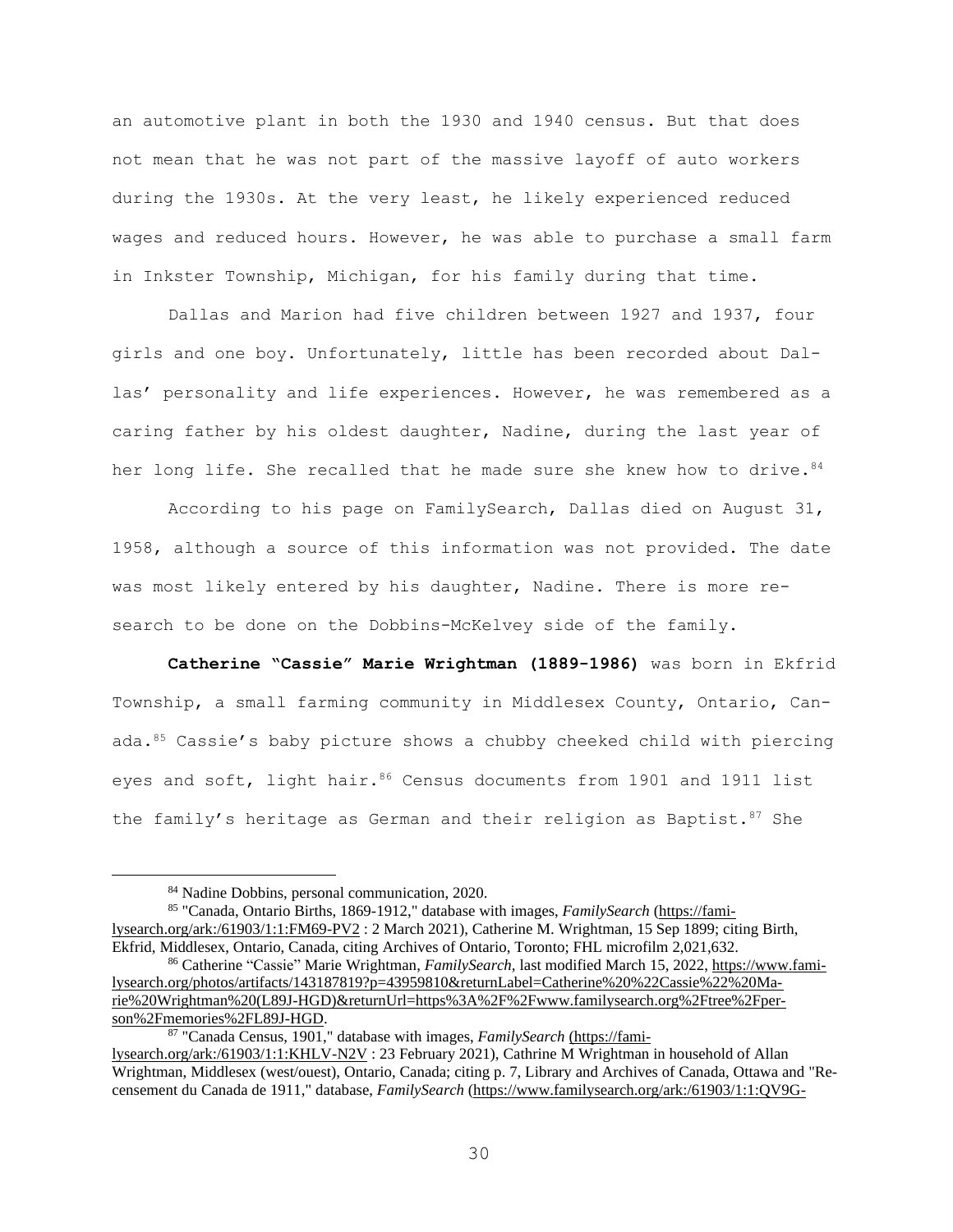was the fourth living child to **Allen Wrightman (1864-1922)** and **Susan Barbara Thayer (1865-1942)**.

Little is known about Cassie's life on the farm during her childhood, but much is known about her adult life as a daughter, wife, mother, and grandmother. Cassie wrote about her life and a few of her poems were saved in a pamphlet called "A Bouquet of Lilies," published by her family after her death. Of her husband, **Henry "Harry" Elmer Lilley (1895-1974),** she wrote:

I look at my husband, the joy of my life Love floods my heart, for I am his wife Tho' his steps may falter, his eyes get dim

To me he is romance, like fine filtered wine. 88

Photos from the book show a healthy young couple working together on the farm. They produced 11 children, four sons and seven daughters. Those children produced so many children and grandchildren of their own that the Lilleys have their own Facebook group called Lilley Family Memories and History. It has 104 members.

Christopher's father and his siblings still have fond memories of their Grandma Lilley, who they describe as "hilarious"<sup>89</sup>. They recall her cast-iron stove and hand pump sink. Cassie and Harry raised their children through the Great Depression. They were never materially wealthy but held great love for each other. Eventually one of Cassie

[T82C](https://www.familysearch.org/ark:/61903/1:1:QV9G-T82C) : 29 March 2022), Cathrine Wrightman in entry for Allan Wrightman, 1911; citing Census, Middlesex, Ontario, Canada, Library and Archives of Canada, Ottawa, Ontario; FHL microfilm.

<sup>88</sup> Catherine Marie Wrightman Lilley, "My Wealth," *A Bouquet of Lilies,* last modified March 16, 2022, [https://www.familysearch.org/photos/artifacts/143187610?p=43959810&returnLabel=Catherine%20%22Cas](https://www.familysearch.org/photos/artifacts/143187610?p=43959810&returnLabel=Catherine%20%22Cassie%22%20Marie%20Wrightman%20(L89J-HGD)&returnUrl=https%3A%2F%2Fwww.familysearch.org%2Ftree%2Fperson%2Fmemories%2FL89J-HGD)[sie%22%20Marie%20Wrightman%20\(L89J-HGD\)&returnUrl=https%3A%2F%2Fwww.fami](https://www.familysearch.org/photos/artifacts/143187610?p=43959810&returnLabel=Catherine%20%22Cassie%22%20Marie%20Wrightman%20(L89J-HGD)&returnUrl=https%3A%2F%2Fwww.familysearch.org%2Ftree%2Fperson%2Fmemories%2FL89J-HGD)[lysearch.org%2Ftree%2Fperson%2Fmemories%2FL89J-HGD.](https://www.familysearch.org/photos/artifacts/143187610?p=43959810&returnLabel=Catherine%20%22Cassie%22%20Marie%20Wrightman%20(L89J-HGD)&returnUrl=https%3A%2F%2Fwww.familysearch.org%2Ftree%2Fperson%2Fmemories%2FL89J-HGD)

<sup>89</sup> Kathy Hogan, interview, April 16, 2022.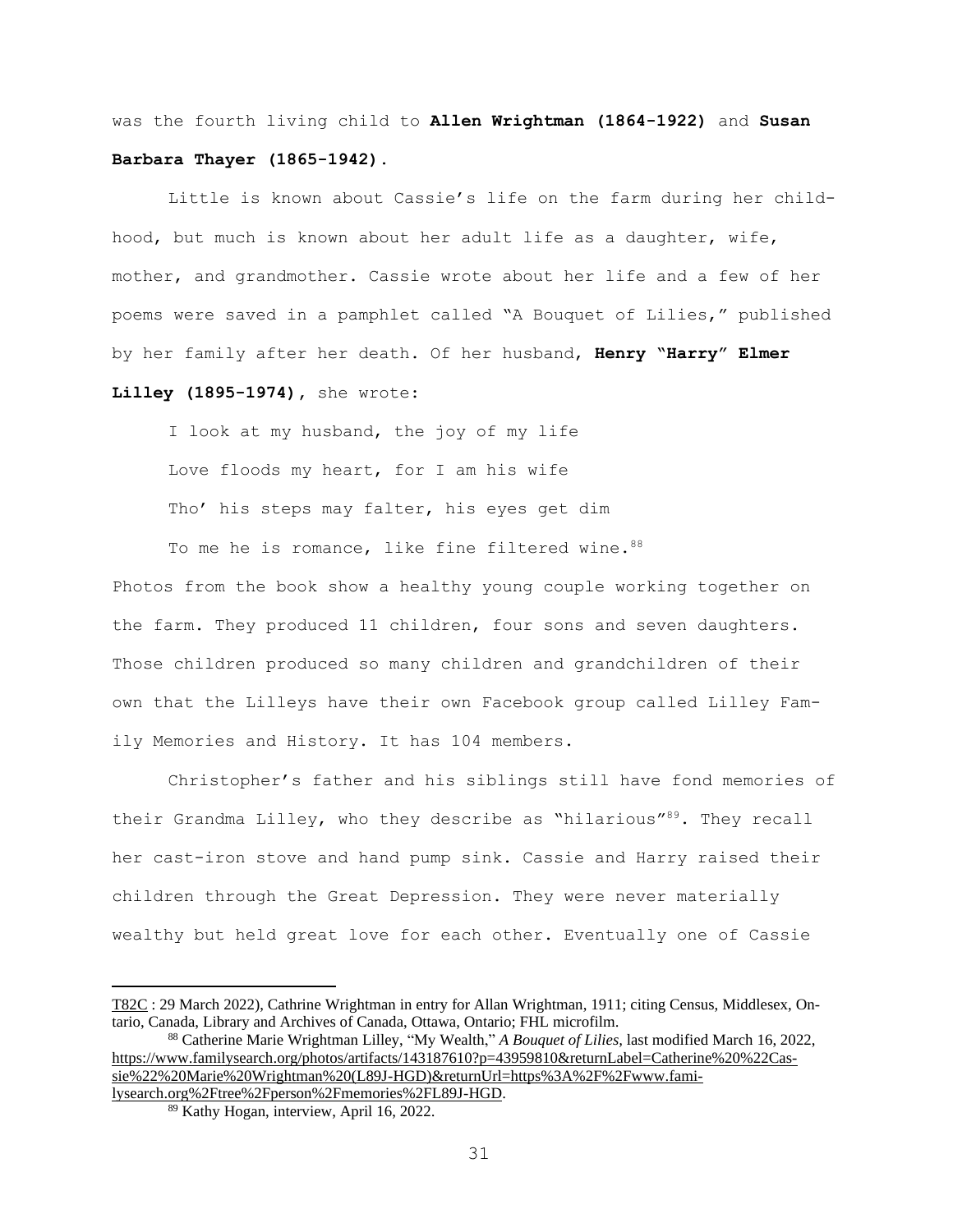and Harry's sons, Mac, bought out the farm and found great success not as a farmer, but as a breeder of racehorses. Cassie, however, had already found her treasure:

Children, grandchildren and greats How thankful I am so blessed For God must see some good in our line And I see my sweetheart's traits That good clean look That comes from an honest face. 90

Cassie died February 4, 1986, but she has certainly not been forgotten. 91

**Henry "Harry" Elmer Lilley (1895-1974)** was the third son of

**George Henry Lilley (1861-1931)** and **Martha Lavina Hooper (1871-1916)**. 92 According to family stories and census documents, Harry was a farmer all his life. $93$  There are dozens of pictures of Harry in his overalls or out on the farm with a horse.

Based on the poetry of his wife, it seems that Harry enjoyed a life filled with love and joy. He married **Catherine "Cassie" Marie**

<sup>90</sup> Catherine Marie Wrightman Lilley, "Memories that Never Die," *A Bouquet of Lilies,* last modified March 15, 2022, [https://www.familysearch.org/photos/artifacts/143187628?p=43959810&returnLabel=Cathe](https://www.familysearch.org/photos/artifacts/143187628?p=43959810&returnLabel=Catherine%20%22Cassie%22%20Marie%20Wrightman%20(L89J-HGD)&returnUrl=https%3A%2F%2Fwww.familysearch.org%2Ftree%2Fperson%2Fmemories%2FL89J-HGD)[rine%20%22Cassie%22%20Marie%20Wrightman%20\(L89J-HGD\)&returnUrl=https%3A%2F%2Fwww.fami](https://www.familysearch.org/photos/artifacts/143187628?p=43959810&returnLabel=Catherine%20%22Cassie%22%20Marie%20Wrightman%20(L89J-HGD)&returnUrl=https%3A%2F%2Fwww.familysearch.org%2Ftree%2Fperson%2Fmemories%2FL89J-HGD)[lysearch.org%2Ftree%2Fperson%2Fmemories%2FL89J-HGD.](https://www.familysearch.org/photos/artifacts/143187628?p=43959810&returnLabel=Catherine%20%22Cassie%22%20Marie%20Wrightman%20(L89J-HGD)&returnUrl=https%3A%2F%2Fwww.familysearch.org%2Ftree%2Fperson%2Fmemories%2FL89J-HGD)

<sup>91</sup> "Dedication," *A Bouquet of Lilies,* last modified March 15, 2022, [https://www.familysearch.org/tree/per](https://www.familysearch.org/tree/person/memories/L89J-HGD)[son/memories/L89J-HGD.](https://www.familysearch.org/tree/person/memories/L89J-HGD)

<sup>92</sup> "Canada Census, 1901," database with images, *FamilySearch* [\(https://fami-](https://familysearch.org/ark:/61903/1:1:KH2K-6C9)

[lysearch.org/ark:/61903/1:1:KH2K-6C9](https://familysearch.org/ark:/61903/1:1:KH2K-6C9) : 23 February 2021), Henry E Lilley in household of Henry G Lilley, Elgin (west/ouest), Ontario, Canada; citing p. 1, Library and Archives of Canada, Ottawa.

<sup>93</sup> Ruleen Lilley, "The Life and Times of Mac Lilley," *Standardbred Canada,* January 30, 2021, https://standardbredcanada.ca/news/1-30-21/life-and-times-mac-lilley.html and "Recensement du Canada de 1911," database, *FamilySearch* (https://www.familysearch.org/ark:/61903/1:1:QV9T-S5K8 : 17 March 2022), Henry Lilley in entry for Henry Lilley, 1911; citing Census, Elgin, Ontario, Canada, Library and Archives of Canada, Ottawa, Ontario; FHL microfilm .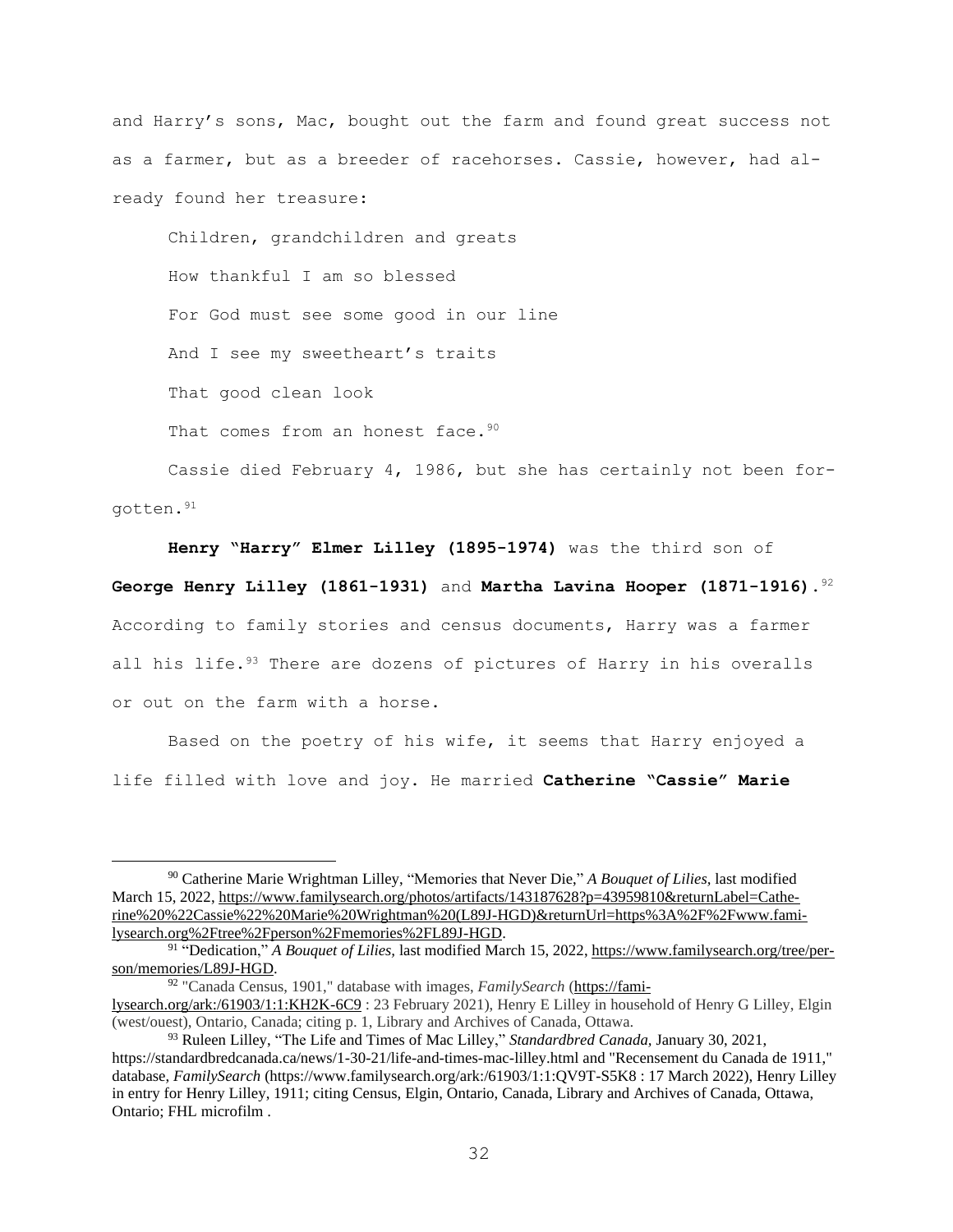**Wrightman (1889-1986)** on April 30, 1919, at St. Thomas, Ontario. <sup>94</sup> They seemed to stay sweethearts throughout their marriage, despite the stresses of raising eleven children during the Great Depression and World War II.

One family story about Harry stands out from the rest. The Lilleys lived in a rural area and did not get indoor plumbing until the 1950s. Today, we take for granted that indoor toilets are an improvement over outhouses. But at a gathering at the old farmhouse in the 1960s, with everyone eating outside in the nice weather, Harry is remembered to have said, "I'll never get over it. What kind of people eat outside and s\*\*\* in the house?"<sup>95</sup> In Harry's mind, only poor people ate outside, and indoor toilets were a modern convenience he could do without. In Figure 6.6 "Households with Key Domestic Goods, by Year," Fisher and Hout chart the household adoption of important consumer products over the 20<sup>th</sup> century. The graph shows that when Harry was born in 1895, only about 1 one 10 Americans owned an indoor toilet. But by his death in the 1970s, nearly everyone did. Although Fisher and Hout studied the American experience, Harry and his family in Ontario would have faced a similar situation to rural Americans.<sup>96</sup>

<sup>94</sup> "Canada, Ontario Marriages, 1869-1927," database with images, *FamilySearch* [\(https://fami](https://familysearch.org/ark:/61903/1:1:27DM-P4B)[lysearch.org/ark:/61903/1:1:27DM-P4B](https://familysearch.org/ark:/61903/1:1:27DM-P4B) : 8 March 2021), Henry Lilley in entry for Henry Elmer Lilley and Catherine Marie Wrightman, 30 Apr 1919; citing registration , St Thomas, Elgin, Ontario, Canada, Archives of Ontario, Toronto; FHL microfilm 2,210,702.

<sup>&</sup>lt;sup>95</sup> Kathy Hogan, interview, April 16, 2022.

<sup>96</sup> Claude S. Fischer and Michael Hout, *Century of Difference; How America Changed in the Last One Hundred Years* (New York: Russell Sage Foundation, 2006), 156.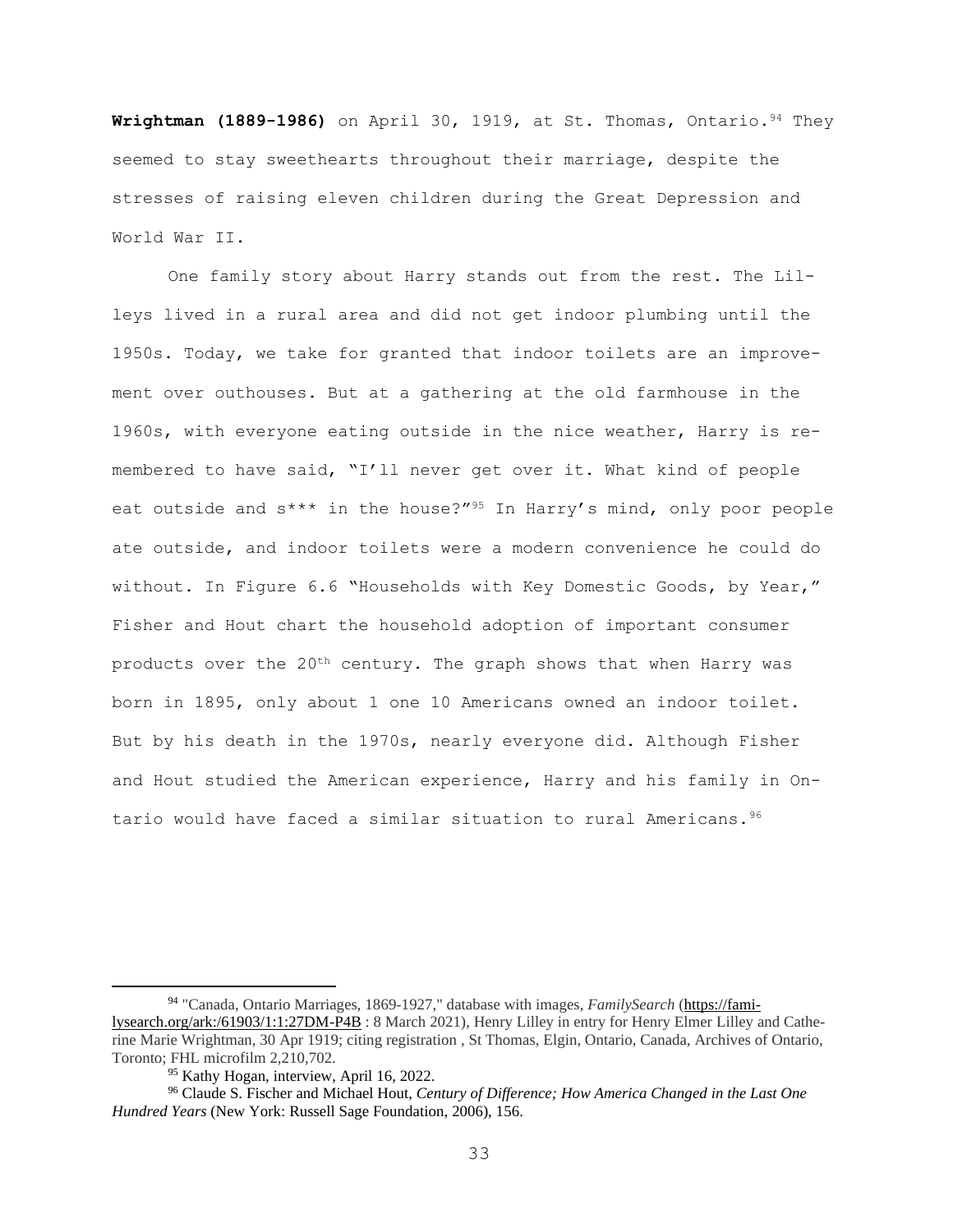Harry died on April 7, 1974, thankfully before the introduction of the personal computer. He is buried at Cowal McBrides Cemetery in Elgin County, Ontario, near where he was born.  $97$ 

Although her birth certificate has not been located, **Laura Mary St. Charles (1898-unk)** was most likely born in Alpena, Michigan in September 1898.<sup>98</sup> Her parents were French Canadians who immigrated to Northern Michigan in the 1870s. A photo from Laura's childhood shows an extremely homely girl dressed completely in white for her confirmation ceremony.<sup>99</sup> The family's Catholic tradition was passed down to Laura's children and even Christopher and his siblings were exposed to the faith as children.

Laura's father, **Albert St. Charles (1860-1907)** was a laborer who followed the lumber industry. The family moved north to Presque Isle County, Michigan, sometime between 1902 and 1907, likely following the lumber industry.<sup>100</sup> Shortly after, Laura's father died leaving the family without their primary provider. Thankfully, Laura had several older siblings, including five brothers, who could help her mother. The family was in the right place at the right time to recover from tragedy. Some of them migrated to Highland Park, Michigan, where Henry

<sup>97</sup> *Find a Grave*, database and images [\(https://www.findagrave.com/memorial/231187087/catherine-lilley](https://www.findagrave.com/memorial/231187087/catherine-lilley) : accessed 29 March 2022), memorial page for Catherine Wrightman Lilley (1899–1986), Find a Grave Memorial ID 231187087, citing Cowal McBrides Cemetery, Shedden, Elgin County, Ontario, Canada ; Maintained by Clint Lilley (contributor 50961009).

<sup>98</sup> "United States Census, 1900", database with images, *FamilySearch* [\(https://www.fami-](https://www.familysearch.org/ark:/61903/1:1:M91X-6L5)

[lysearch.org/ark:/61903/1:1:M91X-6L5](https://www.familysearch.org/ark:/61903/1:1:M91X-6L5) : 11 March 2022), Laura St Charles in entry for Albert St Charles, 1900. <sup>99</sup> "Laura St. Charles confirmation," about 1910, likely Alpena, Michigan, photograph in the private collection of Kathy Hogan, Atlanta, Michigan.

<sup>100</sup> "Albert St. Charles Timeline," *FamilySearch,* last accessed April 17, 2022, [https://www.fami](https://www.familysearch.org/tree/person/timeline/G431-BNF)[lysearch.org/tree/person/timeline/G431-BNF.](https://www.familysearch.org/tree/person/timeline/G431-BNF)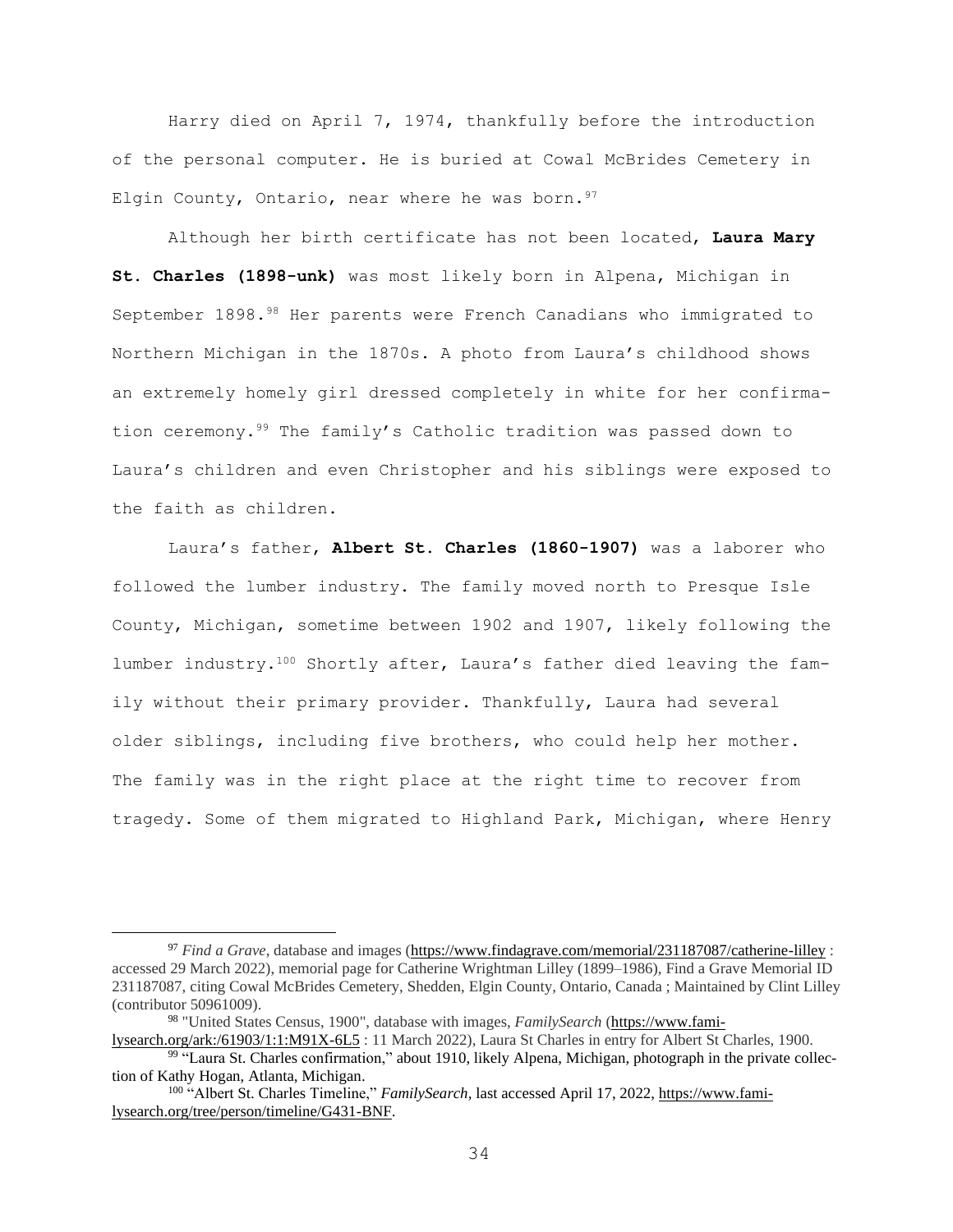Ford was building Model T's and jobs were available for both men and women in related industries.

On August 23, 1922, Laura married **James Clough (1900-1979)**. They had seven children, six of whom lived to adulthood. Laura was described by her grandchildren simply as "fine."<sup>101</sup> She turned a blind eye to her husband's terrible acts and, in the process, became forever tied to his legacy. Her date of death and burial place could not be located. Perhaps the loss of her identity is the most penance she can pay from the grave.

James Clough (1900-1979) was an alcoholic and a pedophile.<sup>102</sup> Out of respect for those he victimized he will receive no additional attention in this narrative.

<sup>&</sup>lt;sup>101</sup> Kathy Hogan, Facebook message to author, March 27, 2022.

<sup>102</sup> Anonymous, interview by author, 2022.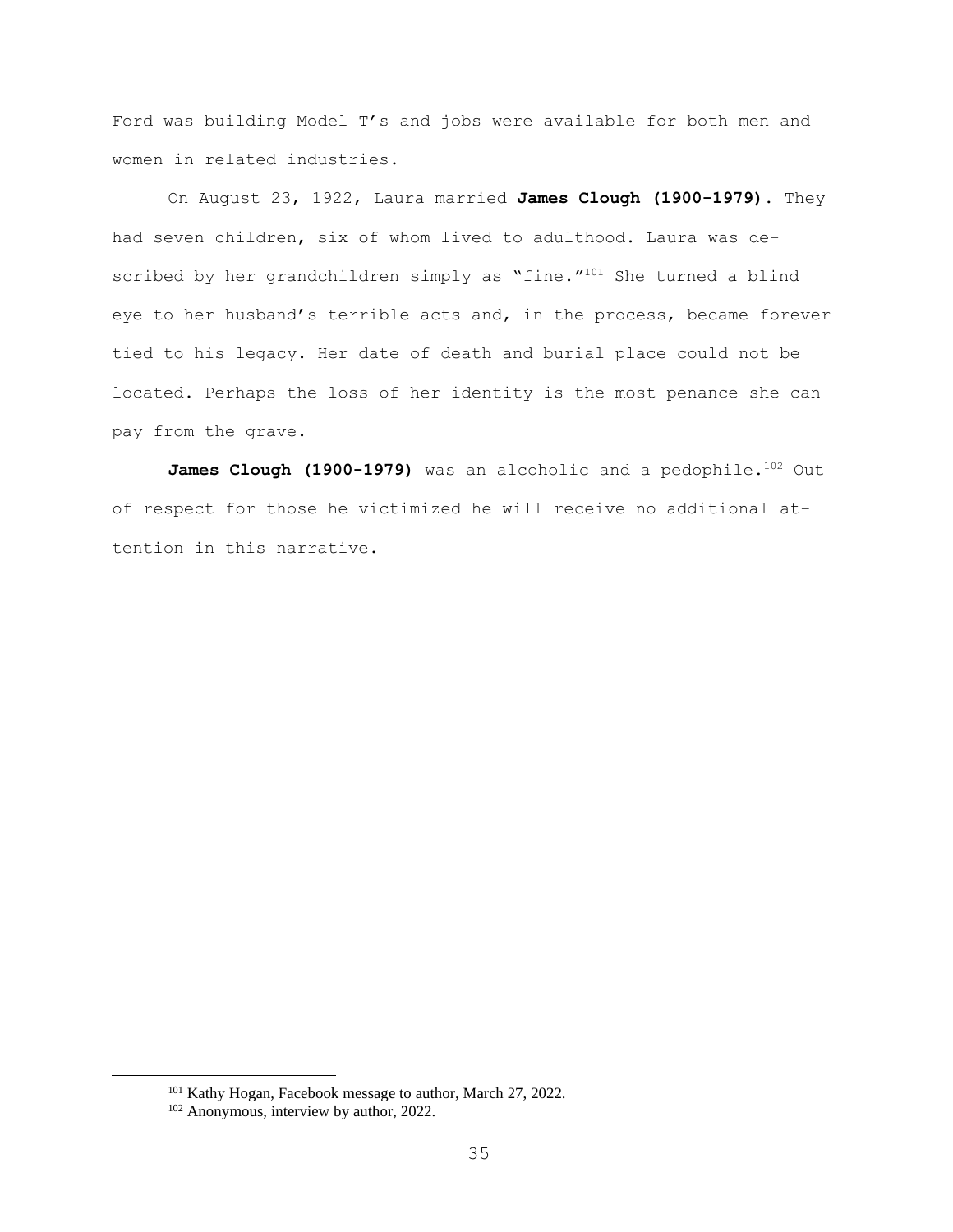#### **Generation Five**

**A1a1a1. Bernice "Mary" Fitzgerald (1892-unk) A1a1a2. William B Meyers (1892-unk) A1a1b1. Sarah Ellen Smithers (1879-1964) A1a1b2. William Jesse Titus (1875-1929) A1a2a1. Elsie May Knope (1888-1968) A1a2a2. LeRoy Edgar Tucker (1885-1961) A1a2b1. Kizzie Relta McKelvey (1870-1923) A1a2b2. Alvis Houston Dobbins (1857-1914) A1b1a1. Sarah Thayer (1882-unk) A1b1a2. Allen Wrightman (1863-1922) A1b1b1. Martha Lavina Hooper (1871-1916) A1b1b2. George Henry Lilley (1861-1931) A1b2a1. Eusebia LeBlanc (unk-1921) A1b2a2. Albert St. Charles (1861-1907) A1b2b1. Elizabeth McIntosh (1864-1949) A1b2b2. James Clough (1872-1965)**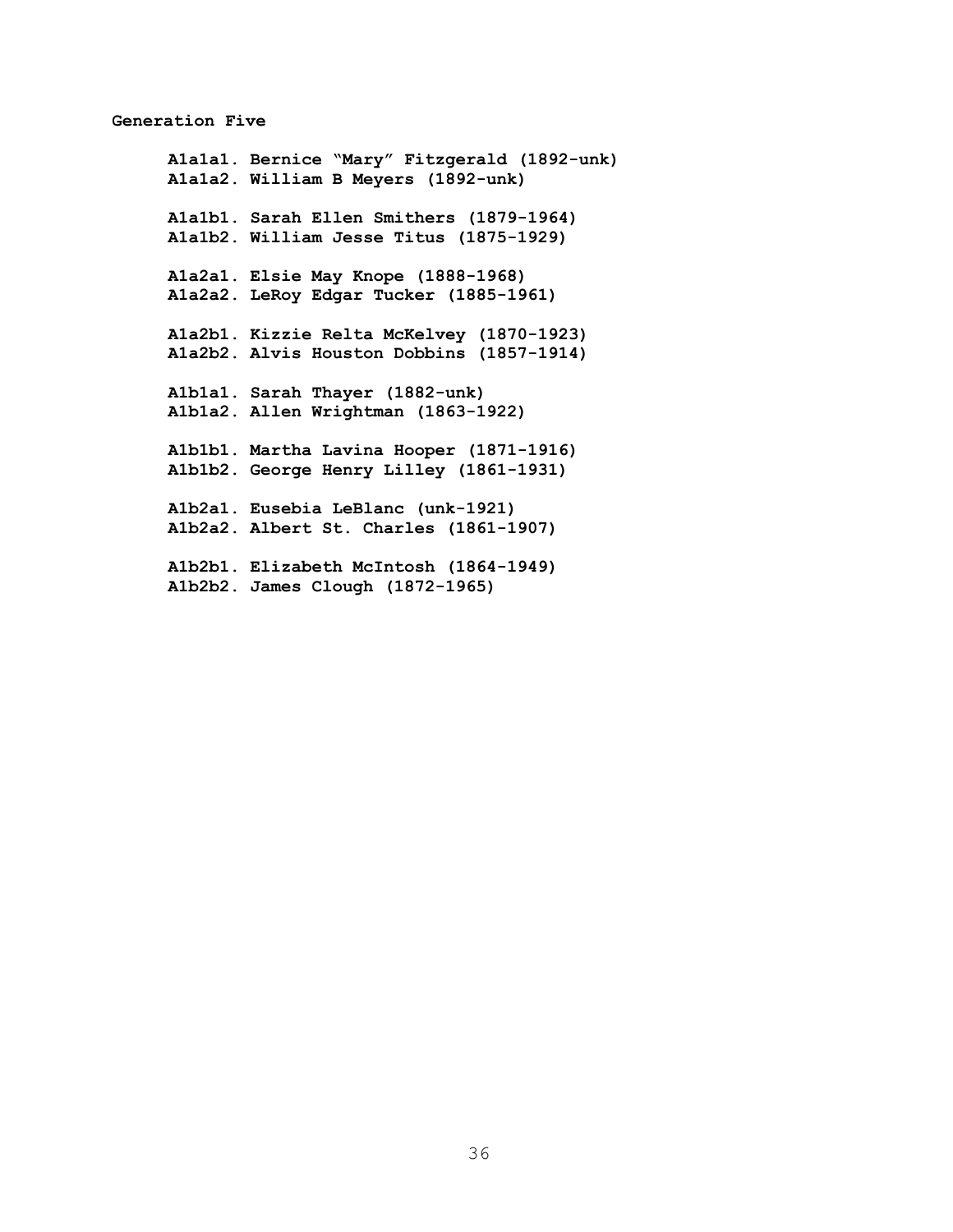Generation Five is particularly interesting because they were the primary actors in the migration to the metro Detroit area. Of the 16 members of the generation, only two were born in Michigan. Half of them were born outside of the United States. Yet, 12 of them died in Michigan. One set of them came for the lumber industry and migrated to Detroit later. The rest heeded the call of the growing auto industry. This generation witnessed and participated in a period of unprecedented modernization, immigration, and urbanization in the United States. Some of them were the children of Civil War veterans, who went on to experience one or even two world wars themselves. Many of them also lived through the Great Depression, some as older workers who would have had less job security during layoffs and business closures. Select members of this generation will be highlighted.

**Bernice "Mary" Fitzgerald (1892-unk)** and **William B. Meyers (1892 unk)** were both born in Wisconsin. Careful research is needed to uncover the Meyers' family line due to the presence of a William C. Meyers in the same area, born in 1894, to parents also named Henry and Mary. More information is also needed for the Fitzgerald line. Only Bernice's parents' names, John and Helen, are known at this time. $103$ William and Bernice married on February 9, 1915, in Ann Arbor, Michigan. It seems they already had a two-year-old daughter, **Ruby Meyers (1912-unk)**, and their second daughter, Pearl, was born in June of that year. William pursued a career first as a chemist for Fordson Tractor

<sup>103</sup> "Michigan Marriages, 1868-1925," database with images, *FamilySearch* [\(https://fami](https://familysearch.org/ark:/61903/1:1:N3P8-Z4B)[lysearch.org/ark:/61903/1:1:N3P8-Z4B](https://familysearch.org/ark:/61903/1:1:N3P8-Z4B) : 18 February 2021), William B. Meyer and Bernice Fitzgerald, 9 Feb 1915; citing Marriage, Ann Arbor, Washtenaw, Michigan, , Citing Secretary of State, Department of Vital Records, Lansing; FHL microfilm 4209294.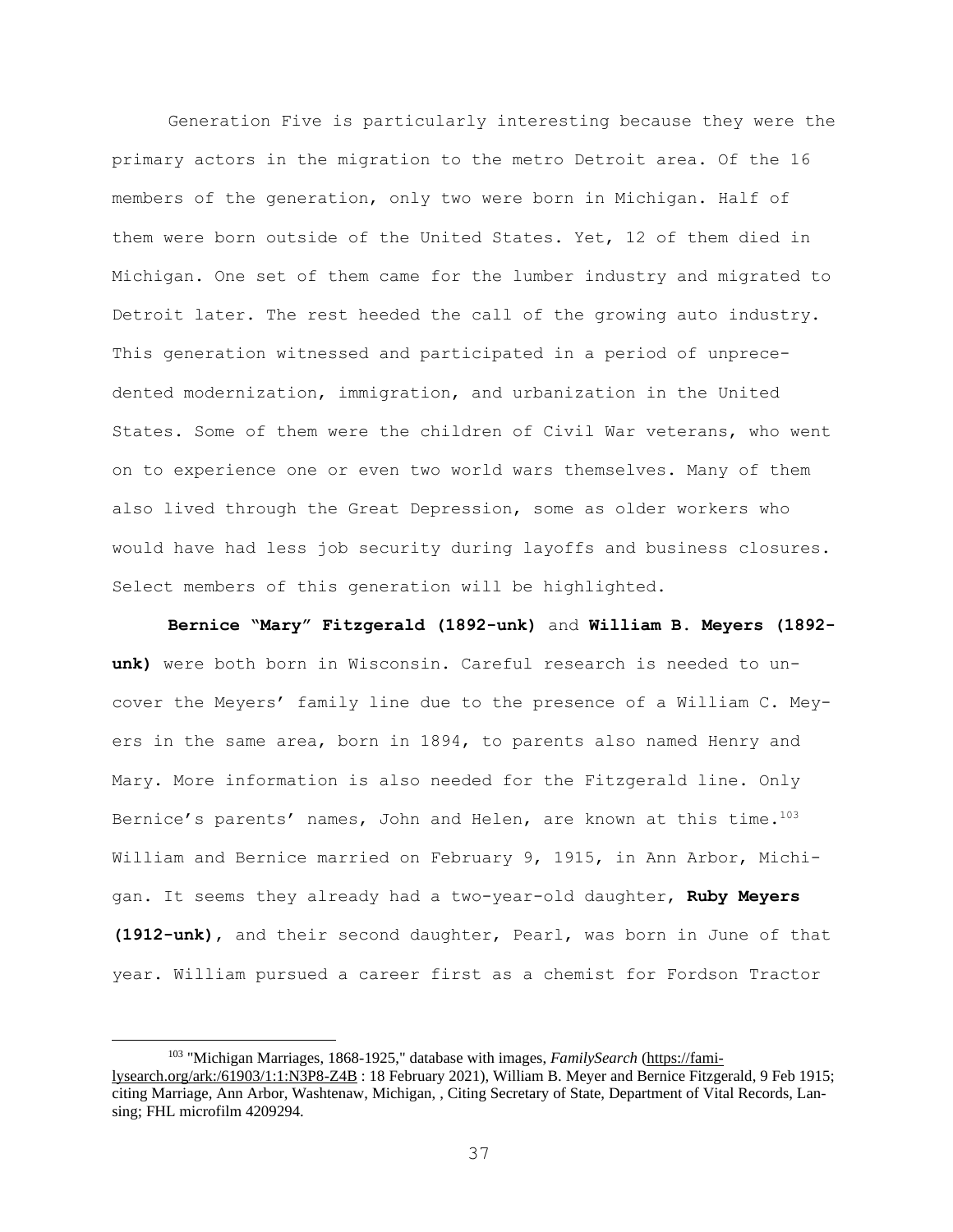and later served as the superintendent of Henry Ford's Water Filtration Plant which supplied drinking water to Dearborn and several surrounding communities starting in 1914. <sup>104</sup> Apparently William was a gifted scientist who correctly identified the source of a diphtheria outbreak in the community as being caused by bacteria in milk. A family story told that William later owned a tavern on Telegraph Road in Taylor, Michigan, named the Wagon Wheel. This story was confirmed by the 1940 census, which listed William and Bernice as operators of a tavern.<sup>105</sup> Dates of death are needed for both William and Bernice, along with their place of burial.

**Sarah Ellen Smithers (1879-1964)** and **William Jesse Titus (1875- 1929)** both came from farm families. Sarah Ellen was born in the tiny farm community of Jewett, Illinois. She brought the population up to 138 when she was born.<sup>106</sup> Her father, **Jacob Smithers (1830-1900)** was a farmer from Ohio.<sup>107</sup> Her mother, **Sarah C. Kelly (1841-1900)** was an Irish immigrant.<sup>108</sup> In 1902, Sarah married a divorced farmer from her same small community, Jesse Titus.<sup>109</sup> On Christmas Day 1903, they were

<sup>104</sup> Bryan, "Dearborn's Chemical Park- Part II: Henry Ford's Waterworks," 44-45.

<sup>105</sup> "United States Census, 1940," database with images, *FamilySearch* [\(https://www.fami](https://www.familysearch.org/ark:/61903/1:1:KHMX-9QB)[lysearch.org/ark:/61903/1:1:KHMX-9QB](https://www.familysearch.org/ark:/61903/1:1:KHMX-9QB) : 10 January 2021), William Meyer, Taylor Twp, Wayne, Michigan, United States; citing enumeration district (ED) 82-221B, sheet 13B, line 42, family 315, Sixteenth Census of the United States, 1940, NARA digital publication T627. Records of the Bureau of the Census, 1790 - 2007, RG 29. Washington, D.C.: National Archives and Records Administration, 2012, roll 1836.

<sup>106</sup> Wikipedia contributors, "Jewett, Illinois," *Wikipedia, The Free Encyclopedia,* [https://en.wikipe](https://en.wikipedia.org/w/index.php?title=Jewett,_Illinois&oldid=1077280569)[dia.org/w/index.php?title=Jewett,\\_Illinois&oldid=1077280569](https://en.wikipedia.org/w/index.php?title=Jewett,_Illinois&oldid=1077280569) (accessed April 11, 2022).

<sup>107</sup> "United States Census, 1870", database with images, *FamilySearch* [\(https://www.fami-](https://www.familysearch.org/ark:/61903/1:1:M67L-TL1)

[lysearch.org/ark:/61903/1:1:M67L-TL1](https://www.familysearch.org/ark:/61903/1:1:M67L-TL1) : 28 May 2021), Jacob Smothers, 1870.

 $108$  Ibid.

<sup>109</sup> Titus Family. Family Bible Records, 1875-1979, *The Holy Bible,* "Family Register"; privately held by Mariellen Thomas, Dearborn, Michigan, 2022.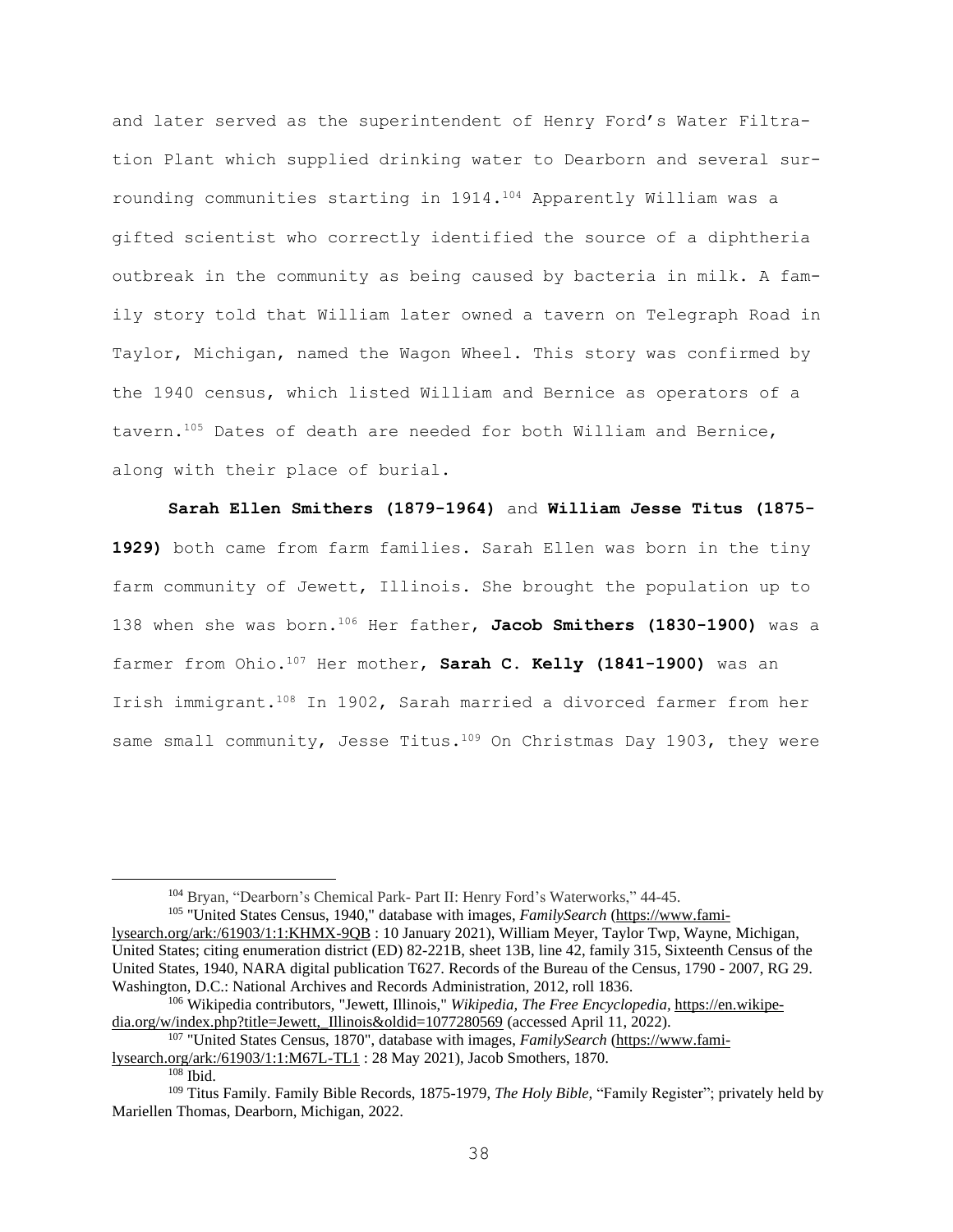blessed with their first child.<sup>110</sup> They would go on to have 11 children.

For reasons unknown, the family left their farm tradition and moved to Dearborn, Michigan, between 1925 and 1927. Perhaps they had run into bad luck on the farm. If so, the luck followed them to the city. According to articles in the *Dearborn Press* and *Dearborn Independent*, William Jesse Titus died on October 31, 1929, while working for the city to build a new sewer line. There was a cave-in, and he was buried alive under 15 feet of sand.<sup>111</sup> Tragedy struck again in 1935 when their 16-year-old son, Roscoe, was struck and killed by a passenger train while on his way to the movies with a friend.<sup>112</sup> Despite these tragic circumstances, Sarah Ellen stayed in Dearborn for the rest of her life. She died on January 10, 1967. Her obituary stressed the blessings of her life: six living children, 28 grandchildren, and 60 great grandchildren, including Christopher's mother. $113$ 

**Kizzie Relta McKelvey (1870-1923)**, alternatively spelled Kizzia and Kizza, was born in Sebastian County, Arkansas, in January 1870 to **George N. McKelvey (1850-1882)** and **Margaret I. Parker (1851-unk)**. 114

<sup>110</sup> Titus Family. Family Bible Records, 1875-1979, *The Holy Bible,* "Children"; privately held by Mariellen Thomas, Dearborn, Michigan, 2022.

<sup>111</sup> "Workman Killed in Sewer Cave-In," *The Dearborn Press* and "Small Sewer Cave-In Kills William Titus," *The Dearborn Independent,* November 1, 1929, 1, digitized newspapers, Dearborn Historical Museum, Dearborn, Michigan.

<sup>112</sup> "Two Boys Killed Instantly When Struck By Train," *The Dearborn Independent,* April 25, 1935, 1 and "Double Funeral Will Be Held for Train Victims," *The Dearborn Independent,* April 26, 1935, 1, digitized newspapers, Dearborn Historical Museum, Dearborn, Michigan.

<sup>113</sup> "Sarah E. Titus," *The Dearborn Press,* January 19, 1967, 8-B, digitized newspapers, Dearborn Historical Museum, Dearborn, Michigan.

<sup>114</sup> "United States Census, 1880," database with images, *FamilySearch* [\(https://www.fami-](https://www.familysearch.org/ark:/61903/1:1:MNWP-KN5)

[lysearch.org/ark:/61903/1:1:MNWP-KN5](https://www.familysearch.org/ark:/61903/1:1:MNWP-KN5) : 13 January 2022), Kizza R. McKelly in household of George McKelly, Bates Township, Sebastian, Arkansas, United States; citing enumeration district , sheet , NARA microfilm publication T9 (Washington, D.C.: National Archives and Records Administration, n.d.), FHL microfilm .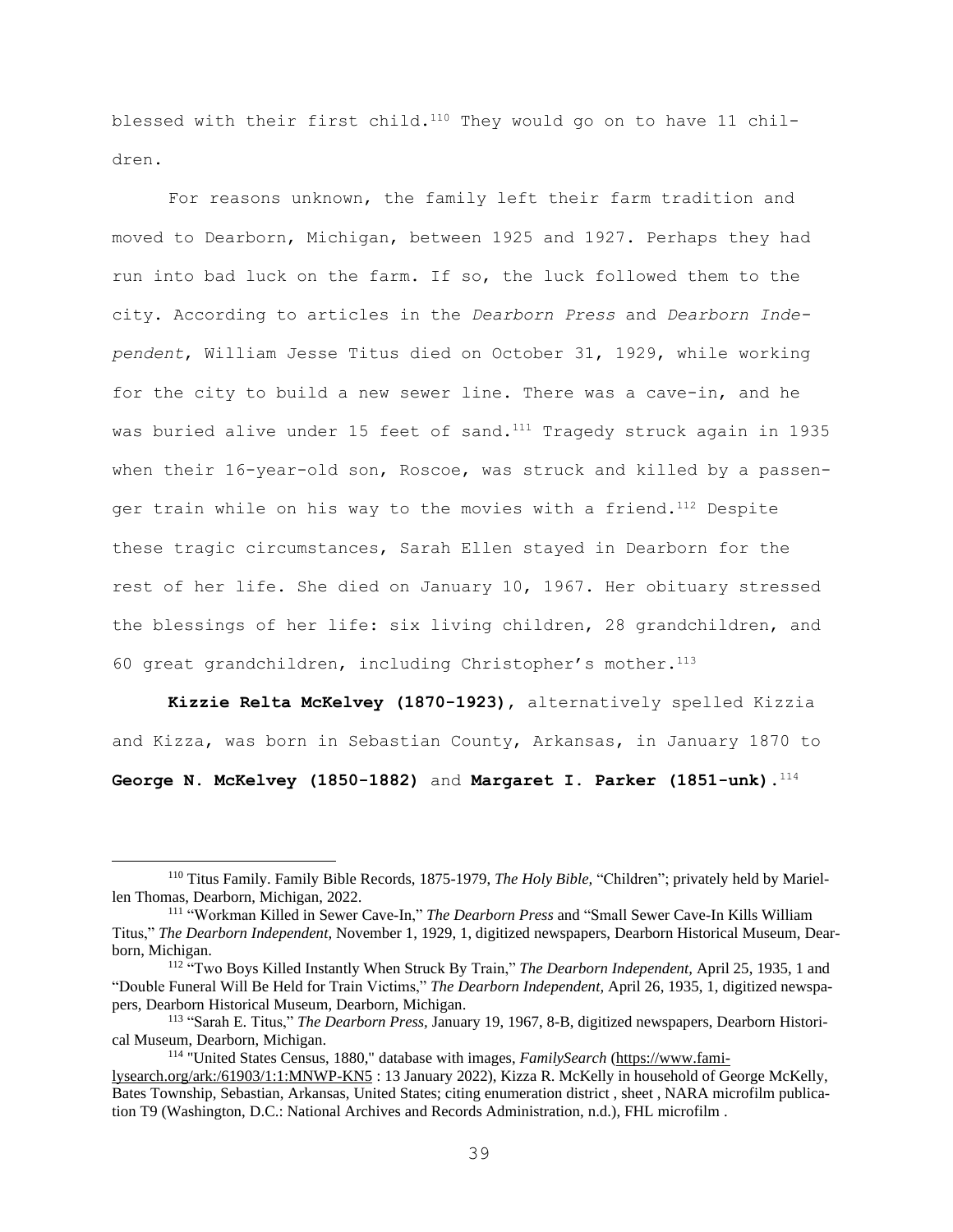Kizzie's ancestors appear to have been farmers and planters of varying degrees of wealth who moved west along with the opening of farm land from more coastal areas like South Carolina and Georgia.<sup>115</sup> When she was 18, she married 31-year-old dentist, **Alvis Houston Dobbins (1857- 1914).<sup>116</sup>** Houston, as he preferred to be called, and his family had moved from North Carolina about 1860. <sup>117</sup> **Alvis Buren Dobbins (1821-unk)** was a farmer and blacksmith.<sup>118</sup> His wife **Nancy (1827-unk)** had been a cook but was later struck with paralysis.<sup>119</sup> It appears Houston stayed on with his parents long after his siblings had started their own families, perhaps to help care for his mother.

Kizzie and Houston went on to have six children between the years 1889 and 1909. They raised their family mostly in Greenwood, Arkansas, until Houston died in 1914.<sup>120</sup> At that time, the family started to drift away from Arkansas, with most of the children going west to Cal-

<sup>117</sup> "United States Census, 1860", database with images, *FamilySearch* [\(https://fami-]((https:/familysearch.org/ark:/61903/1:1:M8W3-ZML)

[lysearch.org/ark:/61903/1:1:M8W3-ZML]((https:/familysearch.org/ark:/61903/1:1:M8W3-ZML) : 18 February 2021), Houston Dobbins in entry for Alvis Dobbins, 1860 and "United States Census, 1880," database with images, *FamilySearch* [\(https://www.fami-](https://www.familysearch.org/ark:/61903/1:1:MN7B-NQB)

<sup>115</sup> South Carolina Department of Archives and History, S108093: South Carolina Will Transcripts (Microcopy No 9) MCKELVEY, JOHN OF LAURENS DISTRICT, WILL TYPESCRIPT (MSS WILL: ESTATE REC-ORD BOOK F, PAGE 93; ESTATE PACKET: BDL 51, PKG 1) (2 FRAMES) and "United States Census, 1850," database with images, *FamilySearch* [\(https://www.familysearch.org/ark:/61903/1:1:MCD7-33S](https://www.familysearch.org/ark:/61903/1:1:MCD7-33S) : 23 December 2020), John McKelvy, Benton, Tennessee, United States; citing family , NARA microfilm publication (Washington, D.C.: National Archives and Records Administration, n.d.).

<sup>116</sup> "Arkansas, County Marriages, 1837-1957," database with images, *FamilySearch* [\(https://fami](https://familysearch.org/ark:/61903/1:1:N9WF-6Z7)[lysearch.org/ark:/61903/1:1:N9WF-6Z7](https://familysearch.org/ark:/61903/1:1:N9WF-6Z7) : 9 March 2021), Kizzia R McKilvey in entry for Alvis H Dobbins, 4 Dec 1888; citing Marriage, Sebastian, Arkansas, United States, county offices, Arkansas; FHL microfilm 1,034,074.

[lysearch.org/ark:/61903/1:1:MN7B-NQB](https://www.familysearch.org/ark:/61903/1:1:MN7B-NQB) : 13 January 2022), Alvis H. Dobbins in household of A. Dobbins, Eureka Springs, Carroll, Arkansas, United States; citing enumeration district , sheet , NARA microfilm publication T9 (Washington, D.C.: National Archives and Records Administration, n.d.), FHL microfilm .

 $118$  Ibid.

<sup>119</sup> Ibid.

<sup>&</sup>lt;sup>120</sup> "Kizzie Relta McKelvey Timeline," *FamilySearch*, last accessed April 22, 2022, [https://www.fami](https://www.familysearch.org/tree/person/timeline/LVGQ-9RB)[lysearch.org/tree/person/timeline/LVGQ-9RB.](https://www.familysearch.org/tree/person/timeline/LVGQ-9RB)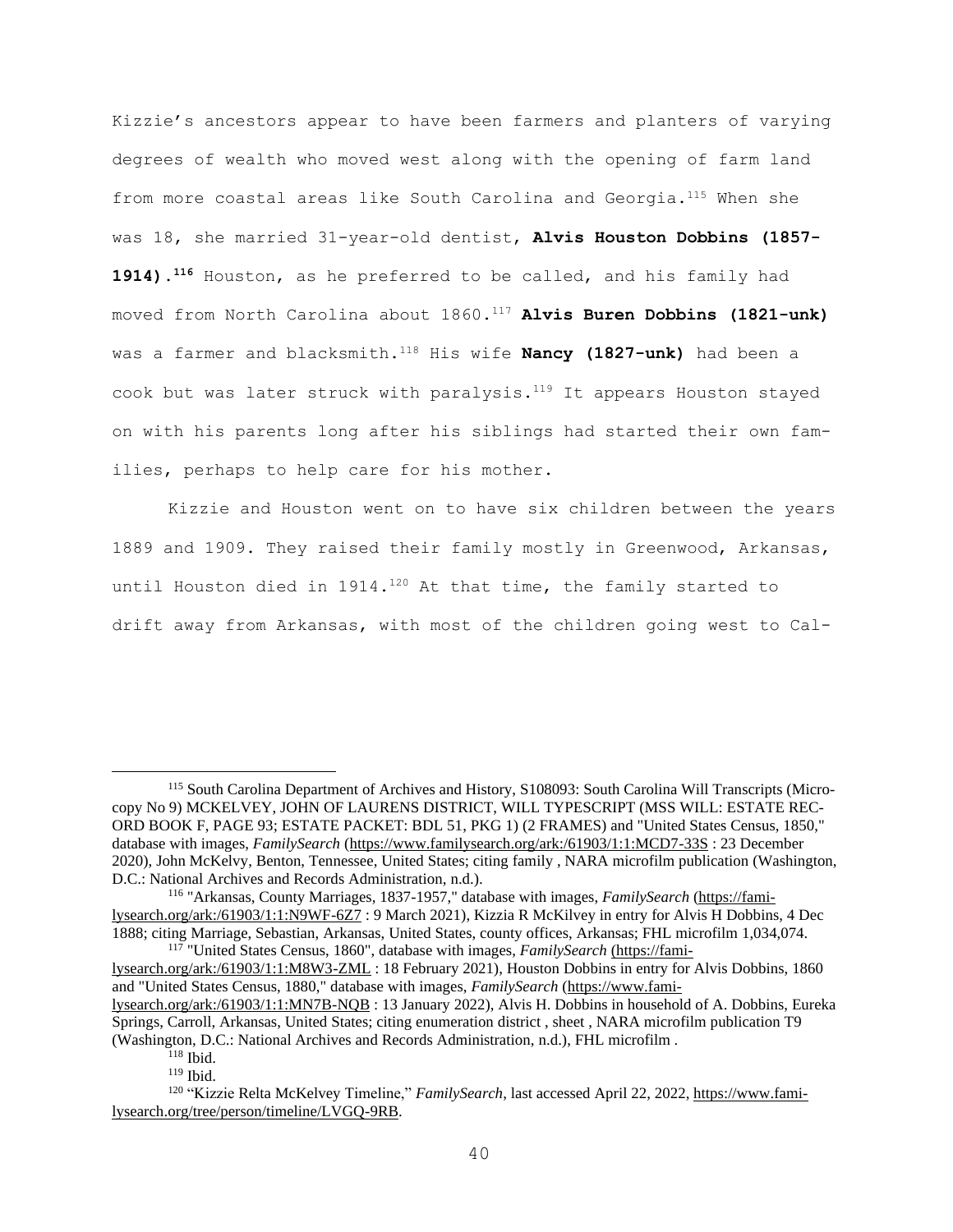ifornia and Dallas Howard going north to Michigan. Kizzie died in Henryetta, Oklahoma, in 1923, where she had likely gone to live with her brother George's family.<sup>121</sup>

**Eusebia LeBlanc (unk-1921),** alternatively spelled in dozens of different ways in official documents, was born in Quebec somewhere between 1856 and 1863. $^{122}$  In 1883, she married a fellow French Canadian, **Albert St. Charles (1861-1907),** in Alpena, Michigan, a growing town which they both had immigrated to in the 1870s**. <sup>123</sup>** Albert, was a lumberman who followed the industry across northern Michigan, however, most of their children were born in Alpena.<sup>124</sup> Unfortunately, Albert died shortly after moving his family further north to Onaway, Michigan.<sup>125</sup> Between 1910 and 1915, Eusebia moved south to Highland Park, Michigan, with some of her children where they could hope to get jobs making Henry Ford's Model T or in other auto industry jobs. 126

**James Clough (1872-1965)** was born to **Richard Clough (1838-1879)** and **Ellen Heely (1842-1883)** on April 10, 1872, in Wigan, Lancashire, England. <sup>127</sup> But James' father died in 1879 and his mother died in

 $121$  Ibid.

<sup>122</sup> "Eusebia LeBlanc," *FamilySearch,* last accessed April 22, 2022, [https://www.familysearch.org/tree/per](https://www.familysearch.org/tree/person/details/G431-VGS)[son/details/G431-VGS.](https://www.familysearch.org/tree/person/details/G431-VGS) Ten sources, including her marriage certificate, several census, and marriage certificates for her children, list conflicting dates of her birth.

<sup>123</sup> "Michigan Marriages, 1868-1925," database with images, *FamilySearch* [\(https://fami](https://familysearch.org/ark:/61903/1:1:N3N4-Y26)[lysearch.org/ark:/61903/1:1:N3N4-Y26](https://familysearch.org/ark:/61903/1:1:N3N4-Y26) : 18 February 2021), Albert St. Charles and Euseba Lablarc, 2 Jul 1883; citing Marriage, Alpena, Alpena, Michigan, , Citing Secretary of State, Department of Vital Records, Lansing; FHL microfilm 4207679.

<sup>124</sup> "United States Census, 1900", database with images, *FamilySearch* [\(https://www.fami](https://www.familysearch.org/ark:/61903/1:1:M91X-6LV)[lysearch.org/ark:/61903/1:1:M91X-6LV](https://www.familysearch.org/ark:/61903/1:1:M91X-6LV) : 11 March 2022), Albert St Charles, 1900.

<sup>&</sup>lt;sup>125</sup> "Michigan Deaths and Burials, 1800-1995", database, *FamilySearch* [\(https://fami](https://familysearch.org/ark:/61903/1:1:FHLT-PHP)[lysearch.org/ark:/61903/1:1:FHLT-PHP](https://familysearch.org/ark:/61903/1:1:FHLT-PHP) : 23 February 2021), Ignace Albert St. Charles, 1907.

<sup>126</sup> "Michigan Deaths and Burials, 1800-1995", database, *FamilySearch* [\(https://fami]((https:/familysearch.org/ark:/61903/1:1:FH5D-GV8)[lysearch.org/ark:/61903/1:1:FH5D-GV8]((https:/familysearch.org/ark:/61903/1:1:FH5D-GV8) : 23 February 2021), Leo St. Charles, 1915.

<sup>&</sup>lt;sup>127</sup> "England Births and Christenings, 1538-1975", database, *FamilySearch* [\(https://fami](https://familysearch.org/ark:/61903/1:1:NJWS-RMY)[lysearch.org/ark:/61903/1:1:NJWS-RMY](https://familysearch.org/ark:/61903/1:1:NJWS-RMY) : 19 September 2020), James Clough, 1872.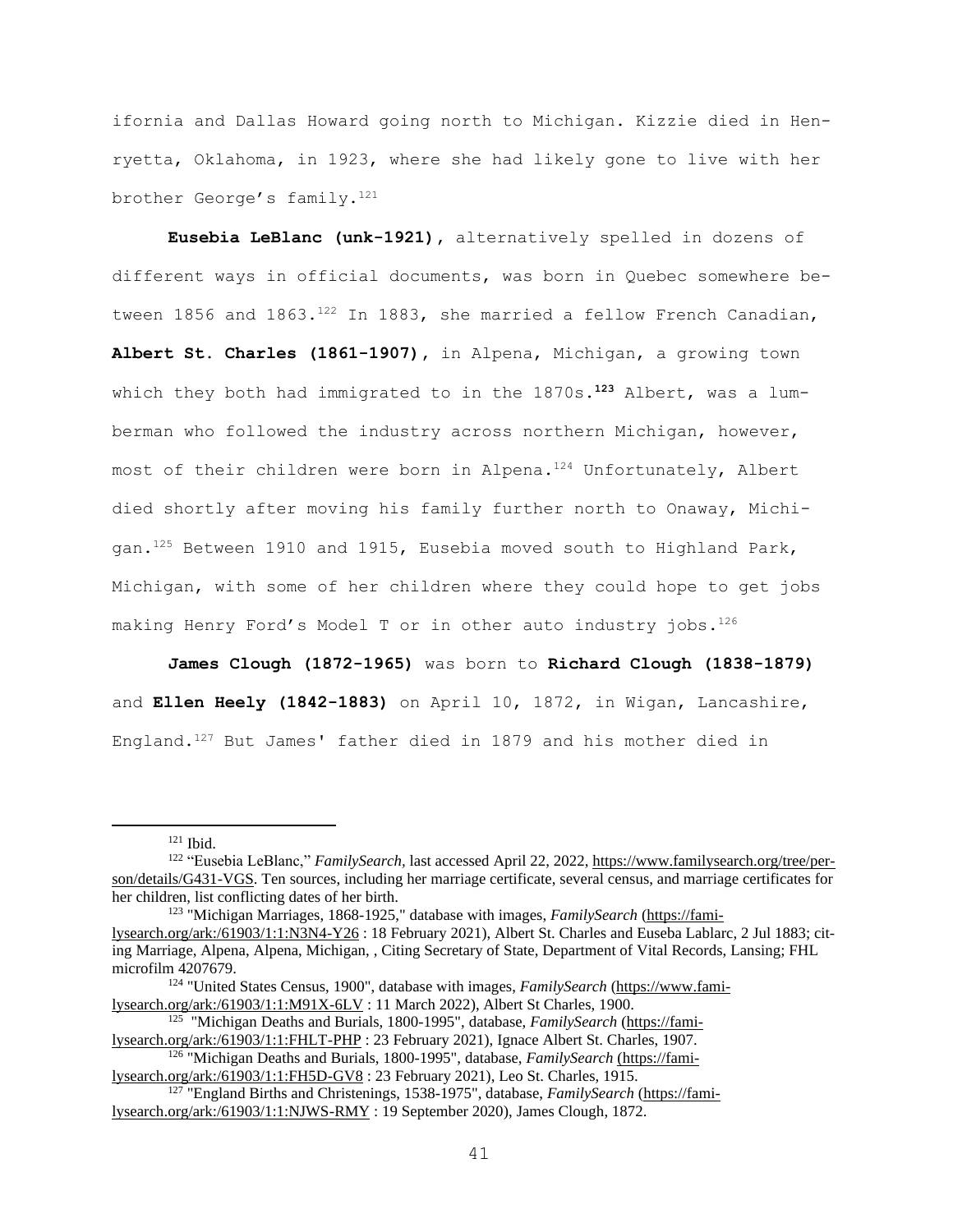1883. $128$  Although he was only eleven years old, as the oldest boy, James began to take on responsibility for helping support his siblings. Although his father and grandfather had been mechanically inclined, James ended up in the coal mines. $129$  Pictures from late in his life show an unusually small man surrounded by much larger sons and grandsons. One wonders if his early exposure to the difficult life of a coal miner impacted his growth.

On August 6, 1894, James married **Elizabeth Veronica McIntosh (1864-1949)** at St. Mary's Roman Catholic Church in Wigan, Lancashire, England.<sup>130</sup> Little is known about Elizabeth other than that she was from Leigh, Lancashire, and her father was named George Wibberly. $1^{31}$ The 1911 census showed that James was trying to support a family of eight children, along with his wife and father-in-law, while working underground as a coal laborer. The children had been born in four different towns, indicating that the family had to move frequently. In fact, one more would be born in an entirely new location.

<sup>&</sup>lt;sup>128</sup> Death dates are listed in Family Search for both James Clough and Ellen Heely Clough, but no sources are listed. Additional verification is needed.

<sup>&</sup>lt;sup>129</sup> "England and Wales Census, 1871", database with images, *FamilySearch* [\(https://fami](https://familysearch.org/ark:/61903/1:1:KD65-LWT)[lysearch.org/ark:/61903/1:1:KD65-LWT](https://familysearch.org/ark:/61903/1:1:KD65-LWT) : 12 July 2021), Richard Clough, 1871 and "England and Wales Census,

<sup>1901,&</sup>quot; database, *FamilySearch* [\(https://familysearch.org/ark:/61903/1:1:X9PM-BXR](https://familysearch.org/ark:/61903/1:1:X9PM-BXR) : 21 May 2019), James Clough, Lowton, Lancashire, England, United Kingdom; from "1901 England, Scotland and Wales census," database and images, *findmypast* (http://www.findmypast.com : n.d.); citing Lowton subdistrict, PRO RG 13, The National Archives, Kew, Surrey.

<sup>&</sup>lt;sup>130</sup> Millie Clough, messages to author, March 12, 2022. Millie is married to Steve Clough, another direct descendant of James and Elizabeth Clough. Unless otherwise cited, information on them comes from her research. She referenced a newspaper article on their 50<sup>th</sup> wedding anniversary and documents from the registrar's office in Wigan, England, which she and Steve have visited with a local cousin, John Taylor, who has completed considerable research on the family's genealogy. Unfortunately, the author was unable to review the primary documents for this project.

<sup>&</sup>lt;sup>131</sup> "England and Wales Census, 1911," database, *FamilySearch* [\(https://fami-](https://familysearch.org/ark:/61903/1:1:XWYH-2XH)

[lysearch.org/ark:/61903/1:1:XWYH-2XH](https://familysearch.org/ark:/61903/1:1:XWYH-2XH) : 17 August 2019), James Clough, Wigan All Saints, Lancashire, England, United Kingdom; from "1911 England and Wales census," database and images, *findmypast* (http://www.findmypast.com : n.d.); citing PRO RG 14, The National Archives of the UK, Kew, Surrey.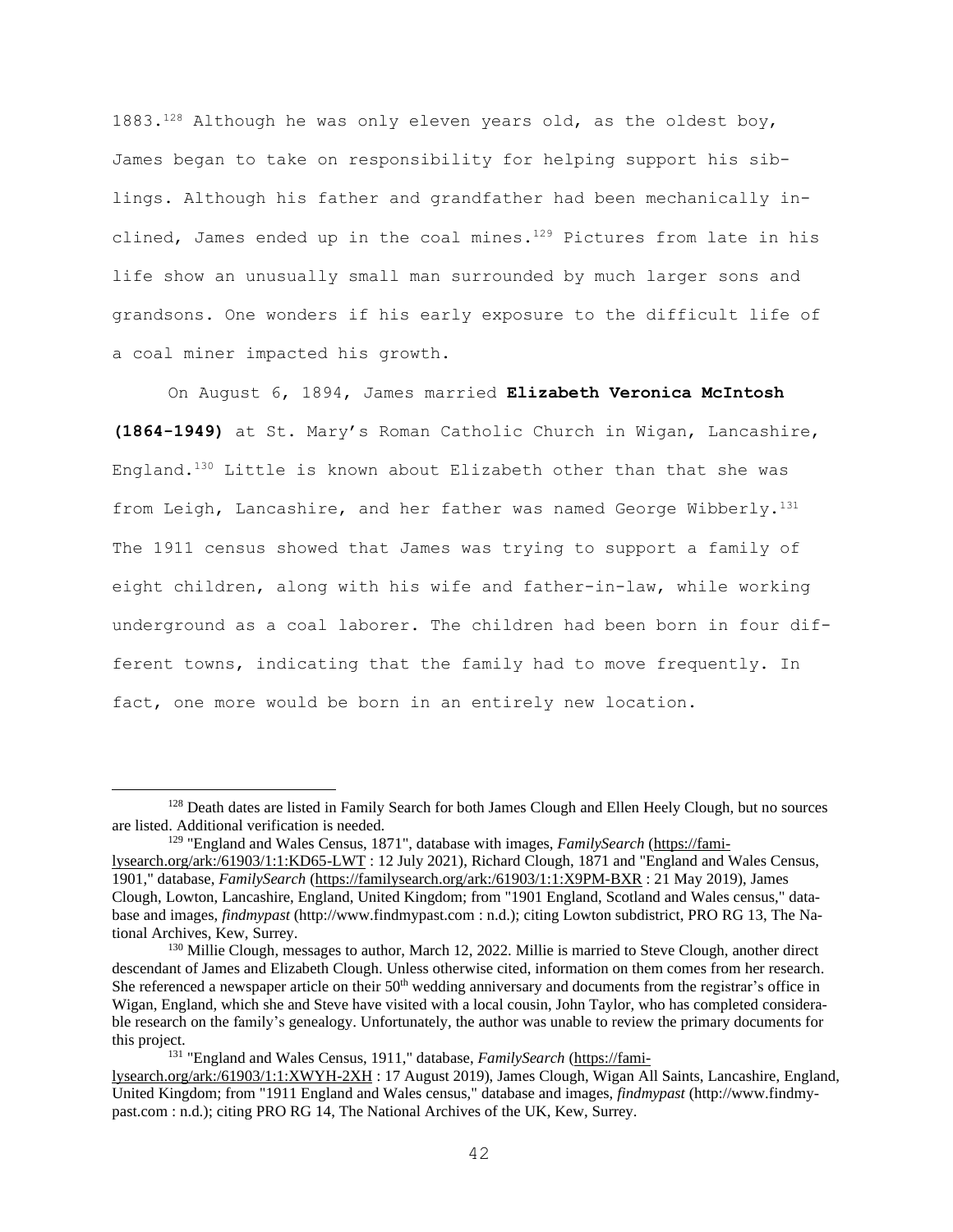James and his family immigrated to the United States between 1912 and 1914.<sup>132</sup> They settled in Highland Park, Michigan, where Henry Ford had just opened his new plant.<sup>133</sup> A family story is that he was hired to work at the Ford Motor Company Highland Park Plant the day after he arrived in America. This may have been close to the truth as Ford had tremendous turnover in the early years of his operation due to the tediousness of assembly line work and the company's strict rules. Ford was also known to hire English immigrants as supervisors. Although James could not read or write, he did secure a job with Ford and working in a factory on 8 hour shifts for \$5 a day must have felt like a dream to the former coal miner. James worked for Ford for 19 years and was able to purchase a home in Highland Park.

James and Elizabeth enjoyed a grand 50th wedding anniversary in 1944. Their children followed the Ford Company, settling in and around Dearborn, Michigan. Elizabeth passed in 1949 and James never remarried.<sup>134</sup> Family stories suggest he was a hard-headed Englishman. He lived to see a grandson and great-grandson also named James in his honor and subsequent generations continued the tradition.

<sup>132</sup> "United States Census, 1920", database with images, *FamilySearch* [\(https://www.fami](https://www.familysearch.org/ark:/61903/1:1:MZ7G-X82)[lysearch.org/ark:/61903/1:1:MZ7G-X82](https://www.familysearch.org/ark:/61903/1:1:MZ7G-X82) : 2 February 2021), James Clough, 1920 and "United States Census, 1930," database with images, *FamilySearch* [\(https://www.familysearch.org/ark:/61903/1:1:X73S-F58](https://www.familysearch.org/ark:/61903/1:1:X73S-F58) : accessed 22 April 2022), James Clough, Highland Park, Wayne, Michigan, United States; citing enumeration district (ED) ED 978, sheet 22A, line 6, family 360, NARA microfilm publication T626 (Washington D.C.: National Archives and Records Administration, 2002), roll 1073; FHL microfilm 2,340,808.

<sup>133</sup> Wikipedia contributors, "Highland Park Ford Plant," *Wikipedia, The Free Encyclopedia,* [https://en.wik](https://en.wikipedia.org/w/index.php?title=Highland_Park_Ford_Plant&oldid=1064357924)[ipedia.org/w/index.php?title=Highland\\_Park\\_Ford\\_Plant&oldid=1064357924](https://en.wikipedia.org/w/index.php?title=Highland_Park_Ford_Plant&oldid=1064357924) (accessed April 23, 2022).

<sup>&</sup>lt;sup>134</sup> *Find a Grave*, database and images [\(https://www.findagrave.com/memorial/224648362/elizabeth-veron](https://www.findagrave.com/memorial/224648362/elizabeth-veronica-clough)[ica-clough](https://www.findagrave.com/memorial/224648362/elizabeth-veronica-clough) : accessed 22 April 2022), memorial page for Elizabeth Veronica *Mackintosh* Clough (5 Sep 1875–4 Sep 1949), Find a Grave Memorial ID [224648362,](https://www.findagrave.com/memorial/224648362/elizabeth-veronica-clough) citing Holy Sepulchre Cemetery, Southfield, Oakland County, Michigan, USA ; Maintained by Millie Clough (contributor [47787037\)](https://www.findagrave.com/user/profile/47787037).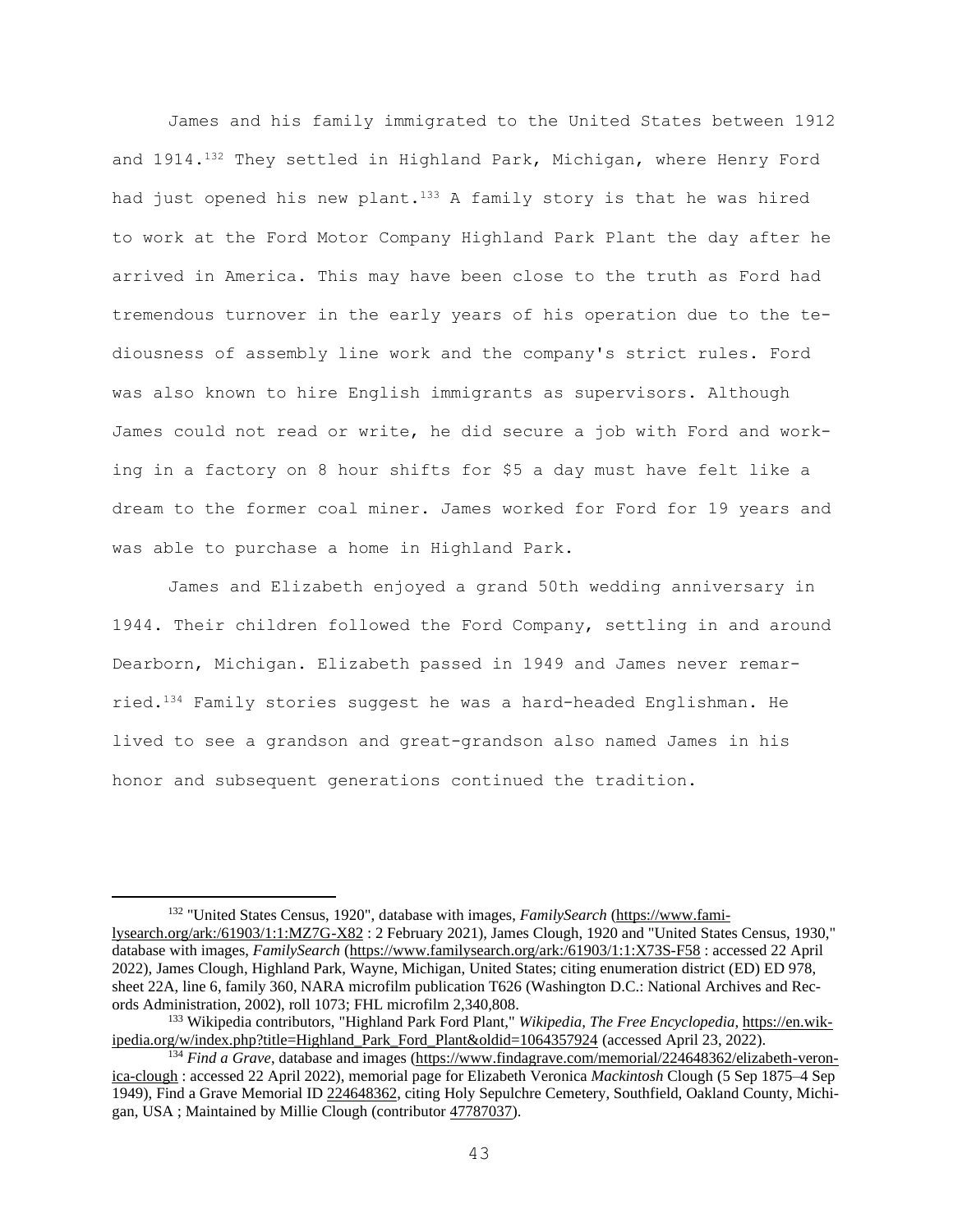James died on January 1, 1965, and is buried in Holy Sepulcher Cemetery in Southfield, Michigan along with his wife and several of their children.<sup>135</sup>

Although there are six more members of the fifth generation, time restraints on this project limit the author to exploring the ten selected above. At the very least, all the major parties have been outlined and those who migrated to metro Detroit have been defined. The Knopes and the Tuckers were already in southeastern Michigan by the fifth generation and the Thayers, Wrightmans, Hoopers, and Lilleys largely stayed in Ontario, Canada.

Before wrapping up this narrative there is one more significant person who must be profiled. Without her passion for genealogy and the vast family knowledge she accumulated over her long life, this project would have contained many unknowable mysteries. **Nadine Elsie Dobbins (1927-2021)** was born on December 12, 1927, in Fordson Township, Michigan, which would later become part of Dearborn.<sup>136</sup> She was the oldest of four daughters and one son born to Dallas Howard Dobbins and Marion Rebecca Tucker. She is Christopher's great aunt.

Nadine pursued a career in medicine. She joked about getting kicked out of the University of Michigan's nursing program in the 1940s for being too fat. $137$  It prepared her to face a lifetime of bias

<sup>135</sup> *Find a Grave*, database and images [\(https://www.findagrave.com/memorial/224633470/james-clough](https://www.findagrave.com/memorial/224633470/james-clough) : accessed 23 February 2022), memorial page for James Clough (10 Apr 1872–1 Jan 1965), Find a Grave Memorial ID 224633470, citing Holy Sepulchre Cemetery, Southfield, Oakland County, Michigan, USA ; Maintained by Millie Clough (contributor 47787037).

<sup>&</sup>lt;sup>136</sup> Nadine Dobbins death announcement, February 21, 2021, privately held by author, Warren, Michigan, 2022.

<sup>&</sup>lt;sup>137</sup> Nadine Dobbins, personal communication with author, 2020. Despite her passion for genealogy, few official records are available on Nadine's life since she passed so recently. Information presented is based on the